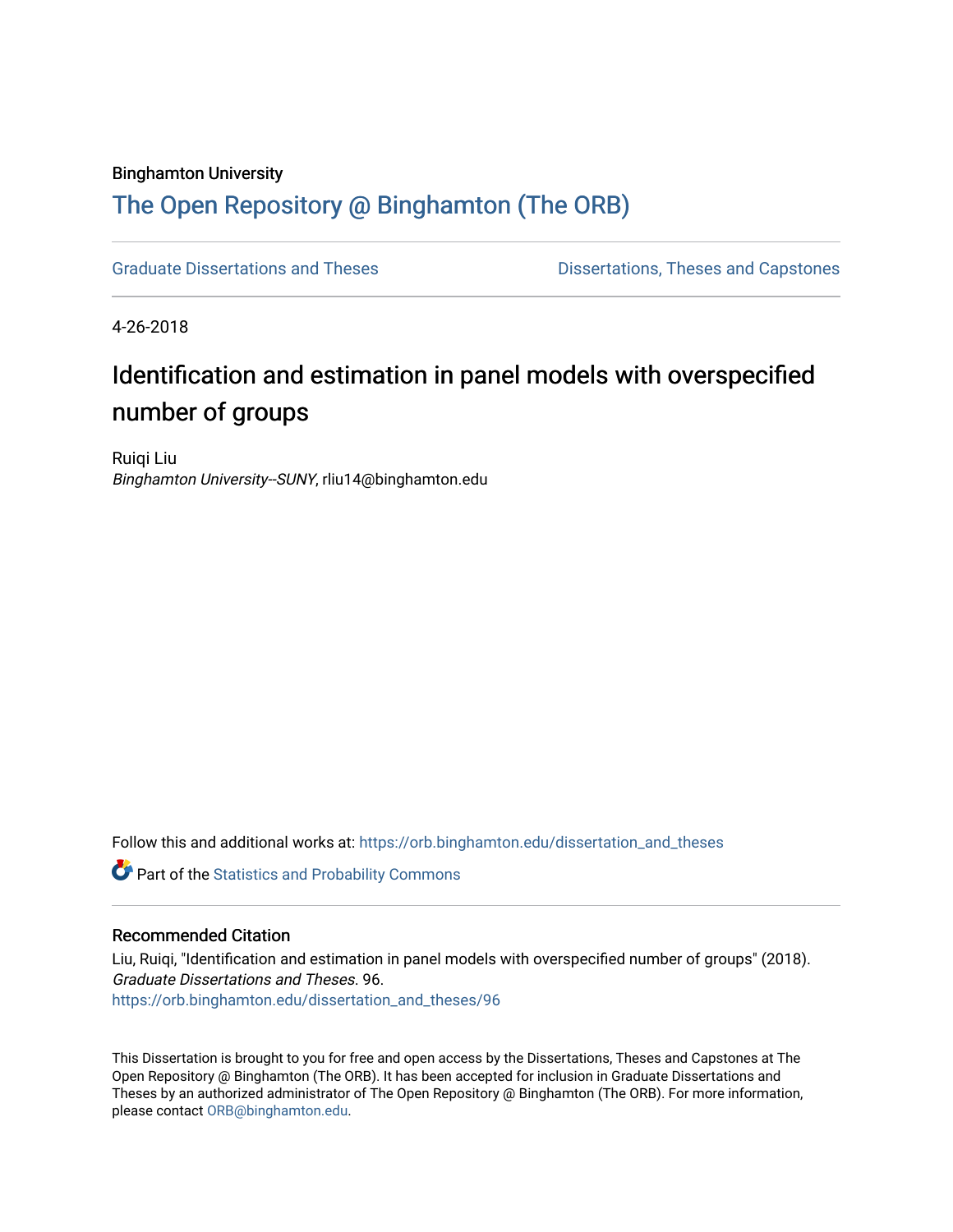Identification and estimation in panel models with overspecified number of groups

BY

#### RUIQI LIU

BS, Sun Yat-sen University, 2013 MA, Binghamton University, 2015

#### DISSERTATION

Submitted in partial fulfillment of the requirements for the degree of Doctor of Philosophy in Mathematical Sciences in the Graduate School of Binghamton University State University of New York 2018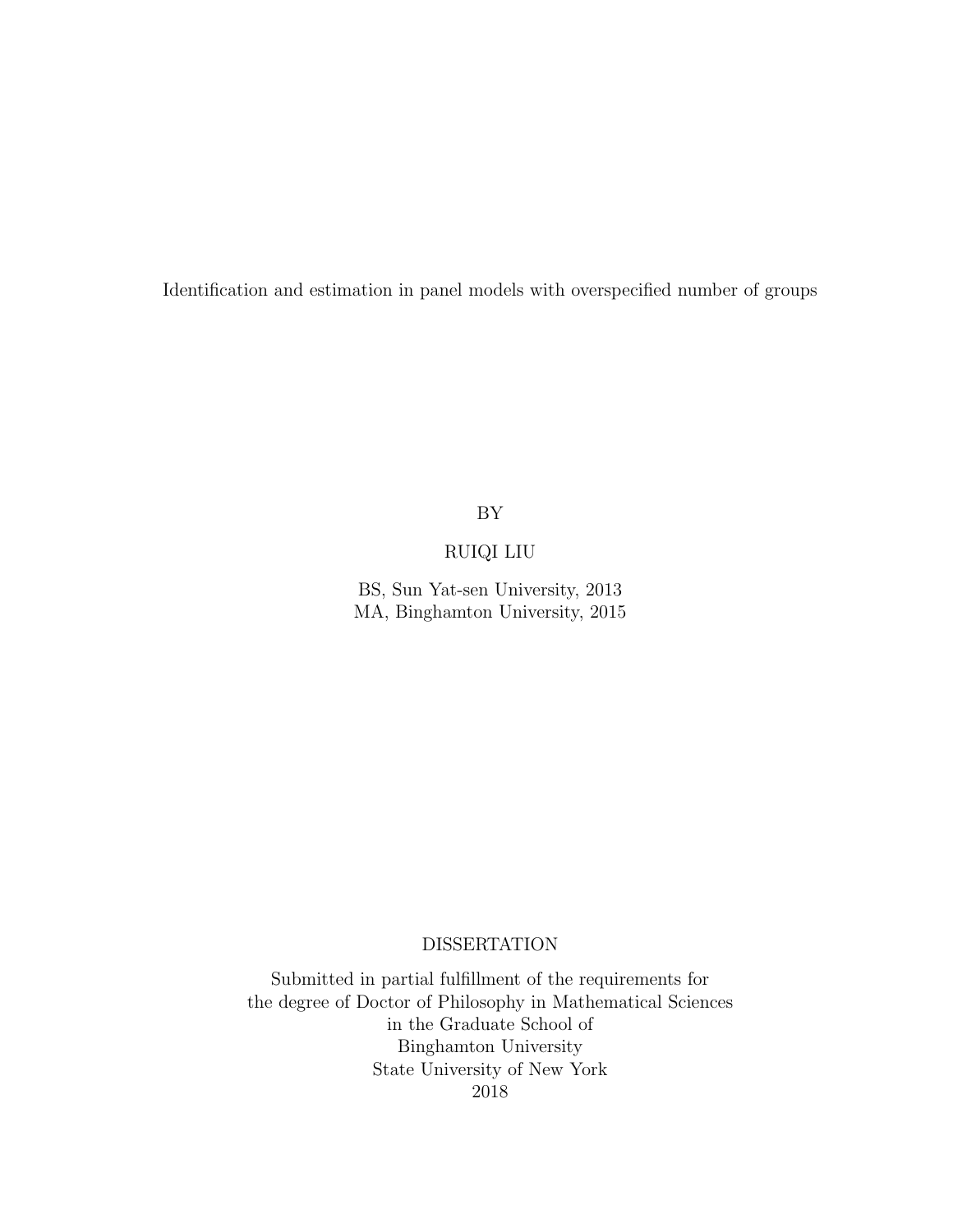$\odot$  Copyright by Ruiqi Liu $2018$ All Rights Reserved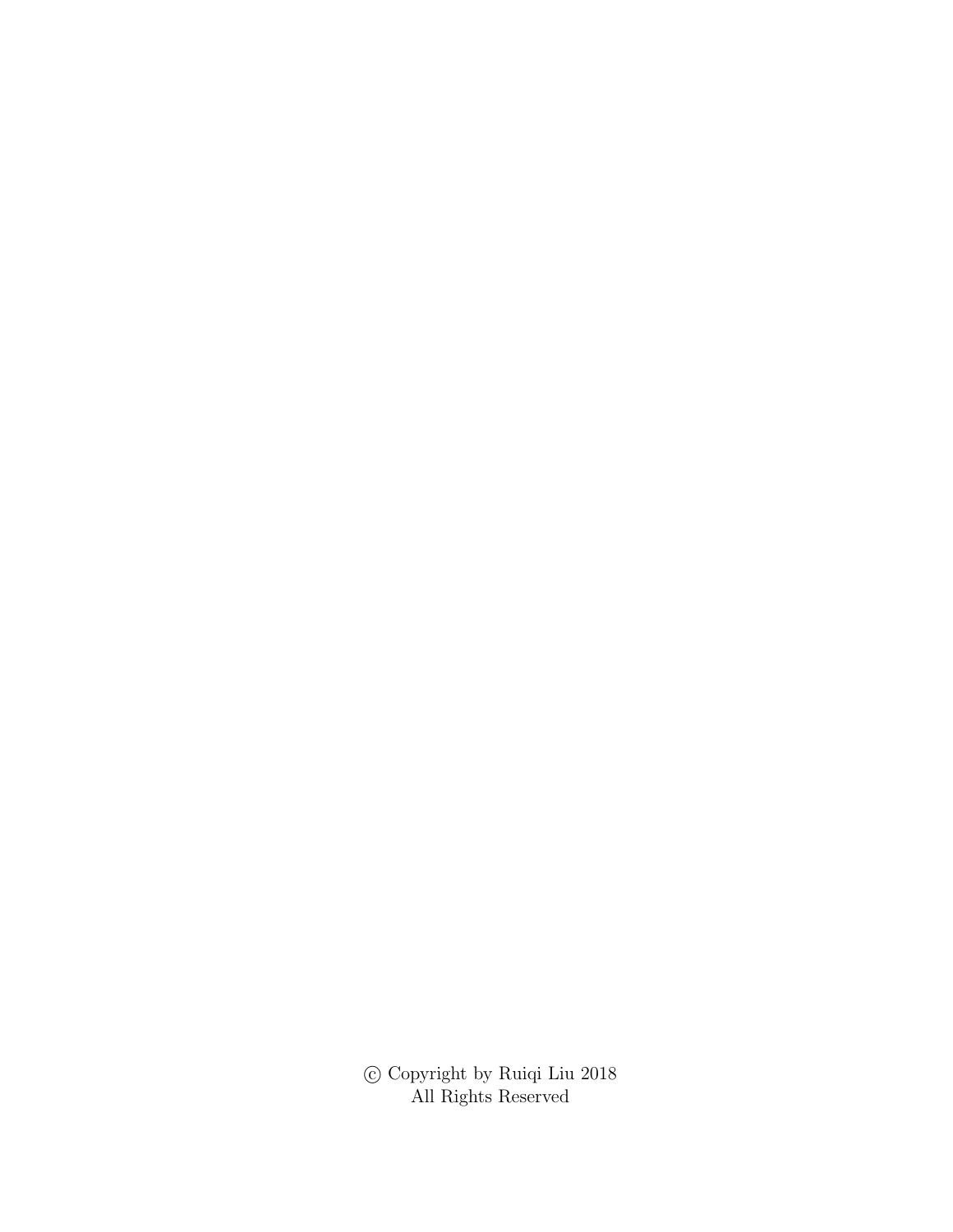Accepted in partial fulfillment of the requirements for the degree of Doctor of Philosophy in Mathematical Sciences in the Graduate School of Binghamton University State University of New York 2018

April 26th, 2018

Anton Schick, Chair and Faculty Advisor Department of Mathematical Sciences, Binghamton University

Qiqing Yu, Member Department of Mathematical Sciences, Binghamton University

Xingye Qiao, Member Department of Mathematical Sciences, Binghamton University

Solomon Polachek, Outside Examiner Department of Economics, Binghamton University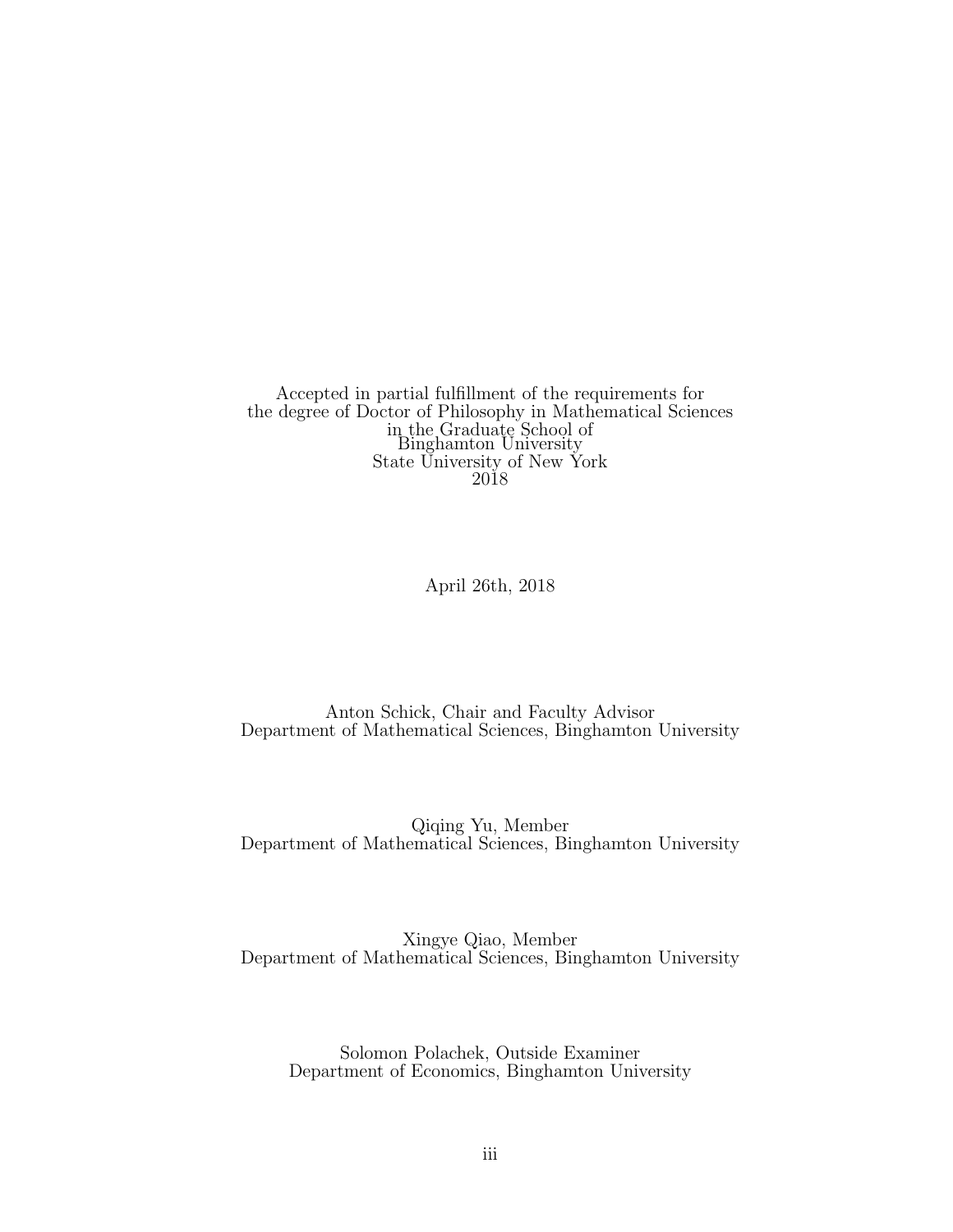## Abstract

In this thesis, we provide a simple approach to identify and estimate group structure in panel models by adapting the M-estimation method. We consider both linear and nonlinear panel models where the regression coefficients are heterogeneous across groups but homogeneous within a group and the group membership is unknown to researchers. The main result of the thesis is that under certain assumptions, our approach is able to provide uniformly consistent group parameter estimator as long as the number of groups used in estimation is not smaller than the true number of groups. We also show that, with probability approaching one, our method can partition some true groups into further subgroups, but cannot mix individuals from different groups. When the true number of groups is used in estimation, all the individuals can be categorized correctly with probability approaching one, and we establish the limiting distribution for the estimates of the group parameters. In addition, we provide an information criterion to choose the number of group and established its consistency under some mild conditions. Monte Carlo simulations are conducted to examine the finite sample performance of our proposed method. Findings in the simulation confirm our theoretical results in the paper. Application to labor force participation also highlights the necessity to take into account of individual heterogeneity and group heterogeneity.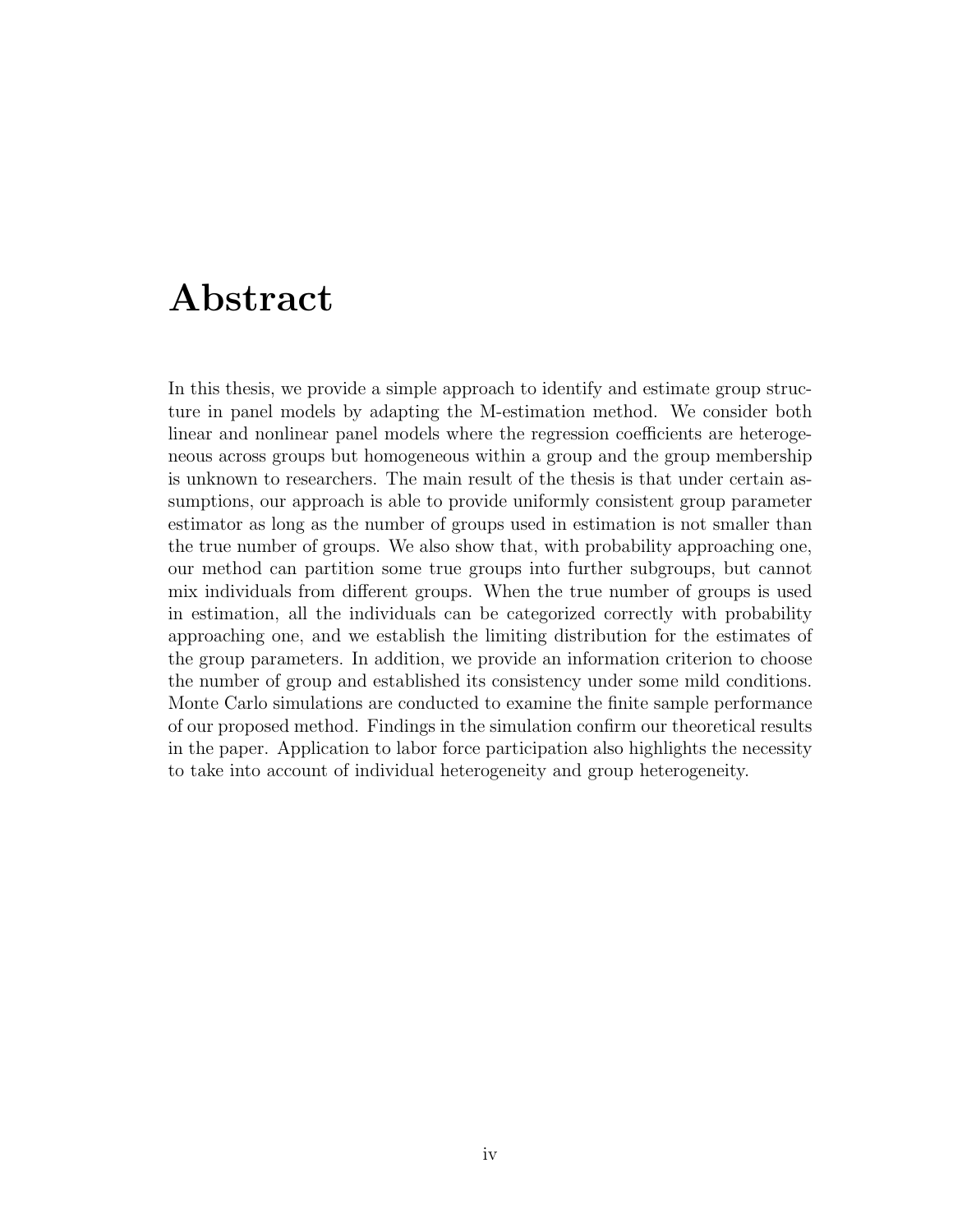## Acknowledgement

Firstly, I would like to express my special appreciation and thanks to my advisor Professor Anton Schick, he has been a tremendous mentor for me. Dr. Schick not only taught me how to conduct mathematical proof, but also helped to make mathematics fun for me. Secondly, I would like to thank my co-advisor Dr. Zuofeng Shang for the support of my research, for his patience, motivation, and immense knowledge. Next, I would like to appreciate Professor Qiqing Yu for his kindness and help. Without him, I may not be able to become a Ph.D student in Department of Mathematical Sciences. I also would like to thank other committee members, Dr Xingye Qiao and Professor Solomon Polachek for their suggestions and comments. Finally, I would like to say Thank You to my Parents. I do not think I can complete my Ph.D program without their support.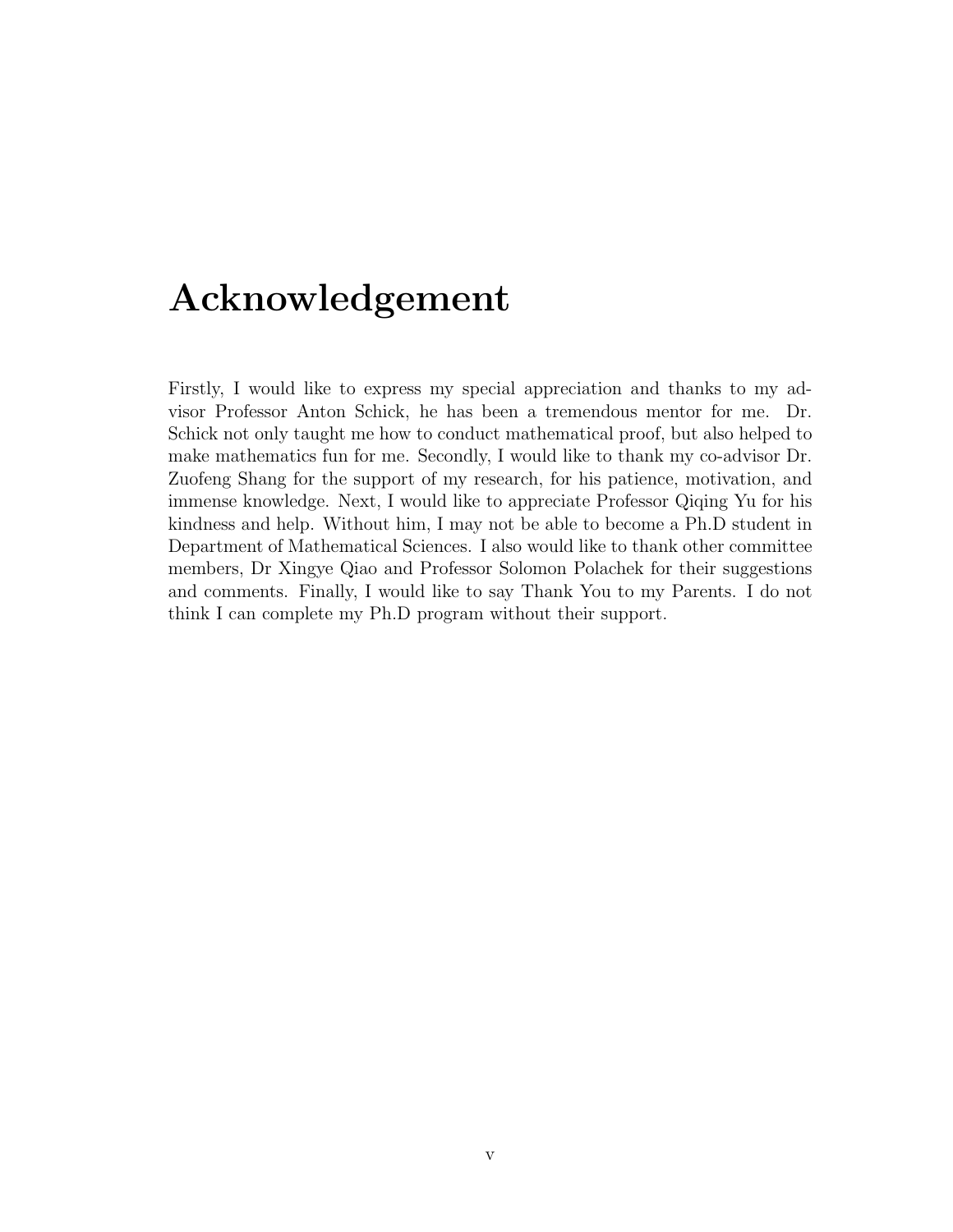# **Contents**

| $\mathbf{1}$   |     | Introduction                                   | 1                |
|----------------|-----|------------------------------------------------|------------------|
| $\mathbf{2}$   |     | Methodology                                    | $\boldsymbol{4}$ |
|                | 2.1 |                                                | $\overline{4}$   |
|                | 2.2 |                                                | 6                |
| 3              |     | <b>Asymptotic Theory</b>                       | $\overline{7}$   |
|                | 3.1 |                                                | $\overline{7}$   |
|                | 3.2 | Detection of Group Structure among Individuals | 10               |
|                | 3.3 | Determination of Number of Groups              | 12               |
|                | 3.4 |                                                | 13               |
| $\overline{4}$ |     | <b>Numerical Performance</b>                   | 16               |
|                | 4.1 |                                                | 16               |
|                | 4.2 |                                                | 20               |
| $\mathbf{5}$   |     | <b>Technical Proofs</b>                        | 23               |
|                | 5.1 |                                                | 23               |
|                | 5.2 |                                                | 31               |
|                | 53  |                                                | 34               |
|                | 5.4 |                                                | 40               |
|                | 5.5 |                                                | 44               |
|                |     | <b>Bibliography</b>                            | 57               |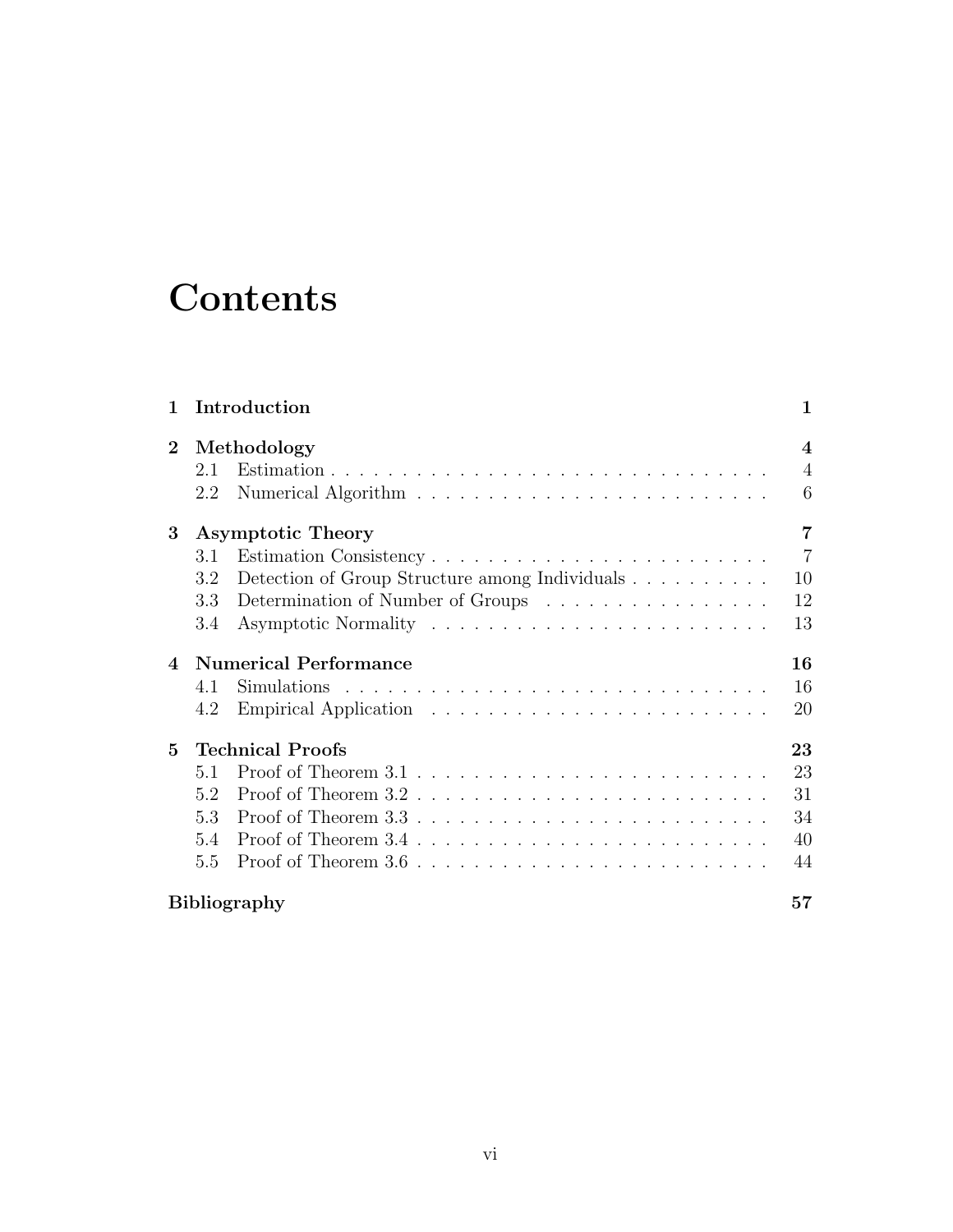# Chapter 1 Introduction

Panel data models are widely used in empirical research of both economics and finance. An important feature to use panel data is that it allows researchers to control individuallevel heterogeneity. Unfortunately, most of this heterogeneity, however, is unobservable, e.g., willingness to pay for education, impact of economic policy, personal innate ability, etc. In practice, there are two opposite approaches to deal with this individual level heterogeneity. The first one is to completely ignore the heterogeneity among individuals by assuming common parameters across individuals, see, e.g., [18], [12], [2]. Indeed, this approach reduces the model complexity and facilitates statistical inference. However, this common parameters assumption might be too strong in practice and may lead to model misspecification: see, e.g., [13]. Moreover, this assumption has also been found to be too restrictive in many empirical studies, see, for example, [15] and [19], among others. The other approach is to allow cross-sectional slope heterogeneity, e.g., [14], [4]. This assumption helps avoid the misspecification problem; however, it may lose latent connections between individuals and efficiency of estimation. To be more specific, if part of the individuals share a common parameter, it sacrifices this essential connection and leads to estimators with larger variance.

To allow such a possibility that part of the individuals shares a common parameter, a mild and reasonable assumption is to impose group structure in panels. Group structure in panels refers to the regression parameters that are the same within each group but differ across groups. Recently, group structure in panels has received lots of attention in the literature both empirically and theoretically. To name a few, for linear model,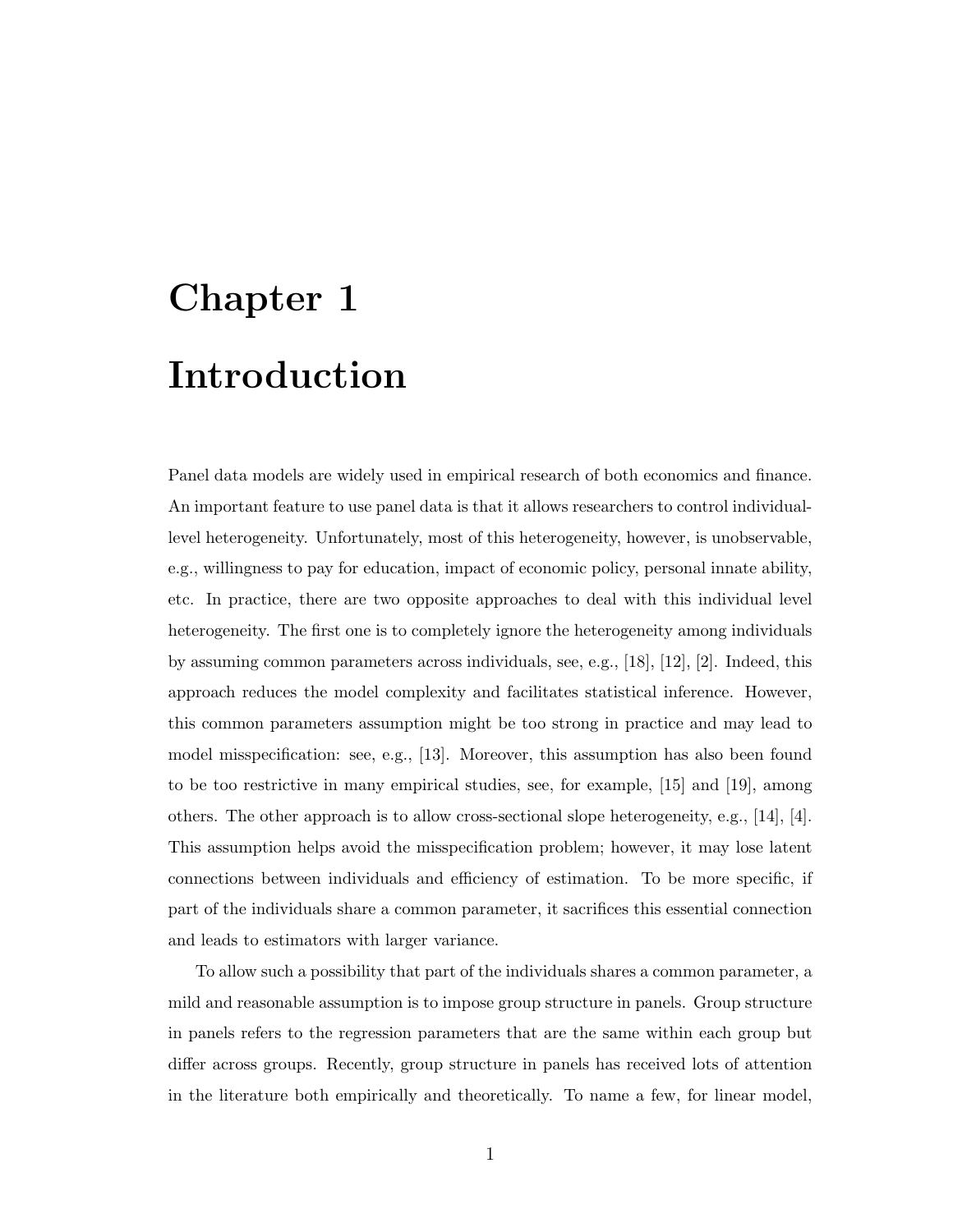[21] consider liner panel model with group structure on both intercept and slope. When there are only two groups and one regressor, they propose a threshold based estimation method to identify the latent group structure and show that the estimator is consistent. Under the same setup of [21], [23] propose a modified k-means algorithm to determine the number of clusters and estimate parameters. [6] consider the linear panel data models with a latent group structure on the time-varying individual-specific effects and propose a group fixed effects estimator. The work of [6] has been extended to models with interactive fixed effects and nonlinear panel models by [1] and [5], respectively. More recently, [24] propose a classifier Lasso (C-Lasso) penalized procedure to identify and estimate panels with group structure.

Following the work of [21] and [24], this thesis proposes a simple and straightforward method to identify and estimate panels with group structure when the true number of groups and the membership are unknown. The method we propose can be applied to both linear and nonlinear panels. Besides the simplicity, the proposed method has several advantages as follows.

First, the major theoretical contribution of this paper is that we show, under certain assumptions, the consistency of our proposed estimation is independent of the number of groups used as long as this number is not underestimated. The important practical implication of this result is that for estimation of the regression coefficients, one does not necessarily need to estimate the number of groups correctly as long as this number is not underestimated. The implication of this result is that a safe way in estimating the panel model with an unknown group structure is to set a slight large number of groups. This is of crucial importance to researchers since generally speaking, the number of groups in the data is usually unknown. We also show that, with probability approaching one, our method can partition some true group into further subgroups, but cannot misclassify individuals from different groups into the same group. When the true number of groups is used in estimation, all the individuals can be categorized correctly with probability approaching one.

Second, once the group membership is correctly identified and estimated, our proposed estimation performs similarly to the estimation based on true (or oracle) group membership. This oracle property allows one to combine exsiting estimation and in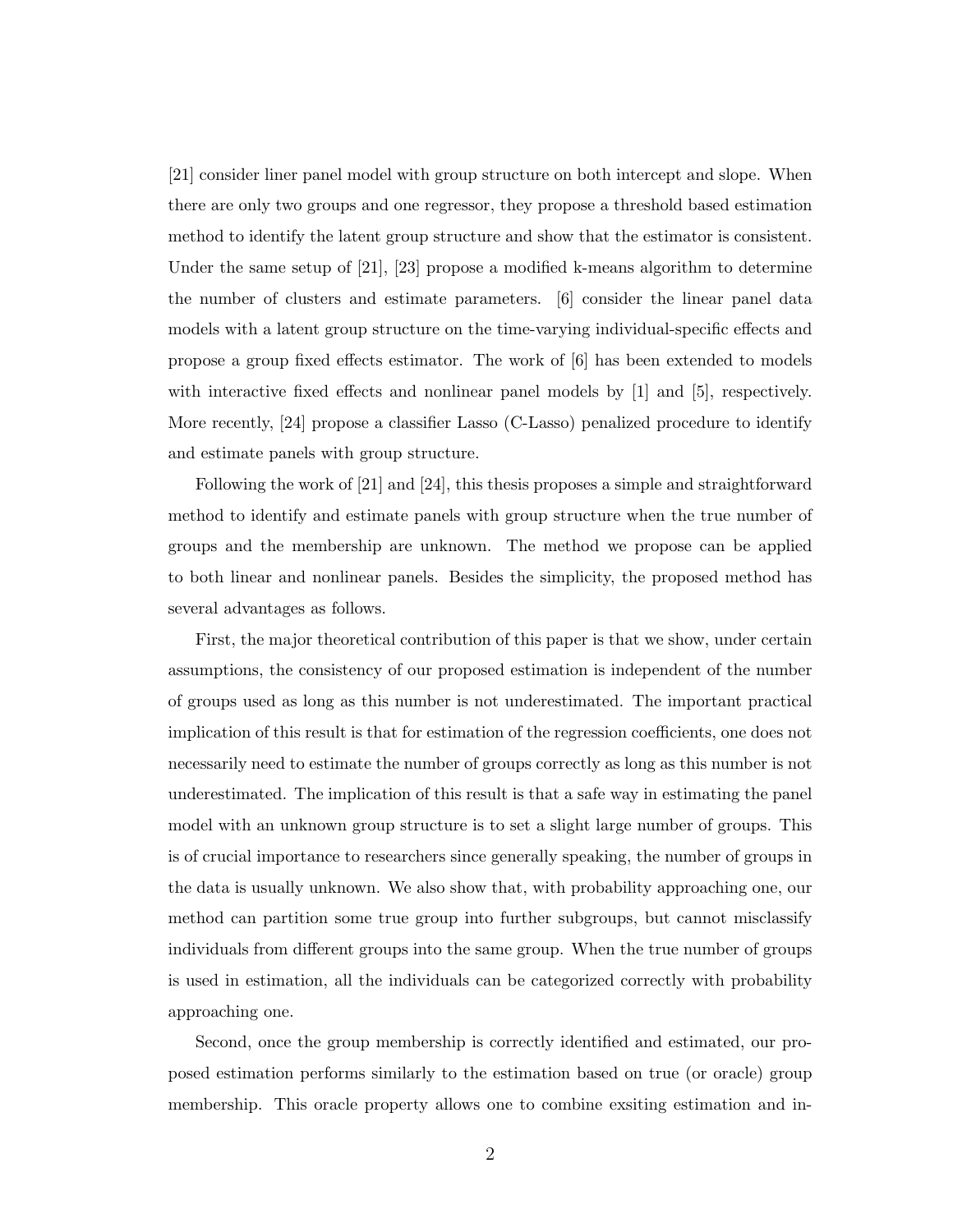ference technique with our method, for instance, for the classified group units, one can adapt the jackknife method in [12] or [9] to reduce the bias for fixed effects estimation in both linear and nonlinear panels.

Finally, unlike the C-Lasso approach proposed by [24], which relies on the choice of tuning parameter, our approach is penalty free if the number of groups is correctly specified, which is a significant advantage for empirical application. It is well known in the literature that Lasso type methods are able to consistently select variables. However, the consistency of variable selection highly depends on the right choice of the tuning parameter (e.g.,  $[8]$  and  $[17]$ ). Therefore, in empirical applications, the estimation results may be sensitive to the choice of tuning parameters, and how to choose the optimal tuning parameter in C-Lasso is still an open question. Consequently, it would be convenient to have a penalty free approach to identify the group structure in panels, and our proposed method serves this purpose.

The rest of the paper is organized as follows. In Chapter 2, we first introduce a fixed effects model with unknown group structure, and then propose an estimation and classification procedure. Asymptotic properties of our estimator are established in Chapter 3. Chapter 4 carries out a set of Monte Carlo simulations to investigate the finite sample performance of our method and apply our method to labor force participation. All mathematical derivation of main theorems and lemmas are provided in the Chapter 5.

**Notation:** The Frobenius norm of matrix A is given by  $||A||_2 = \sqrt{tr(AA')}$ . For square matrix A,  $\lambda_{\min}(A)$  and  $\lambda_{\max}(A)$  denote the smallest and largest eigenvalues respectively. For positive integer k, define  $[k] \equiv \{1, 2, ..., k\}$ . The symbols  $\stackrel{P}{\longrightarrow}$  and  $\stackrel{D}{\longrightarrow}$ denote convergence in probability and in distribution, respectively. Finally,  $(N, T) \rightarrow \infty$ denotes  $N$  and  $T$  go to infinity jointly.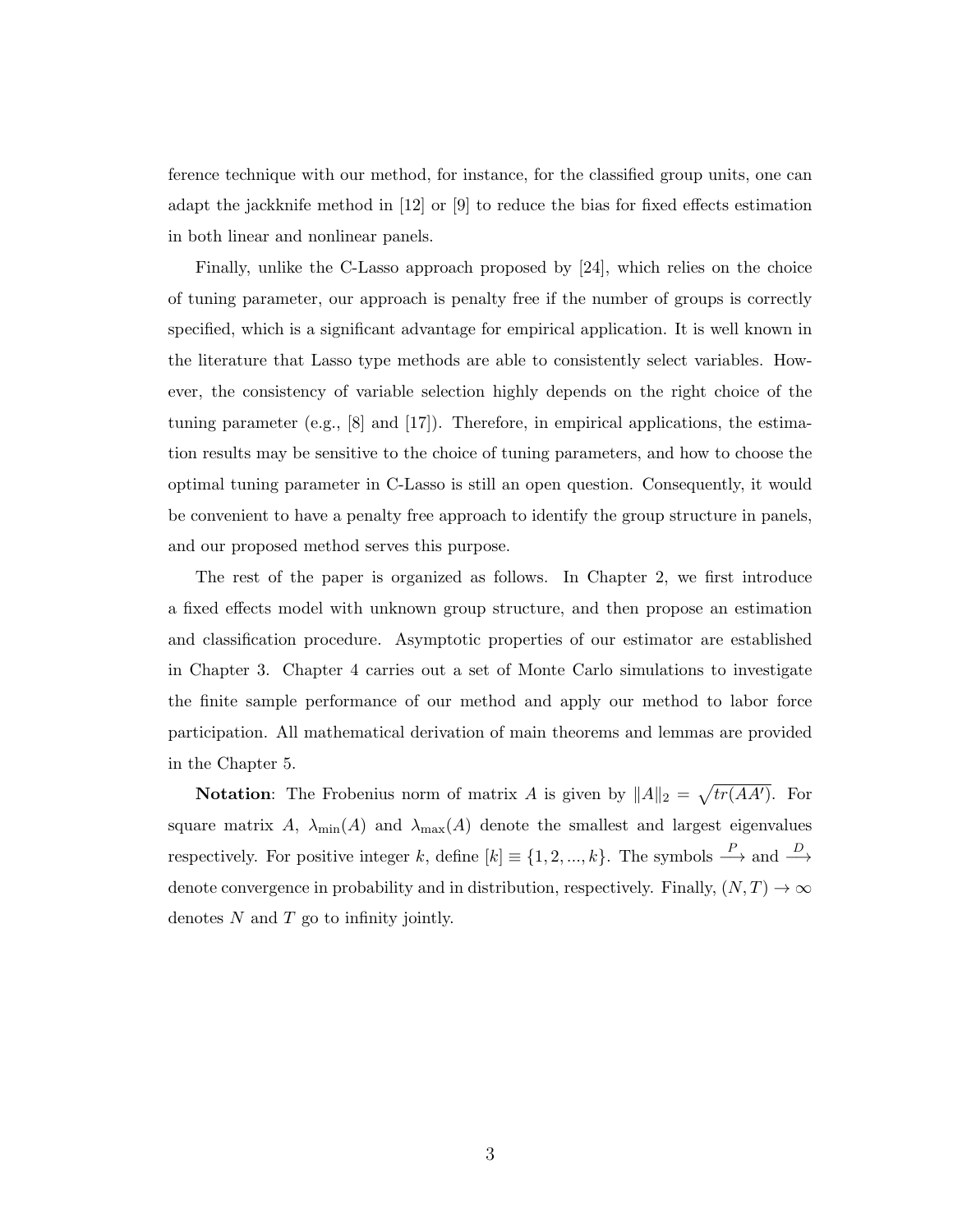# Chapter 2 Methodology

#### 2.1 Estimation

Let  $Y_{it}$  be a real-valued observation and  $X_{it} \in \mathbb{R}^p$  be a real vector of observed covariates, both collected on the *i*th individual at time t for  $i \in [N] := \{1, 2, ..., N\}, t \in [T] :=$  $\{1, 2, \ldots, T\}$ . Assume that the N individuals are actually belonging to  $G^0$  underlying groups where  $G^0$  is unknown. In particular,  $G^0 = 1$  corresponds to the traditional fixed effect model without group structure (see [12]). To identify group structure, a common practice is to predetermine the number of groups, denoted  $G$ , and classify the N individuals into G groups. In practice, correctly specifying G, i.e.,  $G = G_0$ , is difficult due to the unobservability of group pattern. A more realistic way is to pick  $G$  relatively large so that  $G \geq G^0$ . Obviously, such misspecification brings more challenges into both theoretical study and practical applications. In this paper, we propose a method for identifying group patterns under this misspecification and investigate its asymptotic property.

For individual i, let  $g_i \in [G] := \{1, 2, ..., G\}$  denote the group membership variable,  $\beta_{g_i} \in \mathbb{K} \subset \mathbb{R}^p$  denote the unobservable group-specific parameter, and  $\alpha_i \in \mathbb{A} \subset \mathbb{R}$ denote the unobservable individual-specific parameter, where both K and A are compact subsets. If individuals  $i, j$  belong to the same group, then  $\beta_{g_i} = \beta_{g_j}$ , i.e., they share a common group parameter, but  $\alpha_i$  and  $\alpha_j$  might still be different due to individuallevel heterogeneity. Let  $\underline{\beta} = (\beta_1, \beta_2, \dots, \beta_G) \in \mathbb{K}^G$  denote the tuple of G group-specific parameters,  $\underline{\alpha} = (\alpha_1, \alpha_2, \dots, \alpha_N) \in \mathbb{A}^N$  denote the N-vector of individual parameters,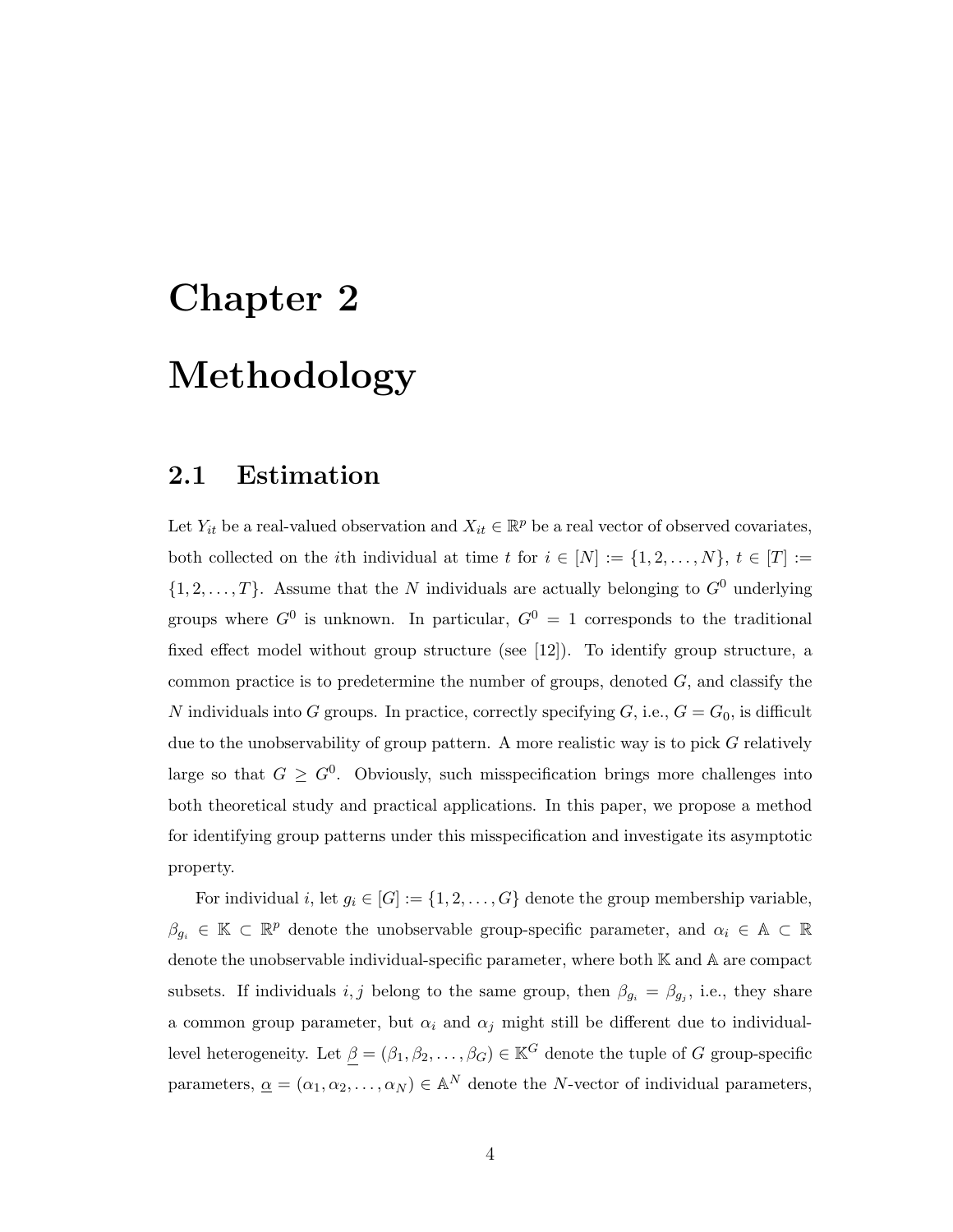and  $\gamma_N = (g_1, g_2, \dots, g_N) \in \Gamma_N$  denote the N-vector of group membership variables, where  $\Gamma_N = [G]^N$  is the class of all possible group assignments. Our aim is to estimate the triplet  $\theta_N = (\underline{\beta}, \underline{\alpha}, \gamma_N)$  which can be performed through the following M-estimation:

$$
\widehat{\theta}_N = \underset{\theta_N = (\underline{\beta}, \underline{\alpha}, \gamma_N) \in \Theta_N}{\arg \max} \frac{1}{NT} \sum_{i=1}^N \sum_{t=1}^T \psi(X_{it}, Y_{it}, \beta_{g_i}, \alpha_i), \tag{2.1}
$$

where  $\Theta_N = \mathbb{K}^G \times \mathbb{A}^N \times \Gamma_N$  denotes the entire parameter space,  $\psi(X_{it}, Y_{it}, \beta_{g_i}, \alpha_i)$ denotes the logarithm of the pseudo likelihood function of  $Y_{it}$  given  $X_{it}$  under parameters  $\beta_{g_i}, \alpha_i$ .

Unlike the C-Lasso approach proposed by  $[24]$ , our M-estimation procedure  $(2.1)$ requires optimizing the objective function over the pre-regularized parameter space  $\Theta_N$ where the parameters  $\beta_{g_i}$  therein naturally incorporate group constraint. This important feature avoids the delicate choice of penalty parameters as required by penalizationbased methods. Various choices of the function  $\psi$  will be provided in the following three examples.

**Example 2.1.** Linear panel model:  $Y_{it} = \beta'_{g_i} X_{it} + \alpha_i + \epsilon_{it}, 1 \le i \le N, 1 \le t \le T$ , where  $\epsilon_{it}$ 's represent the idiosyncratic error. In this case, one chooses

$$
\psi(x, y, \beta, \alpha) = -(y - \beta'x - \alpha)^2.
$$

**Example 2.2.** Binary choice panel model:  $Y_{it} = 1(\beta'_{g_i} X_{it} + \alpha_i \geq \epsilon_{it}), 1 \leq i \leq N$ ,  $q \leq t \leq T$ , where  $\epsilon_{it}$ 's represent the idiosyncratic error with common distribution function  $F$ , and  $1(\cdot)$  denotes the indicator. In this case, we choose

$$
\psi(x, y, \beta, \alpha) = y \log F(\beta' x + \alpha) + (1 - y) \log(1 - F(\beta' x + \alpha)).
$$

**Example 2.3.** Poisson panel model: Given  $X_{it}$  and under  $\beta_{g_i}, \alpha_i, Y_{it}$  follows Poisson distribution with mean  $\exp(\beta'_{g_i}X_{it}+\alpha_i)$ . In this case, we can choose  $\psi(x, y, \beta, \alpha)$  as the logarithm of Poisson density function with mean  $\exp(\beta' x + \alpha)$  or as

$$
\psi(x, y, \beta, \alpha) = y(\beta' x + \alpha) - \exp(\beta' x + \alpha).
$$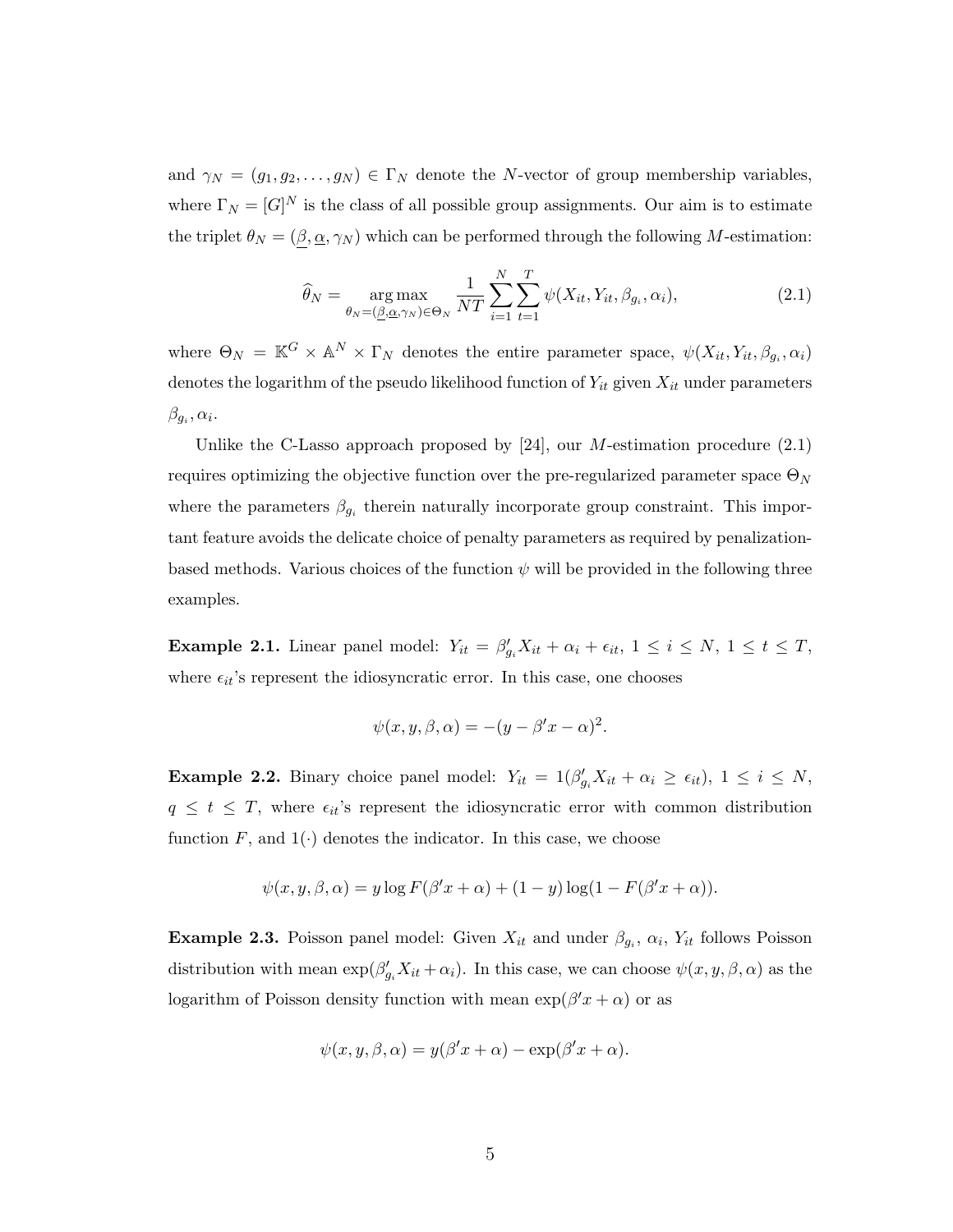#### 2.2 Numerical Algorithm

Due to the complex structure of the parameter space  $\Theta_N$ , it is challenging to directly solve (2.1). Instead, we introduce an efficient iterative algorithm. Before that, let us introduce some notation to simplify writing. Define

$$
H_i(\beta, \alpha) = E(\psi(X_{i1}, Y_{i1}, \beta, \alpha)), \quad \hat{H}_i(\beta, \alpha) = \frac{1}{T} \sum_{t=1}^T \psi(X_{it}, Y_{it}, \beta, \alpha),
$$

$$
\Psi_N(\theta_N) = \Psi_N(\underline{\beta}, \underline{\alpha}, \gamma_N) = \frac{1}{N} \sum_{i=1}^N H_i(\beta_{g_i}, \alpha_i),
$$

$$
\widehat{\Psi}_N(\theta_N) = \widehat{\Psi}_N(\underline{\beta}, \underline{\alpha}, \gamma_N) = \frac{1}{N} \sum_{i=1}^N \widehat{H}_i(\beta_{g_i}, \alpha_i).
$$

Here  $H_i$  is the expected objective function for individual i,  $\Psi_N(\theta_N)$  is the expected pooled objective function taking into account the group variables,  $\widehat{H}_i$  and  $\widehat{\Psi}_N (\theta_N )$  are their respective sample versions. with this notation,  $(2.1)$  can be rewritten as

$$
\widehat{\theta}_N = \underset{\theta_N \in \Theta_N}{\arg \max} \frac{1}{N} \sum_{i=1}^N \widehat{H}_i(\beta_{g_i}, \alpha_i). \tag{2.2}
$$

We propose the following iterative algorithm to solve  $(2.2)$ :

- (a) Choose initial estimators  $(\beta^{(0)}, \underline{\alpha}^{(0)})$ .
- (b) For each  $i \in [N]$ , in the sth iteration, find  $g_i^{(s+1)} = \arg \max_{g \in [G]} \widehat{H}_i(\beta_g^{(s)}, \alpha_i^{(s)})$  $i^{(s)}$ ). Then set  $\gamma_N^{(s+1)} = (g_1^{(s+1)}$  $j_1^{(s+1)}, \ldots, g_N^{(s+1)}$  $\binom{(s+1)}{N}$  and compute  $(\beta^{(s+1)}, \underline{\alpha}^{(s+1)}) = \arg \max$  $\argmax_{(\beta,\underline{\alpha}) \in \mathbb{K}^G \times \mathbb{A}^N} \widehat{\Psi}_N(\underline{\beta},\underline{\alpha},\gamma_N^{(s+1)})$  $\binom{(s+1)}{N}$ .

#### (c) Repeat step (b) until the solution converges.

The following simple procedure is recommended to choose the initial estimators. For each  $i \in [N]$ , let  $\widehat{\beta}_i^{\text{ML}}$ 's and  $\widehat{\alpha}_i^{\text{ML}}$ 's be the pseudo maximum likelihood estimators of  $\beta_i^0$ 's and  $\alpha_i^0$ 's based on  $\{X_{it}, Y_{it}\}_{t=1}^T$ , i.e.,  $(\widehat{\beta}_i^{\text{ML}}, \widehat{\alpha}_i^{\text{ML}}) = \underset{\beta \in \mathbb{K}, \alpha \in \mathbb{A}}{\arg \max}$  $\arg \max_{\beta \in \mathbb{K}, \alpha \in \mathbb{A}} H_i(\beta, \alpha)$ . Firstly, we choose  $\underline{\alpha}^{(0)} = (\widehat{\alpha}_1, \widehat{\alpha}_2, \dots, \widehat{\alpha}_N)$ . Next, one applies the standard k-means algorithm with  $k = G$  to  $\hat{\beta}_i^{\text{ML's}}$  to get G clustering centers, say,  $(\beta_1^{(0)})$  $1^{(0)}, \ldots, \beta_G^{(0)}$ ). Finally, let  $\beta^{(0)} = (\beta_1^{(0)}$  $(0, \ldots, \beta_G^{(0)})$  to be initial estimators for iteration. In Monte Carlo simulations, we find this initial estimator works well and leads to a very fast convergence.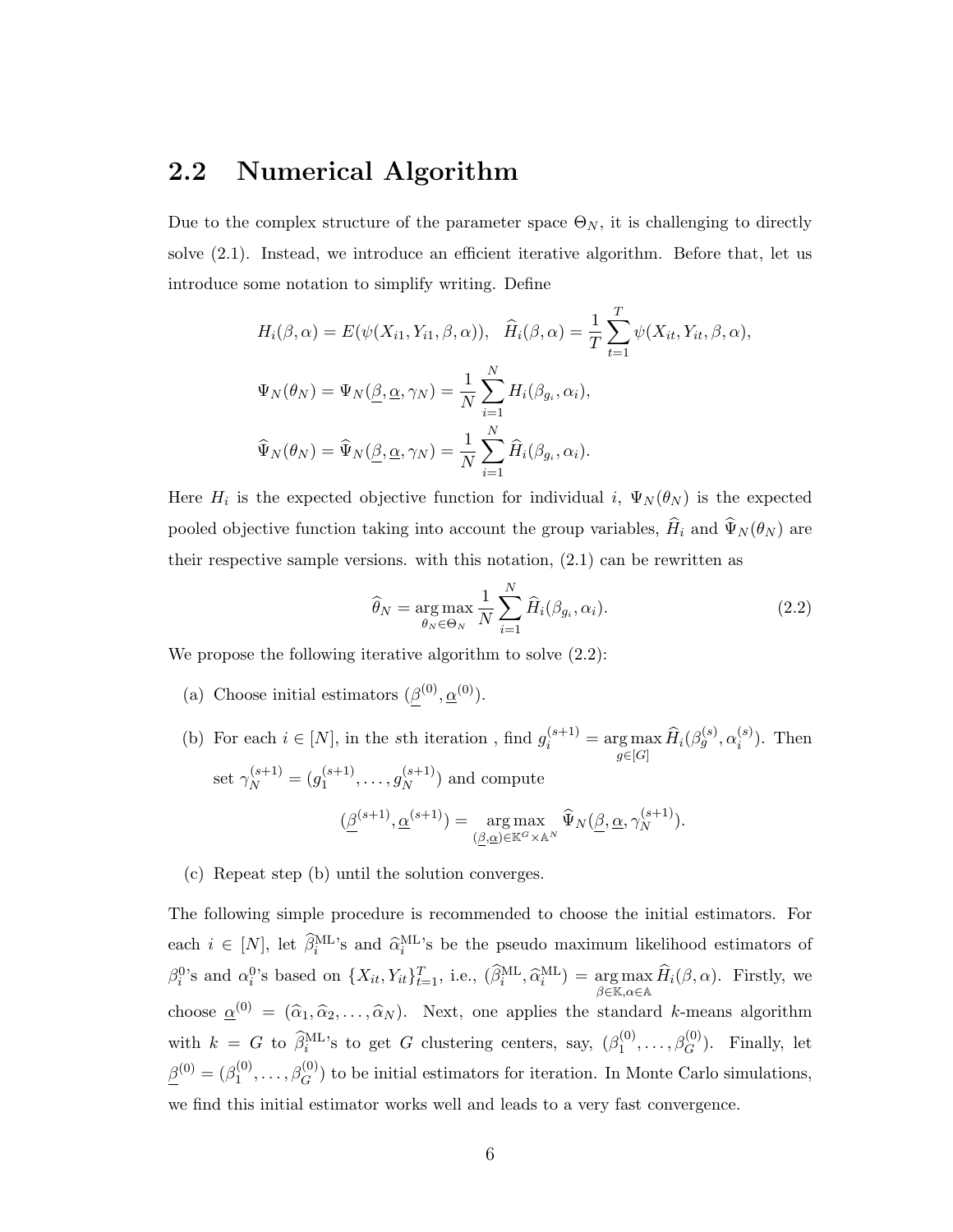# Chapter 3 Asymptotic Theory

In this section, we present several asymptotic results such as estimation consistency (Theorems 3.1 and 3.2) and classification consistency (Theorem 3.3). It is worthwhile to point out that such results hold under a misspecified G with  $G \geq G^0$ . As a byproduct, we provide a consistent procedure to determine the number of groups. Moreover, asymptotic normality for the estimators is established with a correctly specified G. Throughout this section, let  $\theta_N^0 = (\underline{\beta}^0, \underline{\alpha}^0, \gamma_N^0)$  denote the true parameters under which the observations  $X_{it}$ ,  $Y_{it}$  are generated, where  $\underline{\beta}^0 = (\beta_1^0, \beta_2^0, \dots, \beta_{G^0}^0), \underline{\alpha}^0 = (\alpha_1^0, \alpha_2^0, \dots, \alpha_N^0)$ , and  $\gamma_N^0 = (g_1^0, g_2^0, \dots, g_N^0).$ 

#### 3.1 Estimation Consistency

The main result of this section is to show that the proposed M-estimation method is consistent. Before stating our main theorems, let us introduce some technical conditions. To start, for each  $g \in [G^0]$ , we let

$$
N_g = \sum_{i=1}^{N} I(g_i^0 = g),
$$

denote the true number of individuals from group g.

Assumption A1.  $T_{t=1}$  are mutually independent across  $i \in [N]$ .

(b) For each  $i \in [N]$ ,  $\{X_{it}, Y_{it} : t \in [T]\}$  is stationary and  $\alpha$ -mixing with mixing coefficients  $\alpha_{[i]}(\cdot)$ . Moreover,  $\alpha(\tau) := \max_{1 \leq i \leq N} \alpha_{[i]}(\tau)$  satisfies  $\alpha(\tau) \leq \exp(-C_0 \tau^{b_0}),$ where  $C_0 > 0$  and  $b_0 > 0$  are constants.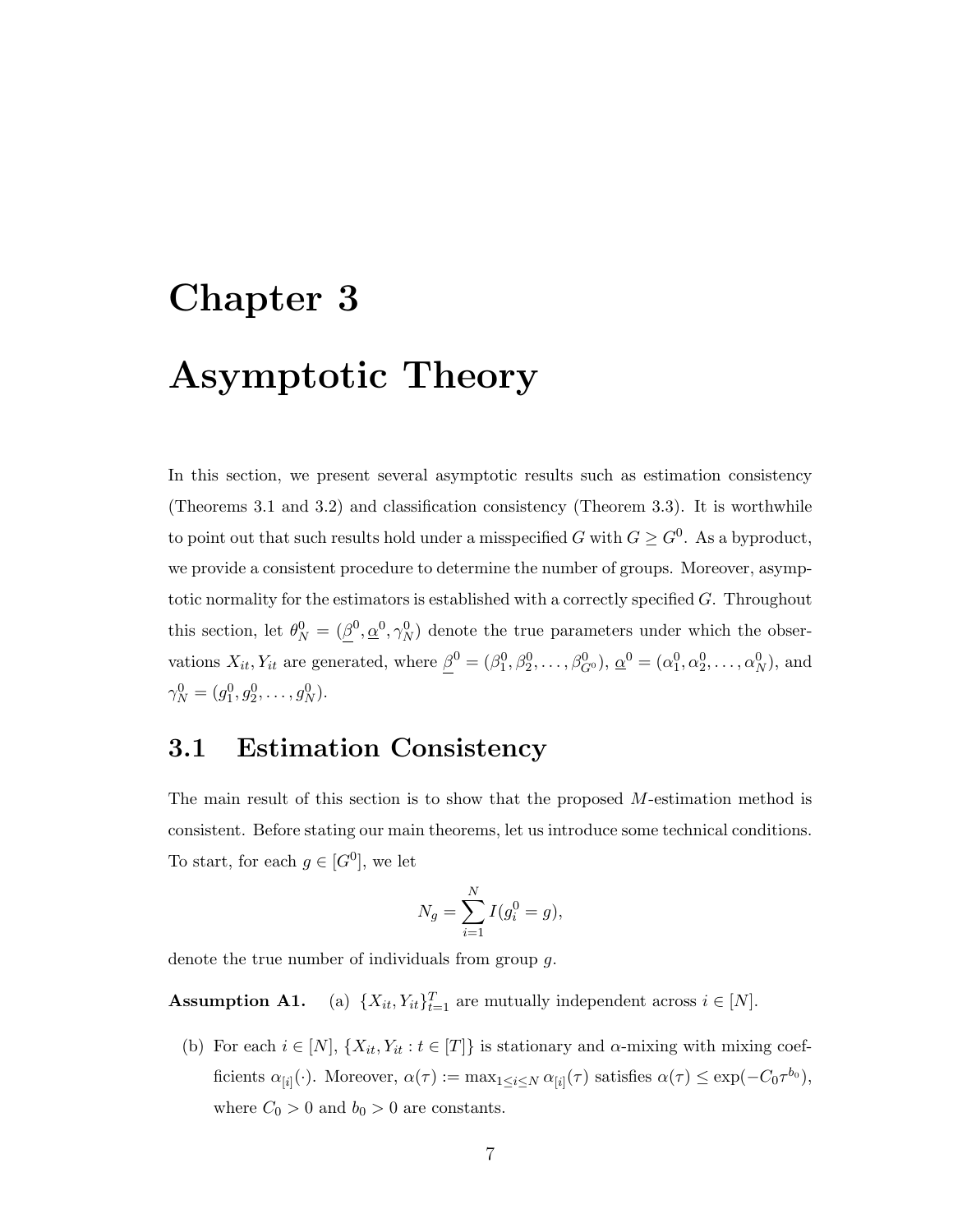(c) For each  $i \geq 1$ ,  $H_i(\beta, \alpha)$  is uniquely maximized at  $(\beta_{g_i^0}^0, \alpha_i^0)$  and, for each  $\epsilon > 0$ ,

$$
\chi(\epsilon):=\inf_{i\geq 1}\inf_{\|\beta-\beta^0_{g_i^0}\|_2^2+|\alpha-\alpha_i^0|^2\geq\epsilon}[H_i(\beta^0_{g_i^0},\alpha_i^0)-H_i(\beta,\alpha)]>0.
$$

(d) 
$$
d_0 \equiv \inf_{\widetilde{g} \neq g} ||\beta_g^0 - \beta_{\widetilde{g}}^0||_2 > 0.
$$

(e) There is a non-negative function  $Q(x, y)$  such that for all  $(\beta, \alpha), (\check{\beta}, \check{\alpha}) \in \mathbb{K} \times \mathbb{A}$ ,

$$
|\psi(x, y, \beta, \alpha)| \le Q(x, y),
$$

and

$$
|\psi(x, y, \beta, \alpha) - \psi(x, y, \check{\beta}, \check{\alpha})| \leq Q(x, y)(\|\beta - \check{\beta}\|_2^2 + |\alpha - \check{\alpha}|^2)^{1/2}.
$$

Furthermore, there exist  $b_1 \in (0, \infty]$  and  $B_1 > 0$  such that

$$
\sup_{i \in [N]} P(Q(X_{i1}, Y_{i1}) > v) \le \exp\left(1 - (v/B_1)^{b_1}\right), \text{ for all } v > 0.
$$

Particularly, when  $b_1 = \infty$ , it means  $\psi$  is a bounded function and one can choose  $B_1 = 2||\psi||_{\infty}.$ 

(f) For all  $g \in [G^0]$ , there exists a positive constant  $\pi_g$  such that  $N_g/N \to \pi_g$  as  $(N, T) \rightarrow \infty$ .

Remark 1. Assumption A1.(a) assumes cross-sectional independence among the individuals which is standard for panel data, e.g., [20] and [24]. Assumption A1.(b) imposes weak dependence for the observations along the time dimension with the level of dependence controlled by an exponential bound with parameter  $b_0$ . The stationarity assumption can be relaxed at cost of introducing more notation. A similar  $\alpha$ -mixing condition can be found in [24] and [6]. Assumption  $A1.(c)$  is an identification condition, which can be verified case by case under certain mild conditions. The same condition was also assumed by  $[12]$  and  $[11]$ . Assumption A1.(d) says that the pairwise differences between the group parameters are bounded from below. This condition is needed to guarantee the identification of the group parameters. Similar conditions were also assumed by [6] and [24]. Assumption A1.(e) states that  $\psi$  is smooth satisfying certain exponential tail condition with decay rate of the tail probability characterized by  $b_1$ .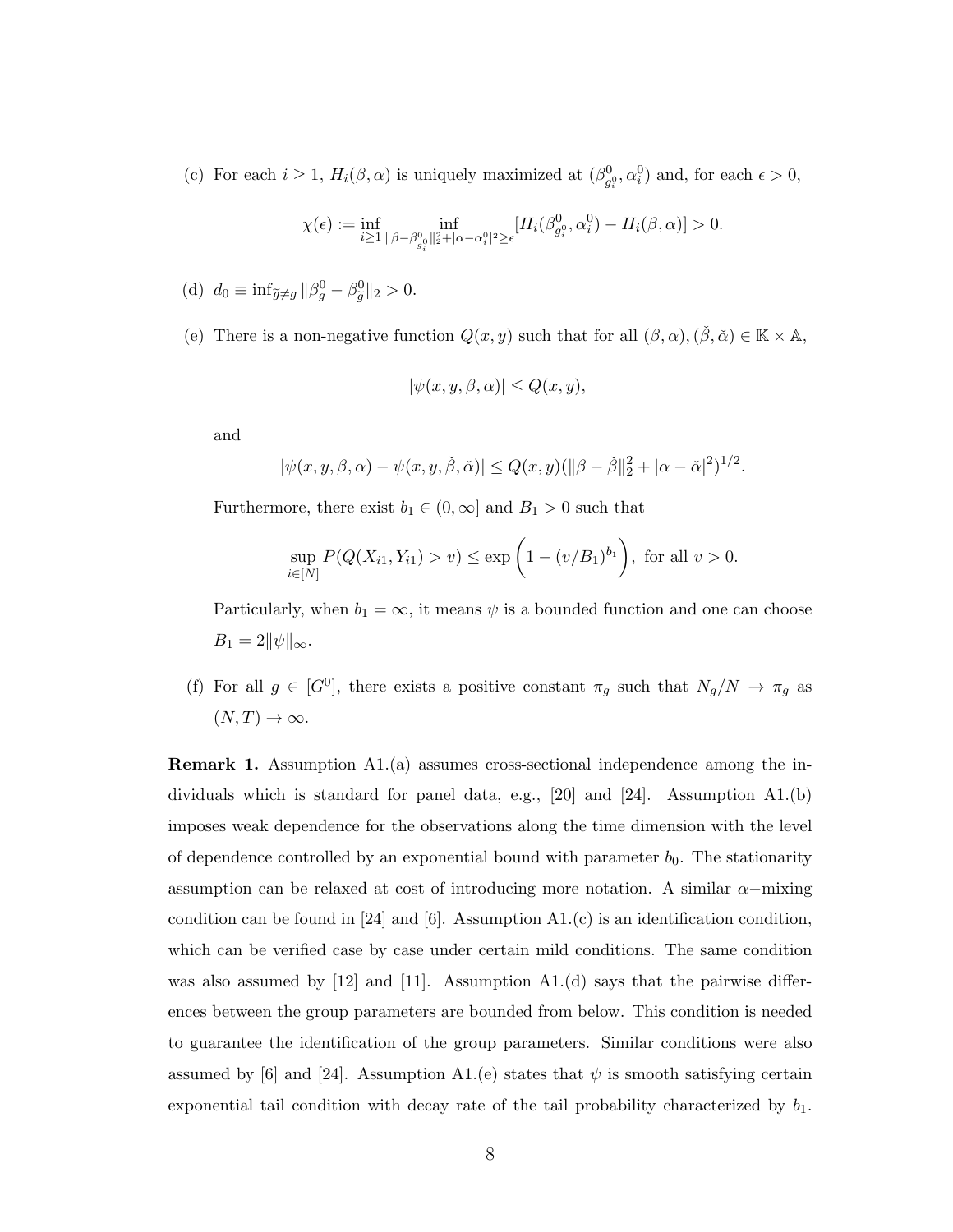Similar tail condtions are also assumed by [6] for the error term. Compared with other conditions such as moment conditions, the exponential tail condition can lead to better convergence results and is still valid in commonly used models such as Examples 2.1, 2.2 and 2.3. Assumption A1.(f) excludes the groups with zero proportion. This condition is standard and necessary for panel models with finte number of groups, e.g., see [6] and [24].

Let  $d = b_0b_1/(b_0 + b_1)$ . Since  $b_0$  and  $b_1$  characterize the weak dependence of the observations and decay rate of the tail probability, respectively, as discussed in Remark 1, d can be viewed as a quantity jointly controlling both. A special case is  $b_1 = \infty$ , i.e.,  $\psi$  is bounded, where we have  $d = b_0$ .

#### Assumption A2.  $\log N = o(T^{\frac{d}{1+d}})$ .

Remark 2. For theoretical consideration, compared to the standard assumption on the rate of N and T in the literature where the ratio of  $T/N$  being a nonnzero constant(e.g., [12] among others), Assumption A2 is a relatively weak condition, since Assumption A2 allows N to diverge exponentially faster than T, where the ratio of  $T/N$  goes to zero. Furthermore, Assumption A2 is also quite reasonable in practice, since most microeconomic datasets are with moderate large  $T$  and very large  $N$ .

In order to prove the consistency of  $\widehat{\theta}_N$ , we introduce the following pseudo metric  $d_N$  on  $\Theta_N$ . For any  $\theta_N = (\underline{\beta}, \underline{\alpha}, \gamma_N), \widetilde{\theta}_N = (\widetilde{\underline{\beta}}, \widetilde{\underline{\alpha}}, \widetilde{\gamma}_N) \in \Theta_N$ , define

$$
d_N(\theta_N, \widetilde{\theta}_N) = \frac{1}{N} \sum_{i=1}^N \left( \|\beta_{g_i} - \widetilde{\beta}_{\widetilde{g}_i}\|_2 + |\alpha_i - \widetilde{\alpha}_i| \right).
$$

Specifically,  $d_N(\theta_N, \theta_N)$  measures the average discrepancy of  $(\beta_{g_i}, \alpha_i)$ 's and  $(\beta_{\tilde{g}_i}, \tilde{\alpha}_i)$ 's. Theorem 3.1 below proves consistency for  $\widehat{\theta}_N$  under this pseudo metric.

**Theorem 3.1.** Suppose  $G \geq G^0$  and Assumptions A1 and A2 hold. Then

$$
d_N(\widehat{\theta}_N, \theta_N^0) \stackrel{P}{\longrightarrow} 0 \quad \text{as} \quad (N, T) \to \infty.
$$

Theorem 3.1 establishes the consistency results for the parameter set  $\theta_N$  including the slope coefficients and fixed effects. If the parameters of interest are slope coefficients,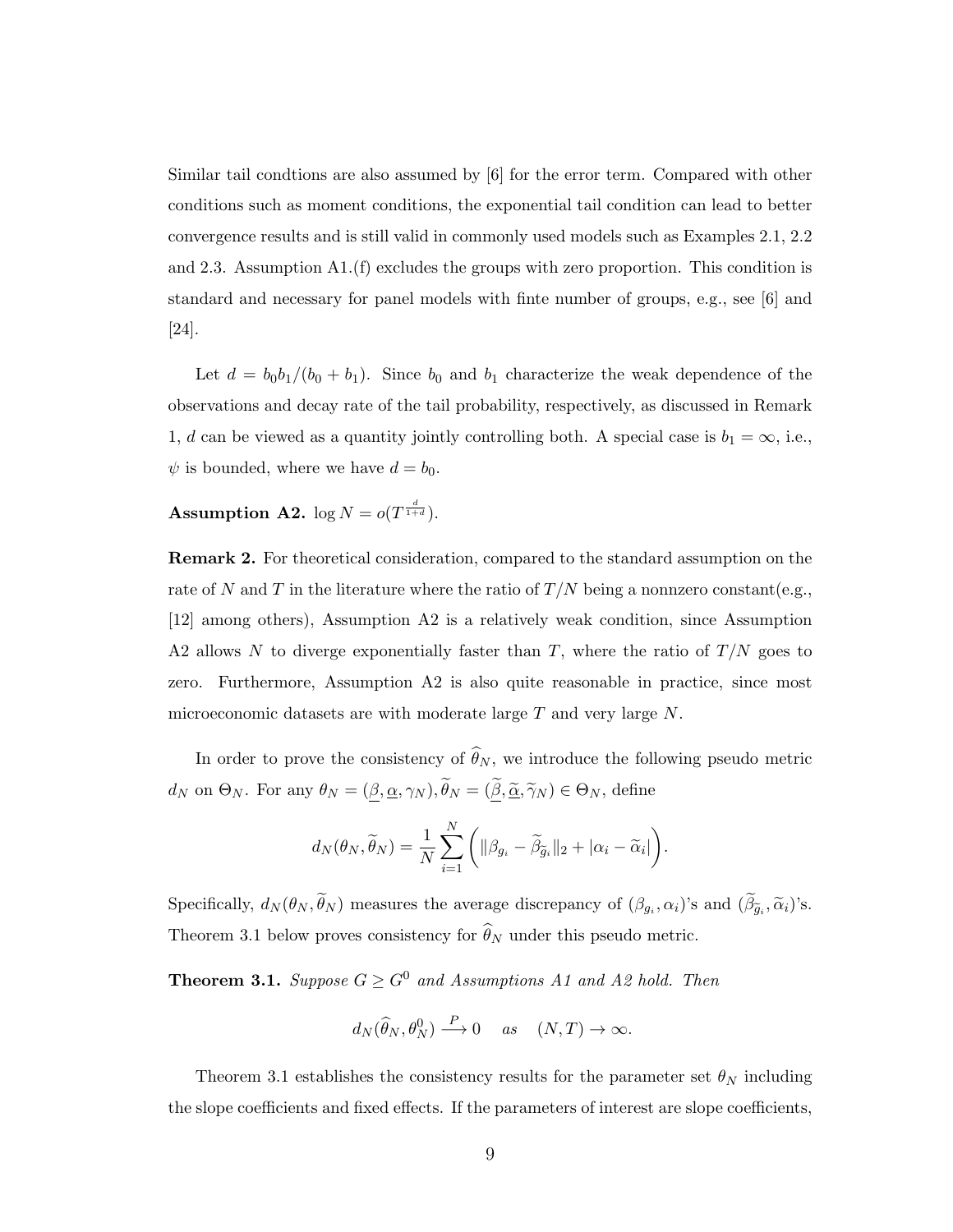then it is easy to see that

$$
\frac{1}{N}\sum_{i=1}^N \|\widehat{\beta}_{\widehat{g}_i} - \beta_{g_i^0}^0\|_2 \stackrel{P}{\longrightarrow} 0 \text{ as } (N,T) \to \infty.
$$

In other words, the estimators of the group parameters are consistent only in an "average" sense, and it is possible that a small proportion of the estimators  $\beta_{\hat{g}_i}$ 's may still be inconsistent. In Theorem 3.2, we strengthen this result by showing that the estimators  $\beta_{\hat{g}_i}$ 's are uniformly consistent without any additional assumption.

**Theorem 3.2.** Suppose  $G \geq G^0$  and Assumptions A1 and A2 hold. Then

$$
\sup_{1 \le i \le N} \|\widehat{\beta}_{\widehat{g}_i} - \beta_{g_i^0}^0\|_2 \xrightarrow{P} 0 \quad \text{as} \quad (N, T) \to \infty.
$$

Theorem 3.2 states that the estimators of all group parameters uniformly converge to the true group parameters. Again, both Theorems 3.1 and 3.2 only require  $G \geq G^0$ . If  $G < G_0$ , then the above results will be invalid since in this scenario, individuals from different groups need to be classified into the same group, and this will lead to inconsistency.

## 3.2 Detection of Group Structure among Individuals

Detection of group structure in panel data is a fundamentally important problem. The popular C-LASSO approach recently proposed by [24] requires the use of penalty for effectively classifying the individuals. In this section, we study our penalty-free grouping method and investigate its asymptotic property. Our theory and method are valid under  $G \geq G^0$ .

Recall that  $\hat{\gamma}_N = (\hat{g}_1, \hat{g}_2, \dots, \hat{g}_N)$  is the estimator of the group membership variables obtained in (2.2). Our grouping method is simply based on  $\hat{g}_i$ 's as follows. For  $g \in [G]$ , define  $\widehat{\mathcal{C}}_g = \{i \in [N] : \widehat{g}_i = g\}$ , i.e.,  $\widehat{\mathcal{C}}_g$  is the collection of the individuals belonging to the g-th estimated group. Also define  $\mathcal{C}_g^0 = \{i \in [N] : g_i^0 = g\}$  for  $g \in [G^0]$ , i.e.,  $\mathcal{C}_g^0$  is the population analogy based on the true group membership variables. It is important to provide the conditions under which such a simple grouping method is valid, that is,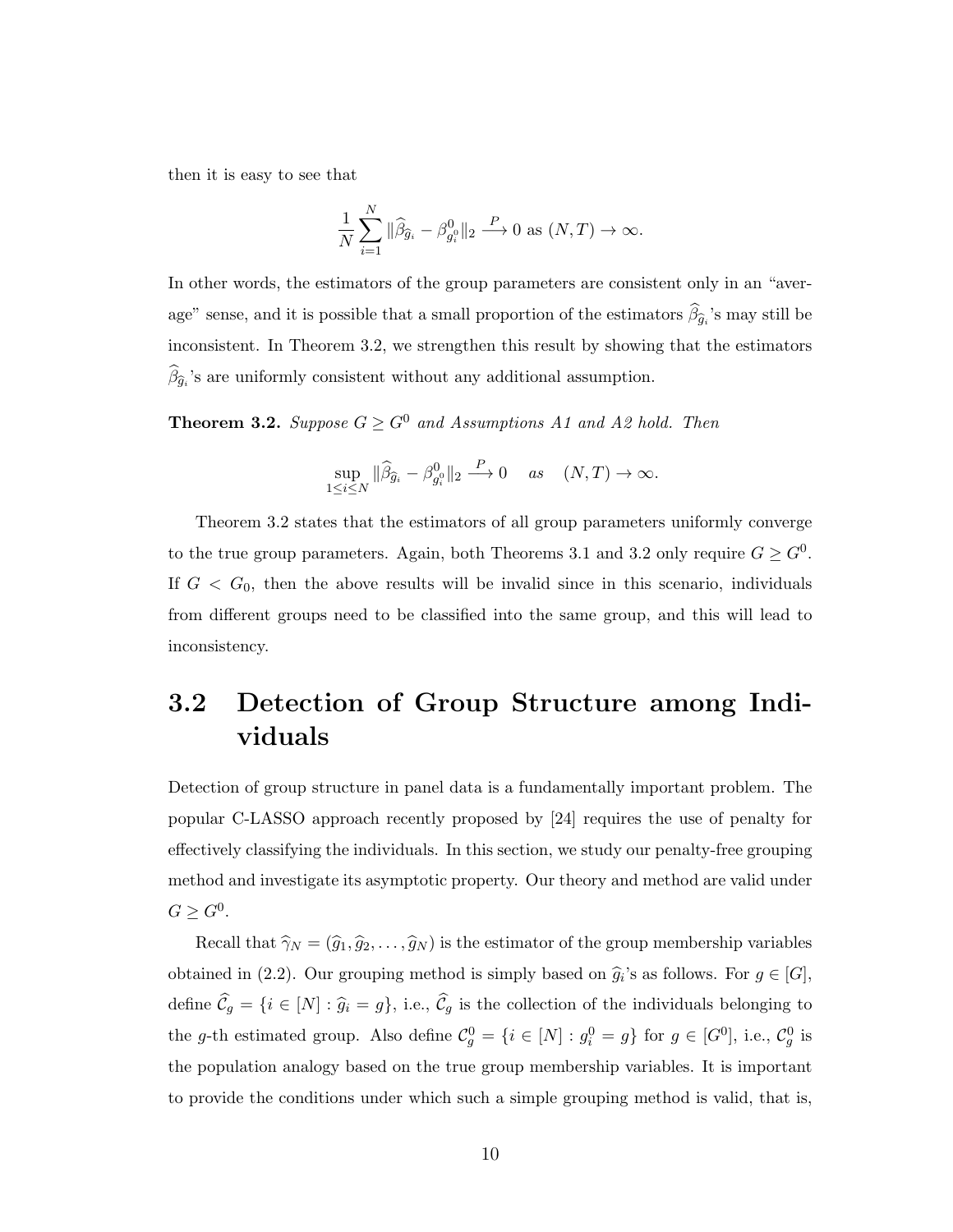for any  $g \in [G]$ , there exists a  $\tilde{g} \in [G^0]$  such that  $\widehat{C}_g \subseteq \mathcal{C}_{\tilde{g}}^0$  with probability approaching one. Formal statement of this result is provided in Theorem 3.3. Such property implies that the individuals are correctly grouped.

To prove this result, we need stronger assumptions on the smoothness of  $\psi$ . In order to deal with partial derivatives of a multivariate function, we introduce the following multi-index notation. Let  $\mathbf{k} = (k_1, k_2, \ldots, k_{p+1})$  denote a multi-index, where  $k_l$ 's are non-negative integers. For any  $\beta \in \mathbb{K} \subset \mathbb{R}^p$ , denote  $\beta = (\beta_{[1]}, \beta_{[2]}, \ldots, \beta_{[p]}),$  where  $\beta_{[l]}$ is the lth coordinate of  $\beta$ . Define the kth order partial derivative of  $\psi(x, y, \beta, \alpha)$  with respect to  $\beta$ ,  $\alpha$  as follows:

$$
D^{\mathbf{k}}\psi(x,y,\beta,\alpha)=\frac{\partial^{|\mathbf{k}|}\psi(x,y,\beta,\alpha)}{\partial\beta_{[1]}^{k_1}\dots\partial\beta_{[p]}^{k_p}\partial\alpha^{k_{p+1}}},
$$

where  $|\mathbf{k}| = k_1 + k_2 + \cdots + k_{p+1}$ . Also denote the Hessian of  $\psi$  and  $H_i$  (with respect to  $(\beta, \alpha)$  by

$$
\ddot{\psi}(x, y, \beta, \alpha) = \begin{pmatrix} \frac{\partial^2 \psi(x, y, \beta, \alpha)}{\partial \beta \partial \beta'} & \frac{\partial^2 \psi(x, y, \beta, \alpha)}{\partial \beta' \partial \alpha} \\ \frac{\partial^2 \psi(x, y, \beta, \alpha)}{\partial \beta \partial \alpha} & \frac{\partial^2 \psi(x, y, \beta, \alpha)}{\partial \alpha^2} \end{pmatrix}, \quad \ddot{H}_i(\beta, \alpha) = E(\ddot{\psi}(X_{i1}, Y_{i1}, \beta, \alpha)).
$$

We require the following conditions on the partial derivatives of  $\psi$  and Hessian of  $H_i$ 's. Let  $\mathcal{B}_i = \{(\beta, \alpha) \in \mathbb{K} \times \mathbb{A} : ||\beta - \beta_{g_i^0}^0||_2 + |\alpha - \alpha_i^0| \le a_0\}$  for  $i \ge 1$ , and  $\mathcal{B} = \bigcup_{i \ge 1} \mathcal{B}_i$ .

**Assumption A3.** (a) There exist some function  $J(x, y)$ , constant  $a_0 > 0$  and integer  $q_0 \geq 4$  such that for any **k** with  $|\mathbf{k}| \leq 4$  and  $(\beta, \alpha) \in \mathcal{B}$ ,

$$
|D^{\mathbf{k}}\psi(x,y,\beta,\alpha)| \le J(x,y), \ \ \sup_{i\ge 1}EJ^{q_0}(X_{i1},Y_{i1}) < \infty.
$$

(b) The Hessian matrices  $\{\ddot{H}_i(\beta_{g_i^0}^0, \alpha_i^0), i \geq 1\}$  are negative definite with the largest eigenvalues uniformly bounded by zero, i.e.,  $\sup_{i\geq 1} \lambda_{\max}(\ddot{H}_i(\beta^0_{g_i^0},\alpha^0_i)) < 0.$ 

**Remark 3.** Assumption A3.(a) requires the partial derivatives of  $\psi$  with respect to  $(\beta, \alpha)$  have bounded moment up to order of 4. Similar assumption has been made by [12] and [24]. Assumption A3.(b) requires the Hessian matrices of the expected objective function to be uniformly negative definite. It can be compared to the conditions on the Hessian matrices of the profiled objective function in [24].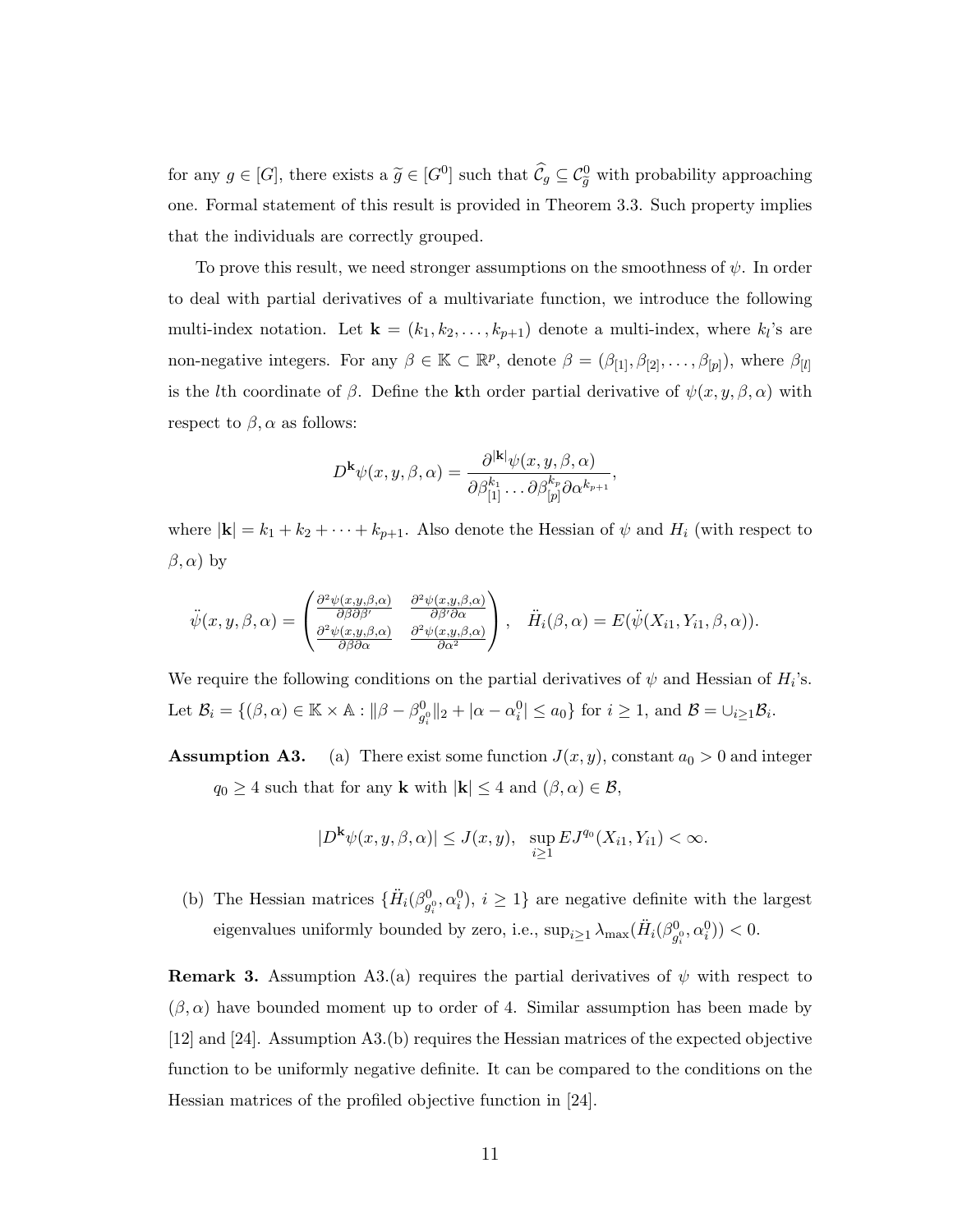Below is the main result of this section which provides the classification consistency of our grouping method under  $G \geq G^0$ .

**Theorem 3.3.** Suppose  $G \geq G^0$  and Assumptions A1-A3 hold. Then for each  $g \in [G]$ , there exists a  $\widetilde{g} \in [G^0]$  such that  $\lim_{(N,T) \to \infty} P(\widehat{C}_g \subseteq C_{\widetilde{g}}^0)$  $= 1$  holds.

Remark 4. Theorem 3.3 demonstrates that the proposed grouping method is valid under misspecification in the sense that, with probability approaching one, any grouped individuals asymptotically belong to a population group. This implies that any population group is either identical to a selected group or is partitioned into subgroups without any misclassification, which is possibly the best result one can expect under  $G \geq G^0$ . In the special case  $G = G^0$ , Theorem 3.3 naturally leads to classification consistency, i.e., upto a proper relabeling, with probability approaching one,  $\widehat{C}_g = C_g^0$  for any  $g \in [G^0]$ . Classification consistency was also established by [24] when  $G = G^0$ .

Intuitively, Theorem 3.3 implies that under Assumptions A1-A3 and if  $G > G<sup>0</sup>$ , then with probability approaching one: (i) individuals from the same group may be divided into different subgroups; (ii) individuals from different groups can not be categorized into the same group.

The condition  $G \geq G^0$  in Theorem 3.3 is of great practical importance. Since the true number of groups is unknown in practice, it is safe to use a relative large number of groups to classify the data and to obtain consistent estimation. Otherwise, if  $G < G_0$ , different from both Theorems 3.2 and 3.3, neither the estimation nor the classification is consistent.

#### 3.3 Determination of Number of Groups

Though our estimation and classification results are valid for misspecified  $G$ , it is still of interest to estimate the number of groups. In this section, we propose an efficient approach based on penalization to address this problem and establish its theoretical validity. Let  $\widehat{\theta}_N^G$  be the estimator in  $(2.2)$  using G as the number of groups. To estimate  $G^0$ , we define a penalized criterion function

$$
PC(G) = \widehat{\Psi}_N(\widehat{\theta}_N^G) - \eta_{NT}G,
$$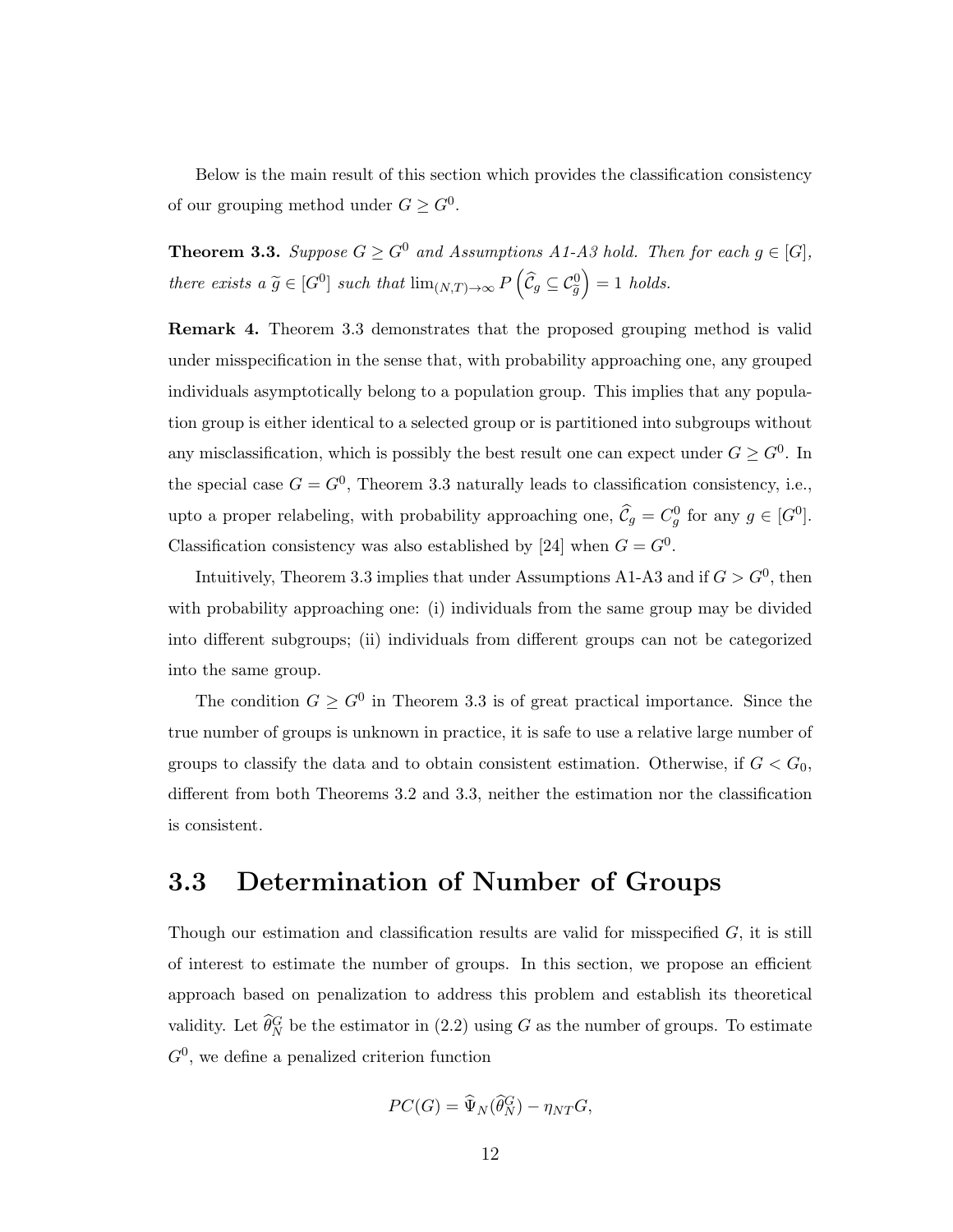where  $\eta_{NT} > 0$  is a penalty parameter that is used to exclude the extremely large and unlikely choice of  $G$ . We estimate  $G^0$  based on following procedure:

$$
\widehat{G} = \underset{G \in [G_{\text{max}}]}{\arg \max} PC(G),\tag{3.1}
$$

where  $G_{\text{max}}$  is a predetermined upper bound for  $G$ . The following theorem shows that  $\widehat{G}$  is consistent, i.e.,  $\widehat{G} = G_0$  with high probability.

**Theorem 3.4.** Suppose Assumptions A1 and A3 hold. Suppose also that N, T and  $\eta_{NT}$ satisfy  $\log N = o(T^{\frac{d}{2(1+d)}})$ ,  $\eta_{NT} T^{\frac{1}{4(1+d)}} \to \infty$  and  $\eta_{NT} \to 0$ . Then we have

$$
\lim_{(N,T)\to\infty} P(\hat{G} = G^0) = 1.
$$

Note that the rate condition  $\log N = o(T^{\frac{d}{2(1+d)}})$  in Theorem 3.4 is slightly stronger than Assumption A2, though both conditions allow  $N$  to grow exponentially with  $T$ .

### 3.4 Asymptotic Normality

In this section, we study the asymptotic normality of  $\widehat{\beta}$  under  $G = G^0$ . For this, we introduce the following "oracle" estimator  $\tilde{\beta}$  of  $\beta$  when the true group assignment  $\gamma_N^0$ is known. Specifically, let

$$
\widetilde{\underline{\beta}} = \underset{\underline{\beta} \in \mathbb{K}^{G^0}}{\arg \max} \underset{\alpha_i \in \mathbb{A}}{\max} \frac{1}{N} \sum_{i=1}^N \widehat{H}_i(\beta_{g_i^0}, \alpha_i).
$$

Of course,  $\tilde{\beta}$  is infeasible since  $\gamma_N^0$  is practically unavailable. Interestingly,  $\tilde{\beta}$  and  $\tilde{\beta}$  are in fact asymptotically equivalent as summarized in the following lemma.

**Lemma 3.5.** Suppose Assumptions A1-A3 and  $G = G^0$  hold. Under appropriate relabeling, we have  $\lim_{(N,T)\to\infty} P(\widehat{\beta} = \widetilde{\beta}) = 1.$ 

It can be seen from Lemma 3.5 that, to derive the asymptotic normality of  $\hat{\beta}$ , it is sufficient to derive the asymptotic normality of  $\tilde{\beta}$ . To achieve the latter, we make an additional Assumption A4. Before that, let us introduce some notation. Define

$$
\rho_i = E^{-1}(\frac{\partial^2 \psi}{\partial \alpha \partial \alpha}(X_{i1}, Y_{i1}, \beta_{g_i^0}^0, \alpha_i^0)) E(\frac{\partial^2 \psi}{\partial \beta \partial \alpha}(X_{i1}, Y_{i1}, \beta_{g_i^0}^0, \alpha_i^0)),
$$
  
\n
$$
U_i(x, y, \beta, \alpha) = \frac{\partial \psi}{\partial \beta}(x, y, \beta, \alpha) - \rho_i \frac{\partial \psi}{\partial \alpha}(x, y, \beta, \alpha), \quad R_i(x, y, \beta, \alpha) = \frac{\partial \psi}{\partial \alpha}(x, y, \beta, \alpha),
$$
  
\n
$$
V_i(x, y, \beta, \alpha) = \frac{\partial U_i}{\partial \beta'}(x, y, \beta, \alpha), \quad \mathcal{I}_i = E(V_i(X_{i1}, Y_{i1}, \beta_{g_i^0}^0, \alpha_i^0)).
$$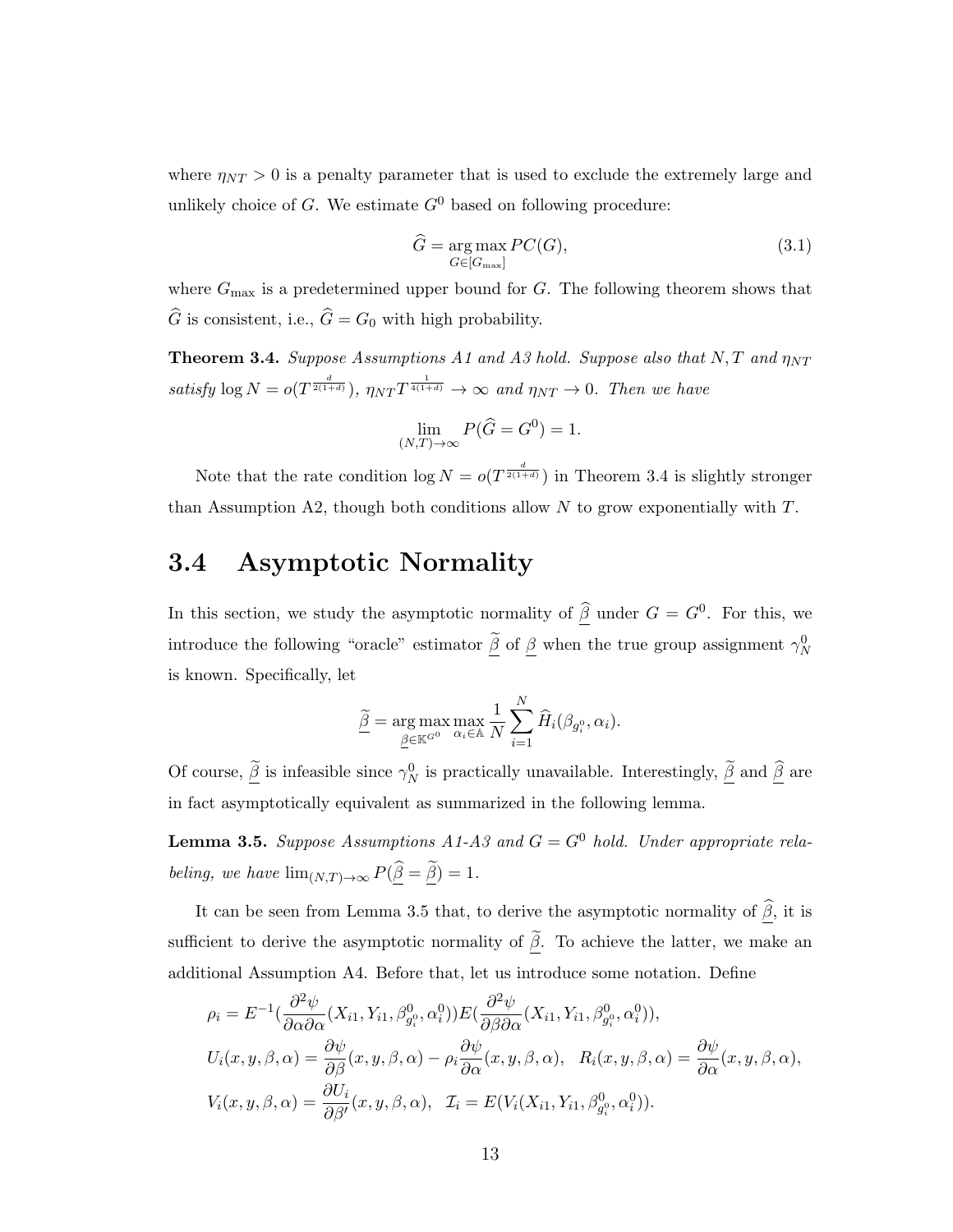The above notation are standard in the literature of nonlinear panel models, e.g., [12] and [3]. To simplify writing, we introduce the following notation:  $U_i^{\alpha} = \partial U_i / \partial \alpha$ ,  $U_i^{\alpha\alpha} = \partial^2 U_i/\partial \alpha^2$ ,  $U_{it} = U_i(X_{it}, Y_{it}, \beta_{g_i^0}^0, \alpha_i^0)$  and  $U_{it}^{\alpha} = U_i^{\alpha}(X_{it}, Y_{it}, \beta_{g_i^0}^0, \alpha_i^0)$ . We define  $R_{it}, R_{it}^{\alpha}$  analogically. For each  $i \geq 1$ , let  $\Lambda_i$  denote the asymptotic covariance matrix of  $\sum_{t=1}^T U_{it}$ √ T as  $T \to \infty$ , which has an expression

$$
\Lambda_i = E(U_{it}U'_{it}) + 2\sum_{t=1}^{\infty} E(U_{i1}U'_{i,1+t}).
$$

Convergence of the above series holds uniformly for i due to Assumptions A1 and A3.

**Assumption A4.** (a) There exists a constant  $0 < B_3 < 1$  such that

$$
B_3 \le \inf_{i \ge 1} \lambda_{\min}(\Lambda_i) \le \sup_{i \ge 1} \lambda_{\max}(\Lambda_i) \le 1/B_3.
$$

Moreover, for each  $g \in [G^0]$ , there exist invertible matrices  $D_g$  and  $W_g$  such that

$$
\lim_{N \to \infty} \sum_{i:g_i^0 = g} \Lambda_i/N_g = D_g \text{ and } \lim_{N \to \infty} \sum_{i:g_i^0 = g} \mathcal{I}_i/N_g = W_g.
$$

(b) For each  $g \in [G^0]$ , there exists a vector  $\Delta_g \in \mathbb{R}^p$  such that

$$
\lim_{(N,T)\to\infty} \frac{1}{N_g T} \sum_{i:g_i^0 = g} E\left\{ \left( \frac{\sum_{t=1}^T R_{it}}{\sqrt{T} E(R_{i1}^\alpha)} \right) \left( \frac{1}{\sqrt{T}} \sum_{t=1}^T \left[ \frac{E(U_{i1}^{\alpha\alpha})}{2E(R_{it}^\alpha)} R_{it} - U_{it}^\alpha \right] \right) \right\} = \Delta_g.
$$

Remark 5. Assumption A4.(a) requires that the eigenvalues of the covariance matrices  $\Lambda_i$  are bounded away from zero and infinity. Assumption A4.(b) is a common condition for handling asymptotic bias (see [12] and [3] for similar conditions).

As the main result of this section, Theorem 3.6 shows that the elements of  $\widehat{\beta}$  are asymptotically normally distributed.

**Theorem 3.6.** Suppose Assumptions A1, A3, A4,  $G = G^0$  hold and  $N/T \rightarrow \kappa$  for some  $\kappa \geq 0$ . Then under appropriate relabeling, as  $(N, T) \to \infty$ , for each  $g \in [G^0]$ ,

$$
\sqrt{NT}(\widehat{\beta}_g - \beta_g^0) + \sqrt{N/T}W_g^{-1} \Delta_g \stackrel{D}{\longrightarrow} N(0, \pi_g^{-1}W_g^{-1}D_gW_g^{-1}),
$$

As a consequence, under appropriate relabeling, for each  $g \in [G^0]$ ,

$$
\sqrt{NT}(\widehat{\beta}_g - \beta_g^0) \xrightarrow{D} N(-\sqrt{\kappa}W_g^{-1}\Delta_g, \pi_g^{-1}W_g^{-1}D_gW_g^{-1}),
$$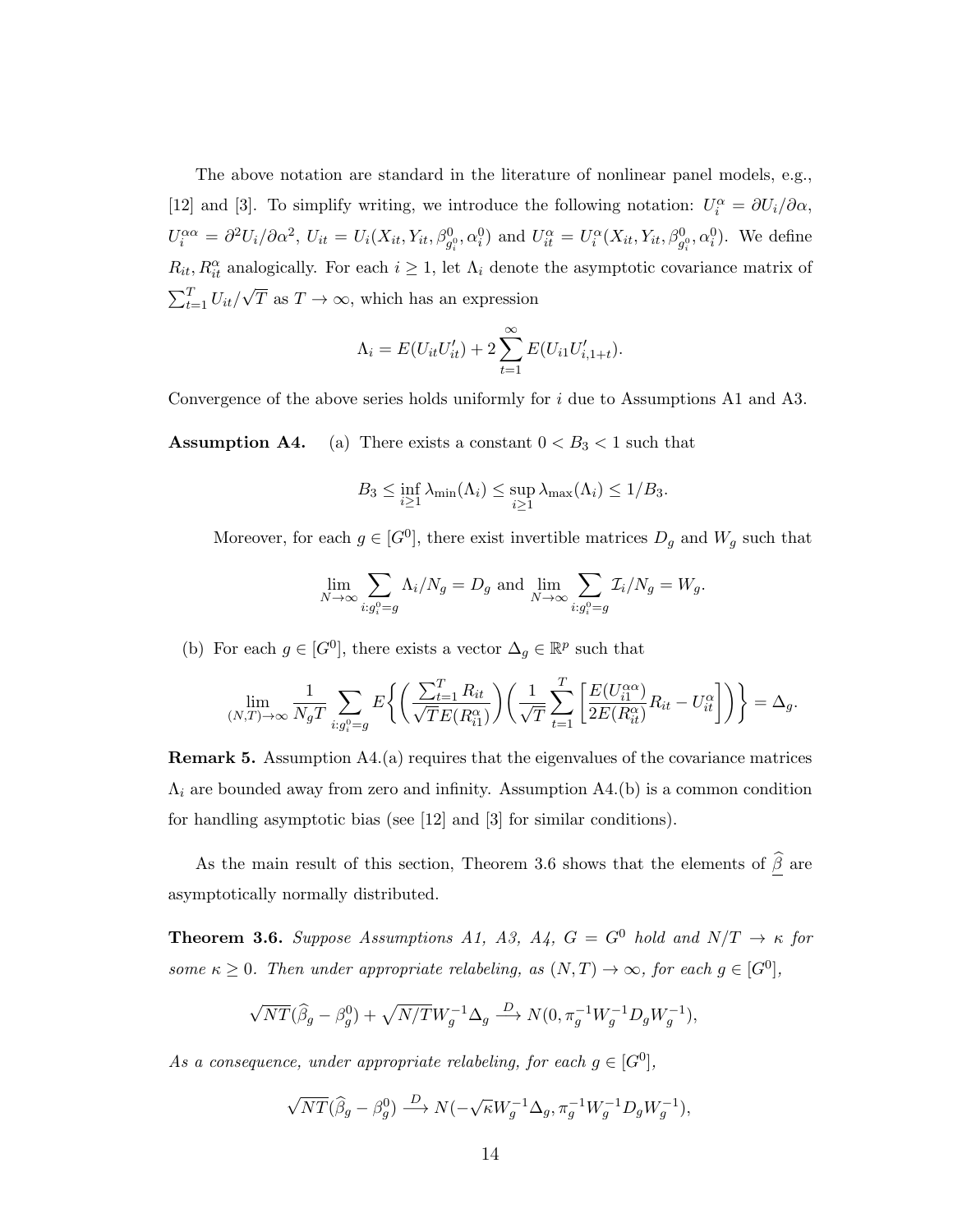Remark 6. Theorem 3.6 is closely related to a number of work on panel data models with fixed effects. First, the asymptotic bias of  $\hat{\beta}_g$  is of order  $O(\sqrt{N/T})$ . For fixed effects model, [12] derived the same order for the asymptotic bias of the fixed effects estimator. In particular,  $\widehat{\beta}$  becomes asymptotically unbiased when  $N = o(T)$ . Second, when  $\{X_{it}, Y_{it} : i \in [N], t \in [T]\}$  are independent, the bias term has an expression:

$$
\sqrt{\kappa \pi_g^{-1}} W_g^{-1} \Delta_g = \sqrt{\kappa \pi_g^{-1}} W_g^{-1} \lim_{N \to \infty} \frac{1}{N_g} \sum_{i:g_i^0 = g} \left( \frac{E(U_{i1}^{\alpha \alpha}) E(|R_{i1}|^2)}{2E^2(R_{i1}^{\alpha})} - \frac{E(R_{i1} U_{i1}^{\alpha})}{E(R_{i1}^{\alpha})} \right).
$$

For fixed effects model without group structure, i.e.,  $\pi_g = N_g/N = 1$ , the above expression coincides with [3]. When  $T = o(N)$ , the bias of  $\hat{\beta}_g$  tends to infinity. This issue can be resolved by adapting the jackknife procedure proposed by [12] and [9] into our M-estimation procedure.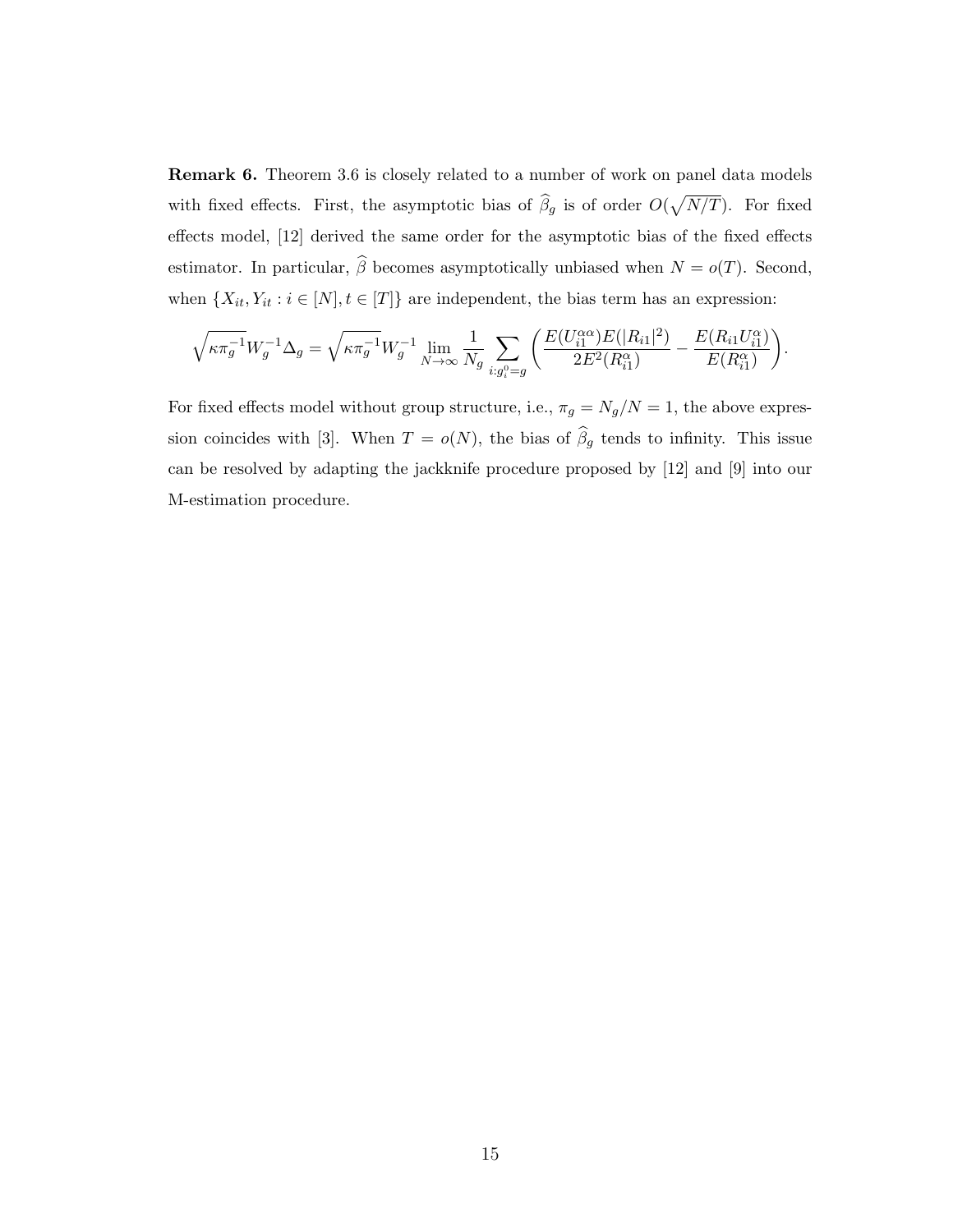## Chapter 4

# Numerical Performance

In this chapter, we evaluate finite sample performance of our estimator by simulation and apply our estimation procedure to a real data set.

#### 4.1 Simulations

In order to evaluate the finite-sample performance of the classification and estimation procedure, following [24], we consider three data generating processes (DGPs) that cover both linear and nonlinear panels of static and dynamic models. Throughout these DGPs, we generate the fixed effect  $\alpha_i$  and the idiosyncratic error  $u_{it}$  are I.I.D N  $(0, 1)$ across i and t. Moreover  $u_{it}$  is also independent of all regressors. We set the number of groups to be three (e.g.,  $G_0 = 3$ ), and the number of elements in each group are given by  $N_1 = [0.3N]$ ,  $N_2 = [0.3N]$  and  $N_3 = N - N_1 - N_2$ , where N is the total number of cross-sectional units and  $|\cdot|$  denotes the integer part of " $\cdot$ ".

DGP 1 (Linear panel model): The data is generated as

$$
y_{it} = \alpha_i + X_{it}'\beta_{g_i} + u_{it},\tag{4.1}
$$

where  $X_{it} = (0.2\alpha_i + e_{it,1}, 0.2\alpha_i + e_{it,2})'$  and  $e_{it,1}, e_{it,2} \sim \text{I.I.DN}(0, 1)$  across i, t and are independent of  $\alpha_i$ . The true coefficients are  $(0.4, 1.6)$ ,  $(1, 1)$ ,  $(1.6, 0.4)$  for the three groups, respectively.

DGP 2 (Linear dynamic panel model): The data is generated as

$$
y_{it} = \alpha_i (1 - \gamma_{g_i}) + \gamma_{g_i} y_{it-1} + X_{it}' \beta_{g_i} + u_{it}, \qquad (4.2)
$$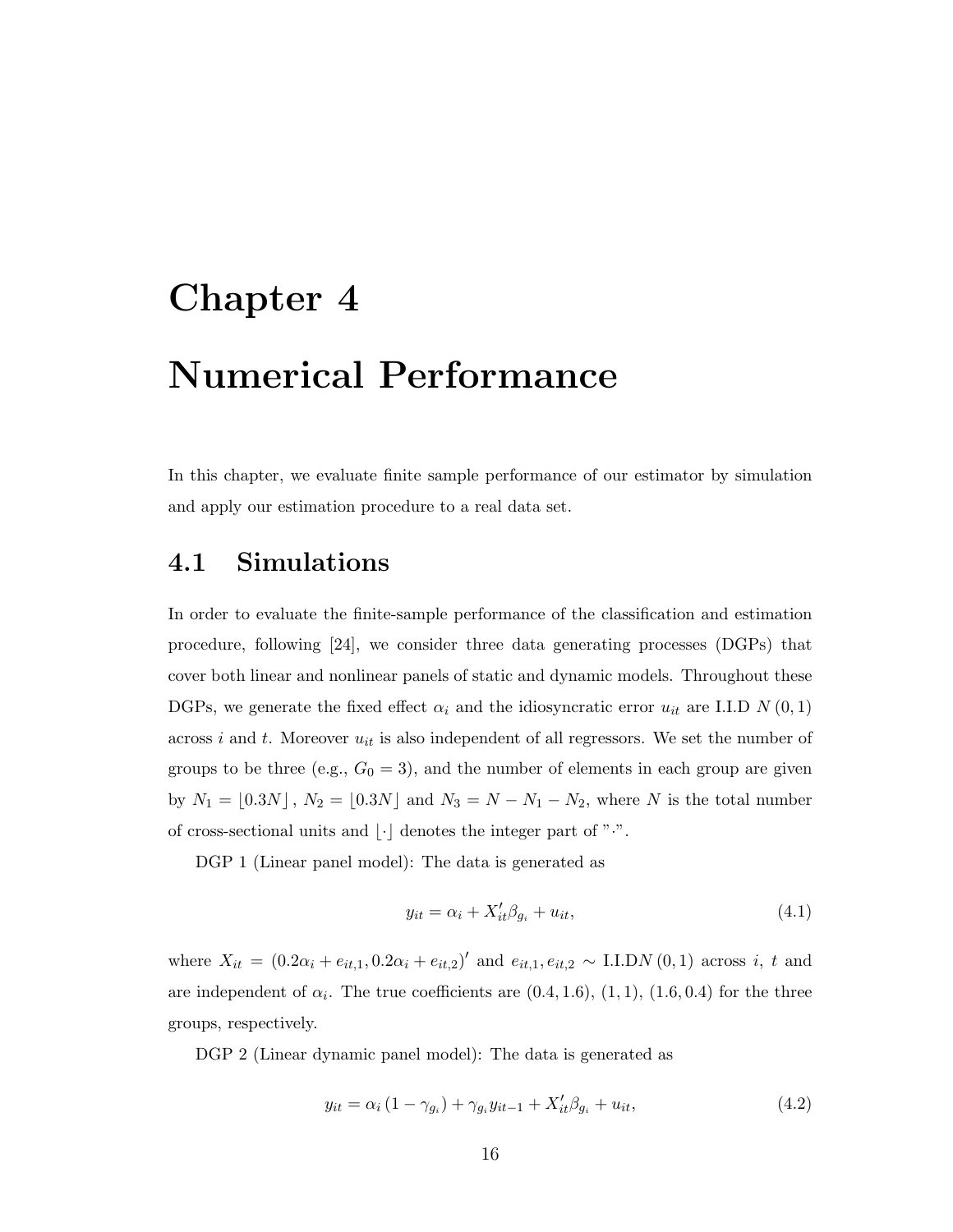where  $X_{it}$  is a 2 × 1 vector of exogenous variables following two dimensional standard normal distribution. The true coefficients are  $(0.4, 1.6, 1.6), (0.6, 1, 1), (0.8, 0.4, 0.4)$  for the three groups, respectively.

DGP 3 (Dynamic Panel Probit model):

$$
y_{it} = 1 \left( \gamma_{g_i} y_{it-1} + x_{it} \beta_{1, g_i} + \beta_{2, g_i} + \alpha_i > u_{it} \right), \tag{4.3}
$$

where  $x_{it} = 0.1\alpha_i + e_{it}$  with  $e_{it} \sim$  I.I.D  $N(0, 1)$  and is independent of all other variables. The true coefficients are  $(1, -1, 0.5)$ ,  $(0.5, 0, -0.25)$ , and  $(0, 1, 0)$ . It should be noted that  $\gamma_{g_i}$  and  $\beta_{1,g_i}$  are identifiable in this model, whereas  $\beta_{2,g_i}$  is unidentifiable because it is absorbed into the individual specified effects  $\alpha_i$ .

For all the three DGPs, we consider the combinations of  $(N, T)$  with  $N = (100, 200)$ and  $T = (15, 25, 50)$ . During the replication, the group membership is held fixed. The number of replication is set to be  $R = 1000$ . Since the goal of this paper is consistently estimate the regression coefficients, group membership and number of groups, we follow [24] to consider the following three criteria to examine the finite sample performance of the proposed M-estimation.

(1) We use the algorithm to determine the number of groups and then estimate the parameters through M-estimation procedure. For the estimation of parameters, the estimators are evaluated using the root mean squared error (RMSE) for each estimated group number G defined as

RMSE = 
$$
\sqrt{\frac{1}{N} \sum_{i=1}^{N} \|\widehat{\beta}_{\widehat{g}_i} - \beta_{g_i^0}^0\|_2^2}.
$$

When  $G = G_0$ , we also consider another type RMSE similar to [24], defined as

Group RMSE = 
$$
\sqrt{\frac{1}{G^0} \sum_{g=1}^{G^0} ||\widehat{\beta}_g - \beta_g^0||_2^2}.
$$

(2) Frequency or empirical percentage of selecting the number of groups for a given true number of groups  $(G^0 = 3$  in our designs).

(3) Classification, which is the percentage of correct classification. It is calculated as the percentage of correct classification of the N units, calculated as  $\sum_{i=1}^{N} I(\hat{g}_i = g_i^0)/N$ under appropriate relabelling, averaged over the Monte Carlo replications.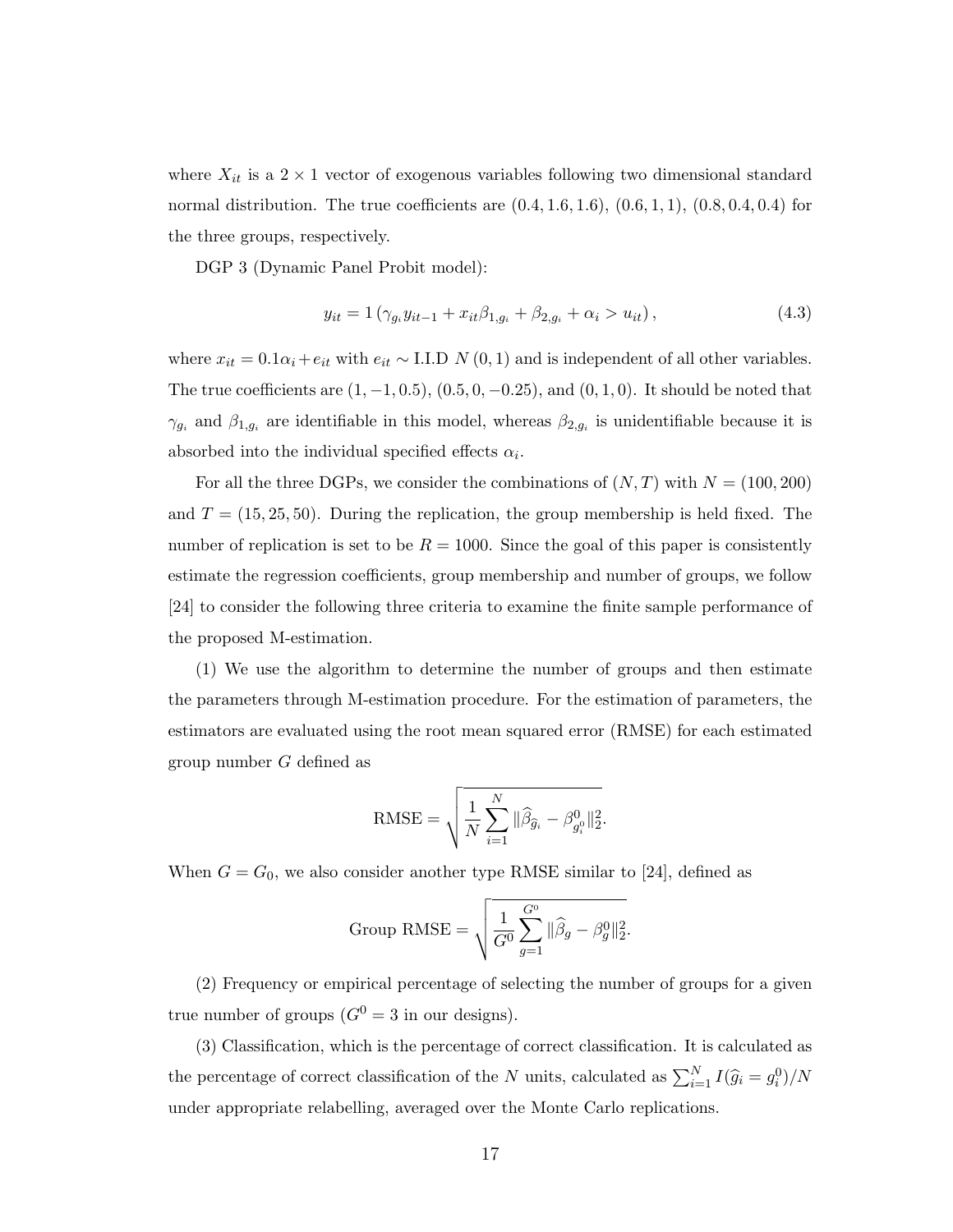Simulation results of DPGs 1-3 are summarized in Tables 4.1-4.4 and several interesting findings can be observed. First, Table 4.1 provides the RMSE for the proposed M-estimation using different number of groups with  $G^0 = 3$ . As we show in Theorem 3.2, our M-estimation procedure can lead to consistent estimator as long as  $G \geq G^0$ . From Table 4.1, we can observe that the RMSE decreases rapidly with the increase of either  $N$  or  $T$ , which is evident that the M-estimation is consistent. Moreover, as shown by Table 4.2, the group RMSE also decreases with the increase of  $N$  and  $T$ , and performs similarly to the oracle estimator (e.g., knowing the true group membership), which is consistent with our findings in Theorems 3.1-3.2. Second, Table 4.3 summarizes the accuracy of determination of number of groups using the criterion  $PC(G)$  proposed in Section 3.3. We note that throughout all our designs of both linear and nonlinear panels, the determination of number of groups using the proposed algorithm is very accurate in the sense that the percentage of choosing the true number of groups is quite close to 1 with the increase of either  $N$  or  $T$ . Finally, Table 4.4 presents the simulation results of correct classification and group RMSE. For the correctness of classification, we can observe that with the increase of  $N$  and  $T$ , the algorithm we proposed is able to provide very accurate classification for both linear and nonlinear panels, which is evident that the classification is consistent as shown in Theorem 3.3. In all, we can claim that the simulation results confirm our theoretical findings in this paper regarding the identification and estimation for panels with unknown group structure under misspecification.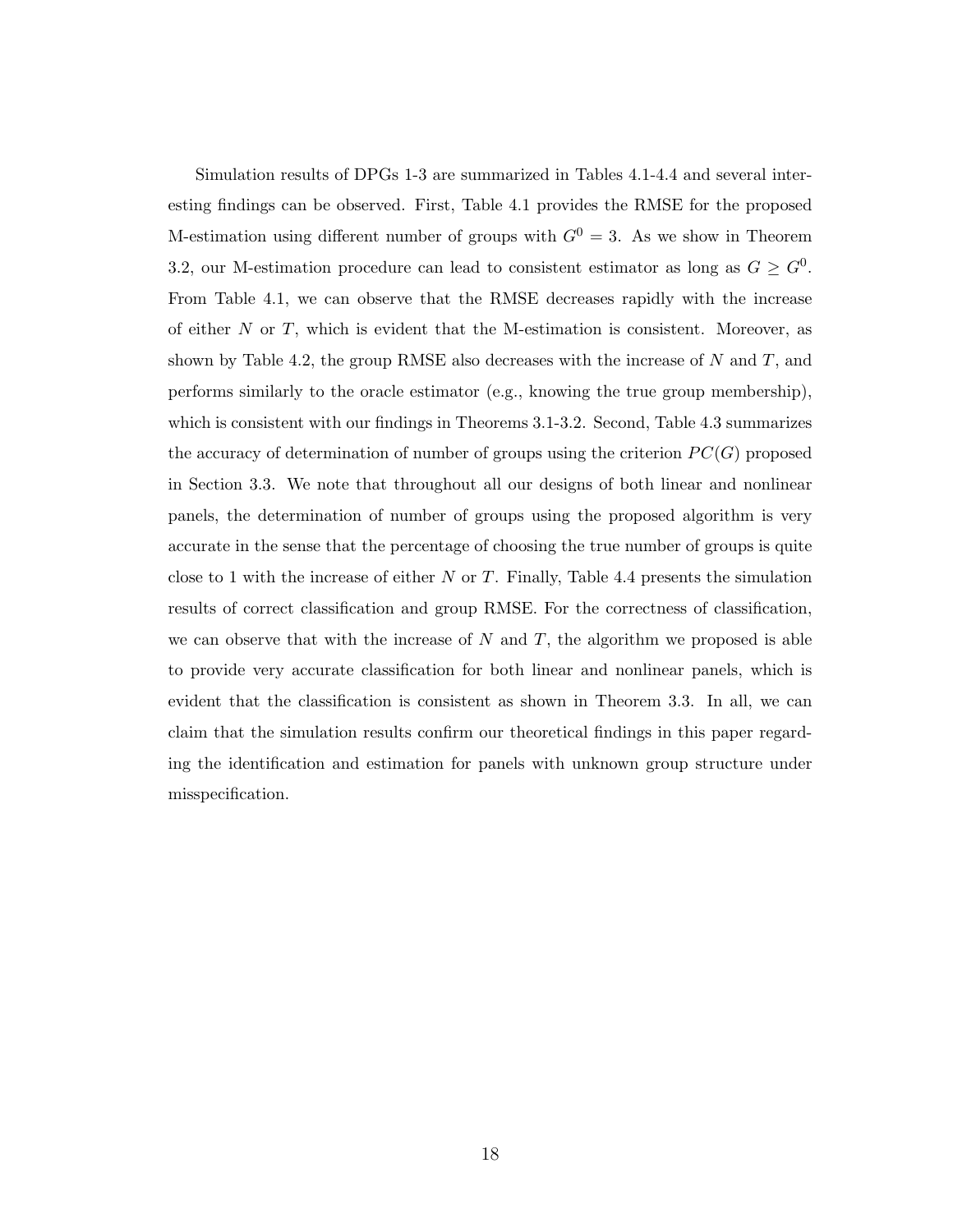Table 4.1: RMSE under  $G = 3, 4, 5$  with  $G^0 = 3$ .

| DGP1 |    |          |                      |       | $\Gamma$ GP2 |                                                                                                                                                                                                                                                                                                                                                                                    |             |  | DGP3  |       |       |
|------|----|----------|----------------------|-------|--------------|------------------------------------------------------------------------------------------------------------------------------------------------------------------------------------------------------------------------------------------------------------------------------------------------------------------------------------------------------------------------------------|-------------|--|-------|-------|-------|
| N    | T  |          | $\frac{3}{4}$        | 5     | 3            | $4\phantom{.00000}\phantom{.0000}\phantom{.0000}\phantom{.0000}\phantom{.0000}\phantom{.0000}\phantom{.0000}\phantom{.0000}\phantom{.0000}\phantom{.0000}\phantom{.0000}\phantom{.0000}\phantom{.0000}\phantom{.0000}\phantom{.0000}\phantom{.0000}\phantom{.0000}\phantom{.0000}\phantom{.0000}\phantom{.0000}\phantom{.0000}\phantom{.0000}\phantom{.0000}\phantom{.0000}\phant$ | $5^{\circ}$ |  |       | 3 4 5 |       |
| 100  |    | 15 0.190 | 0.217                | 0.234 | 0.141        | 0.166                                                                                                                                                                                                                                                                                                                                                                              | 0.184       |  | 0.296 | 0.512 | 0.571 |
| 100- |    |          | 25 0.113 0.140 0.157 |       | 0.078        | 0.104                                                                                                                                                                                                                                                                                                                                                                              | 0.118       |  | 0.190 | 0.256 | 0.277 |
| 100. |    | 50 0.036 | - 0.068              | 0.083 | 0.035        | 0.052                                                                                                                                                                                                                                                                                                                                                                              | - 0.064     |  | 0.119 | 0.173 | 0.182 |
| 200- |    |          | 15 0.188 0.214 0.233 |       | 0.136        | 0.158                                                                                                                                                                                                                                                                                                                                                                              | 0.174       |  | 0.286 | 0.381 | 0.399 |
| 200  |    | 25 0.109 | 0.136                | 0.153 | 0.076        | 0.098                                                                                                                                                                                                                                                                                                                                                                              | 0.112       |  | 0.185 | 0.240 | 0.261 |
| 200  | 50 | 0.032    | 0.065                | 0.080 | 0.027        | 0.048                                                                                                                                                                                                                                                                                                                                                                              | 0.060       |  | 0.116 | 0.162 | 0.176 |

Table 4.2: Bias and GRMSE of DGPs 1-3 with  $G^0 = 3$ 

|           |     |          |        |               | $\sim$ | $\sim$ . $\sim$ . $\sim$ . $\sim$ | $\sim$        | .        | -<br>$\sim$ |          | $\sim$        |          |           |  |
|-----------|-----|----------|--------|---------------|--------|-----------------------------------|---------------|----------|-------------|----------|---------------|----------|-----------|--|
|           |     |          |        | $_{\rm DGP1}$ |        |                                   | $_{\rm DGP2}$ |          |             |          | $_{\rm DGP3}$ |          |           |  |
|           |     | Bias     |        | <b>GRMSE</b>  |        |                                   | Bias          |          | GRMSE       |          | <b>Bias</b>   |          | GRMSE     |  |
| N         |     | estimate | oracle | estimate      | oracle | estimate                          | oracle        | estimate | oracle      | estimate | oracle        | estimate | oracle    |  |
| 100       | 15  | 0.023    | 0.012  | 0.070         | 0.048  | 0.066                             | 0.029         | 0.060    | 0.040       | 0.020    | 0.008         | 0.180    | 0.135     |  |
| 100       | 25  | 0.016    | 0.009  | 0.042         | 0.037  | 0.055                             | 0.021         | 0.039    | 0.031       | 0.006    | 0.003         | 0.110    | 0.091     |  |
| 100       | -50 | 0.007    | 0.004  | 0.034         | 0.025  | 0.032                             | 0.013         | 0.033    | 0.020       | 0.006    | 0.003         | 0.077    | 0.066     |  |
| 200       | 15  | 0.025    | 0.014  | 0.050         | 0.036  | 0.073                             | 0.031         | 0.043    | 0.038       | 0.013    | 0.003         | 0.125    | 0.094     |  |
| 200       | 25  | 0.016    | 0.009  | 0.031         | 0.026  | 0.059                             | 0.023         | 0.031    | 0.029       | 0.006    | 0.003         | 0.080    | 0.068     |  |
| 200       | 50  | 0.006    | 0.003  | 0.021         | 0.018  | 0.033                             | 0.013         | 0.022    | 0.018       | 0.003    | 0.002         | 0.054    | 0.047     |  |
| <b>TT</b> |     | ۰,       |        | ۰,            |        |                                   |               |          |             |          |               |          | $\bullet$ |  |

Note: "estimate" refers to estimation based estimated group membership, "oracle" refers to estimation using the true group membership, i.e.,  $g_i^0$ .

DGP1 DGP2 DGP3 N T 1 2 3 4 5 1 2 3 4 5 1 2 3 4 5 100 15 0 0.004 0.976 0.02 0 0 0 0.484 0.366 0.15 0 0.081 0.612 0.262 0.045 100 25 0 0 0.996 0.004 0 0 0 0.94 0.058 0.002 0 0.058 0.810 0.128 0.004 100 50 0 0 0.988 0.012 0 0 0 0.984 0.016 0 0 0.007 0.895 0.098 0 200 15 0 0 0.996 0.004 0 0 0 0.658 0.246 0.096 0 0.063 0.705 0.221 0.011 200 25 0 0 <sup>1</sup> 0 0 0 0 0.942 0.058 0 0 0.011 0.881 0.106 0.002

Table 4.3: Percentage of choosing  $G = 1, 2, ..., 5$  with  $G^0 = 3$ .

Table 4.4: Percentage of correct classification with  $G^0 = 3$ 

200 50 0 0 <sup>1</sup> 0 0 0 0 0.996 0.004 0 0 0.002 0.932 0.066 0

| N          | Π, | DGP1  | DGP2  | DGP3  |
|------------|----|-------|-------|-------|
| 100        | 15 | 0.902 | 0.926 | 0.883 |
| 100        | 25 | 0.934 | 0.978 | 0.949 |
| 100        | 50 | 0.966 | 0.989 | 0.979 |
| <b>200</b> | 15 | 0.903 | 0.932 | 0.883 |
| 200        | 25 | 0.967 | 0.980 | 0.949 |
| 200        | 50 | 0.995 | 0.998 | 0.980 |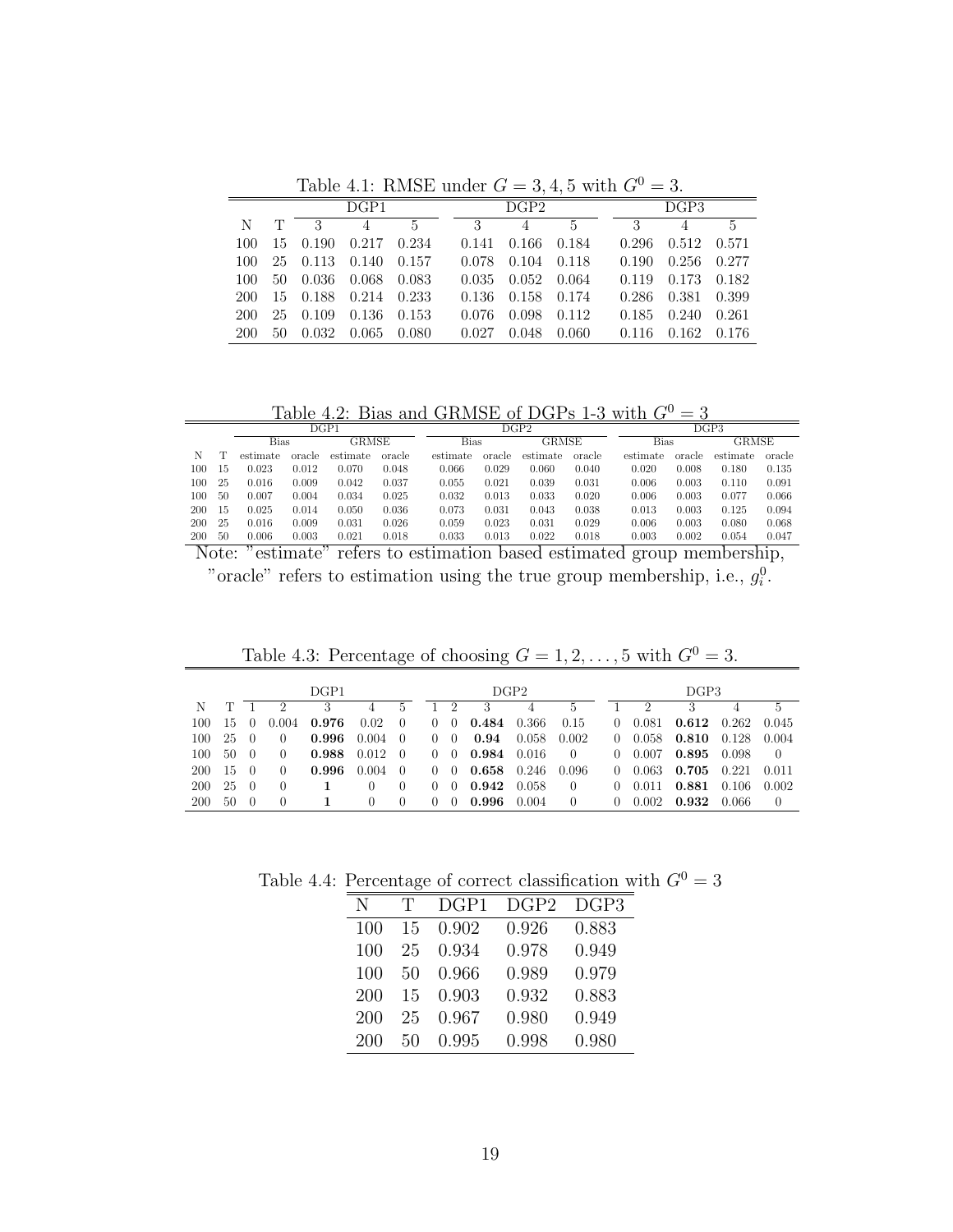#### 4.2 Empirical Application

In this section, we apply the above estimation and classification method to study the women's labor force participation. The dataset comes from Panel Study of Income Dynamics (PSID) and contains 1461 married women for 10 calendar years 1979-1988. We consider the following dynamic panel binary choice model with fixed effects

$$
y_{it} = 1\left(\alpha_i + \gamma_{g_i} y_{it-1} + x_{it}' \beta_{g_i} + \varepsilon_{it} > 0\right)
$$

where  $y_{it}$  takes value one if woman i participate in period t and zero otherwise,  $\alpha_i$  and  $\delta_t$  represent individual specific effects and time effects, respectively. Other independent variables are  $x_{it} = (\text{\#children}_{it}, \text{ logincome}_{it}, \text{ race}, \text{eduwife}, \text{ agewife} \text{ and } \text{ agewife}^2),$ where  $\#\text{children}_{it}$  is the number of children aged between 0 and 17, logincome is the log of husband's labor income deflated by Consumer Price Index, race is an indicator function and takes value 1 for black, *eduwife* is the years of education of woman, *agewife* is the age of women (divided by 10) and  $\textit{agewife}^2$  is squared age. Similar variables are also considered by [16] and [7].

Using the classification method in the previous section, we are able to divide the original sample into two groups, i.e.,  $G = 2$ . The summary statistics for the original sample and two groups are provided in Table 4.5. From Table 4.5, we can observe that these two groups have quite distinct observations for some variables. For example, comparatively, individuals in group 2 have more children, lower percentage of black race and younger age, while, individuals in group 1 have more years of education. The difference in these two groups make a lot of difference in the estimation. Furthermore, based on the grouping, we can note that, on average, individuals from group 2 have much higher tendency to join the labor market comparing with individuals from group 1, e.g., the mean of labor force participation rate is 0.7898 for individuals from group 2 and is 0.3982 for group 1.

For the estimated group membership, we apply the fixed effects logit regression for each group and the whole sample. The estimation results are summarized in Table 4.6. Several interesting findings can be observed in the above estimation. First of all, we note that the effects of variables of previous year's labor force participation, husband's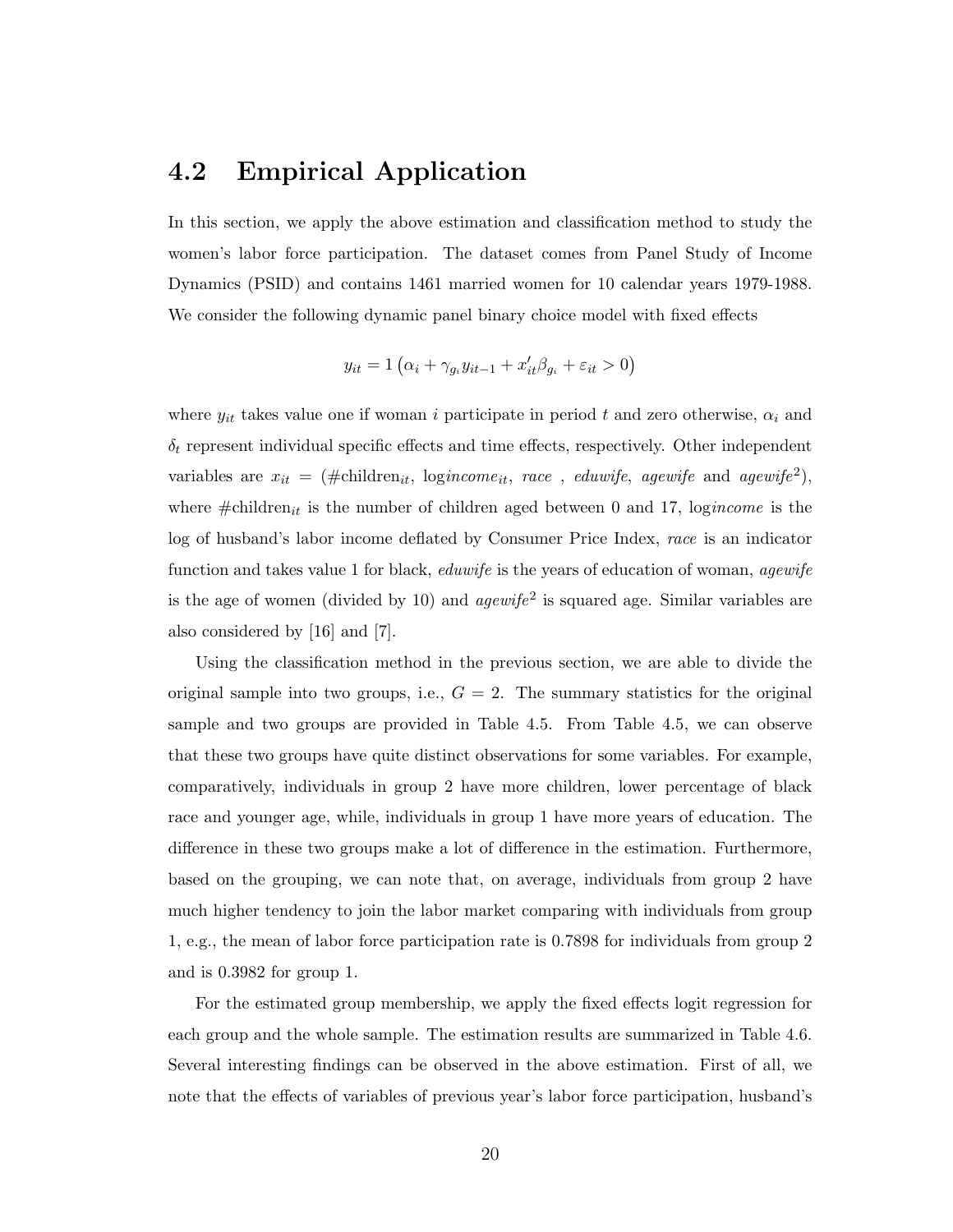income and wife's age remain the same across the whole sample and two groups, even if the effects are quite different across different groups. Second, we note that race has negative effects on the labor force participation in the whole sample and group 1, while race is no longer significant in group 2. From the summary statistics, we note that group 2 has relative low percentage of race black, which indicates that effects of race is offset by other variables in this group. Finally, we observe that education of wife is not significant in the whole sample and group 1, while it is significant in group 2, which indicates that education indeed has positive significant effect on the labor force participation for individuals in group 2. In all, we can conclude that, in order to capture the individual heterogeneity and group heterogeneity, it would be of crucial importance to classify individuals into different groups instead of pooling all individuals in the same group.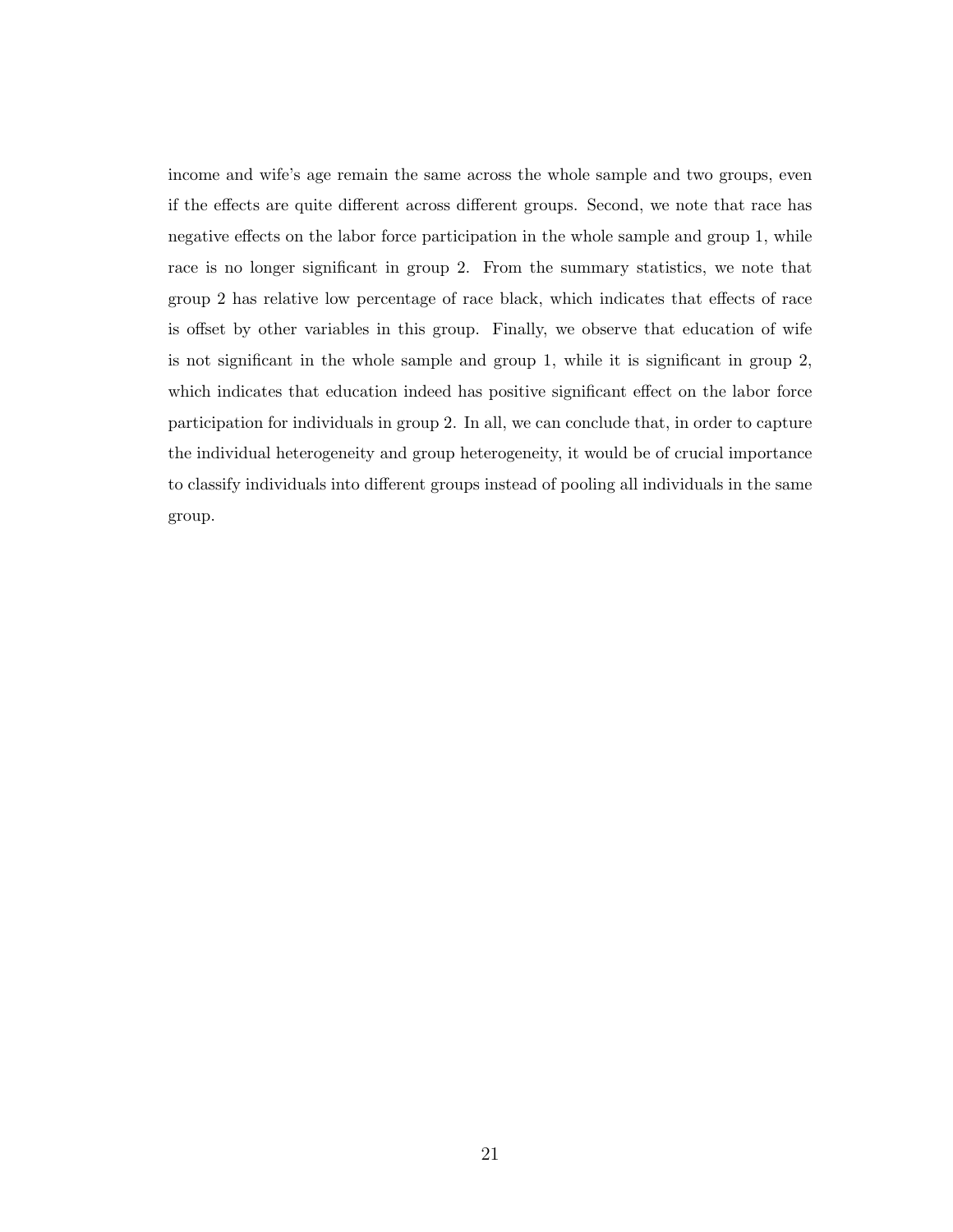Table 4.5: Summary statistics for the original sample and two groups

|               |          | Whole sample |        |          | Group1 |        |      | Group2 |       |
|---------------|----------|--------------|--------|----------|--------|--------|------|--------|-------|
| Variables     | min      | mean         | max    | min      | mean   | max    | mnn  | mean   | max   |
| vit           | $\theta$ | 0.5743       |        | 0        | 0.3982 |        | 0    | 0.7898 |       |
| $\#$ children | $\theta$ | 1.76         |        | $\Omega$ | 1.691  | 6      | 0    | 1.841  | 7     |
| logincome     | 5.806    | 10.471       | 13.846 | 5.806    | 10.483 | 12.995 | 6.64 | 10.46  | 13.85 |
| Race          | 0        | 0.1642       |        | $\Omega$ | 0.1788 |        | 0    | 0.1471 |       |
| eduwife       | 5        | 12.05        | 18     | 5        | 12.13  | 18     | 5    | 11.95  | 18    |
| agewife       | 1.8      | 3.557        | 6.3    | 1.9      | 3.671  | 6.2    | 1.8  | 3.424  | 6.3   |
| agewife2      | 3.24     | 13.41        | 39.69  | 3.61     | 14.25  | 38.44  | 3.24 | 12.43  | 39.69 |

Table 4.6: Logit estimation for the whole sample and two groups

| Variable       | Whole sample | Group1       | Group2       |
|----------------|--------------|--------------|--------------|
| $\text{yit-1}$ | $2.0504***$  | $2.1779***$  | $0.8835***$  |
|                | (0.0683)     | (0.0841)     | (0.1044)     |
| $\#$ children  | 0.00001      | $-0.0395$    | $-0.0915**$  |
|                | (0.0295)     | (0.0401)     | (0.047)      |
| logincome      | $-0.1933***$ | $-0.2408***$ | $-0.1787**$  |
|                | (0.0472)     | (0.0615)     | (0.0814)     |
| Race           | $-0.1735**$  | $-0.1938*$   | 0.1215       |
|                | (0.0842)     | (0.1135)     | (0.1412)     |
| eduwife        | 0.0096       | 0.0088       | $0.0257**$   |
|                | (0.0082)     | (0.0118)     | (0.0126)     |
| agewife        | $1.2635***$  | $1.8465***$  | $2.6434***$  |
|                | (0.2977)     | (0.4133)     | (0.4523)     |
| agewife2       | $-0.161***$  | $-0.2297***$ | $-0.3097***$ |
|                | (0.0386)     | (0.0534)     | (0.0598)     |

Note: \*, \*\*, \*\*\* refer to significance at  $10\%$ , 5% and 1% level, respectively.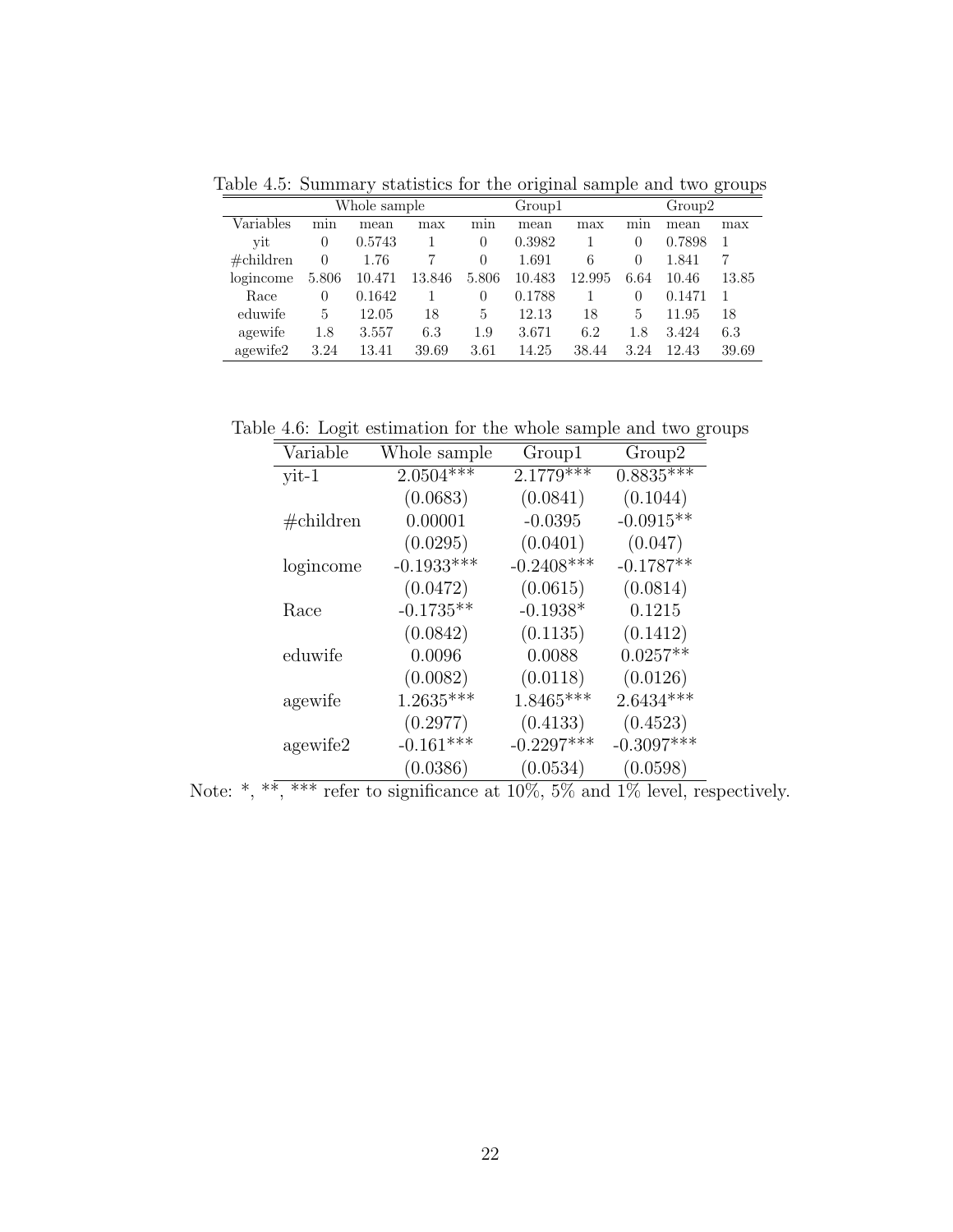# Chapter 5 Technical Proofs

In this chapter, we provide proofs of the theorems and relevant lemmas.

#### 5.1 Proof of Theorem 3.1

**Lemma 5.1.** Under Assumption A1 and A3, there exists a non negative function  $\tilde{J}(x, y)$ such that for all  $(\beta_1, \alpha_1), (\beta_2, \alpha_2) \in \mathcal{B}_i, i \geq 1$  and all  $|\mathbf{k}| \leq 3$ ,

$$
|D^{\mathbf{k}}\psi(x,y,\beta,\alpha) - D^{\mathbf{k}}\psi(x,y,\beta,\alpha)| \leq \tilde{J}(x,y)(\|\beta_1 - \beta_2\|_2^2 + |\alpha_1 - \alpha_2|^2)^{1/2},
$$
  

$$
|D^{\mathbf{k}}\psi(x,y,\beta,\alpha)| \leq \tilde{J}(x,y),
$$

and

$$
\sup_{i\geq 1} E(\widetilde{J}^{q_0}(X_{i1}, Y_{i1})) < \infty.
$$

Proof. This is a consequence of Assumption A1.(a) and mean value theorem.

Lemma 5.2. Under Assumption A1, the inequality

$$
\inf_{d_N(\theta_N,\theta_N^0) \ge \epsilon} [\Psi_N(\theta_N^0) - \Psi_N(\theta_N)] \ge \frac{\epsilon}{2R} \chi(\epsilon^2/8)
$$

holds for every  $0 < \epsilon < R$ , with  $R = \sup_{\beta_1, \beta_2 \in \mathbb{K}, \alpha_1, \alpha_2 \in \mathbb{A}} ||\beta_1 - \beta_2||_2 + |\alpha_1 - \alpha_2|$ .

*Proof.* Fix  $0 < \epsilon < R$ , let  $\theta_N$  and  $\theta_N^0$  satisfy

$$
d_N(\theta_N, \theta_N^0) = \frac{1}{N} \sum_{i=1}^N [\|\beta_{g_i} - \beta_{g_i^0}^0\|_2 + |\alpha_i - \alpha_i^0|] \ge \epsilon.
$$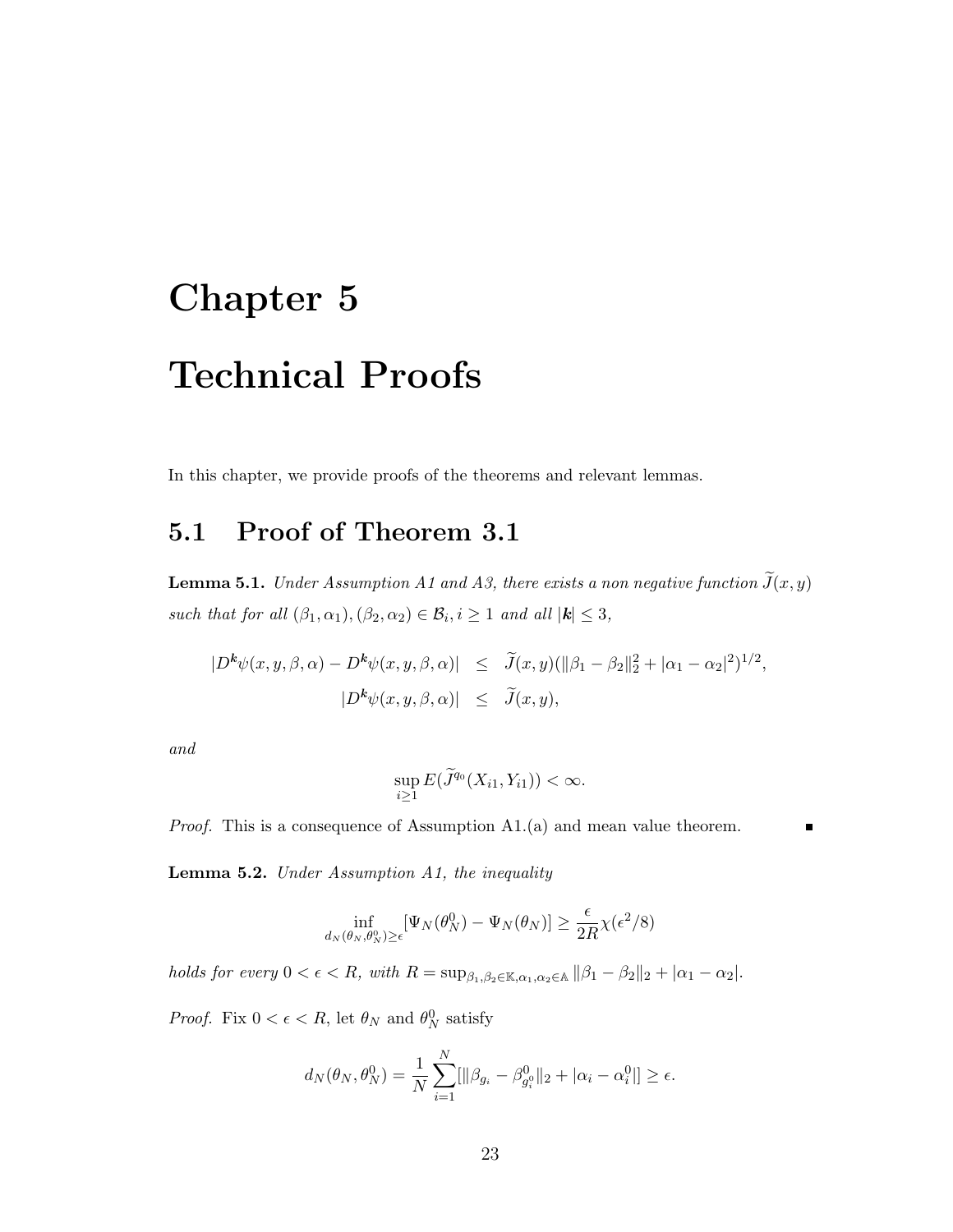Then the cardinality k of the set of indices  $A = \{i \in [N] : ||\beta_{g_i} - \beta_{g_i^0}^0||_2 + |\alpha_i - \alpha_i^0| \ge \epsilon/2\}$ satisfies the inequality  $(N - k)\epsilon/2 + kR \geq Nd_N(\theta_N, \theta_N^0) \geq N\epsilon$ . From this we conclude  $k \geq N \epsilon/(2R - \epsilon) \geq N \epsilon/(2R)$ . The inequality  $(a + b)^2 \leq 2a^2 + 2b^2$  and Assumption A1.(c) yield

$$
[\Psi_N(\theta_N^0) - \Psi_N(\theta_N)] \ge \frac{1}{N} \sum_{i \in A} [H_i(\beta_{g_i^0}^0, \alpha_i^0) - H_i(\beta_{g_i}, \alpha_i)] \ge \frac{k}{N} \chi(\epsilon^2/8) \ge \frac{\epsilon}{2R} \chi(\epsilon^2/8).
$$

By taking infimum on above inequality, the desired result follows.

É

Lemma 5.3. Under Assumption A1, the following Lipchitz condition holds

$$
\sup_{i\geq 1} \sup_{(\beta_1,\alpha_1)\neq(\beta_2,\alpha_2)\in\mathbb{K}\times\mathbb{A}} \frac{|H_i(\beta_1,\alpha_1) - H_i(\beta_2,\alpha_2)|}{(\|\beta_1 - \beta_2\|_2^2 + |\alpha_1 - \alpha_2|^2)^{1/2}} \leq B_2,
$$
\n(5.1)

with  $B_2 = \int_0^\infty \exp(1 - (t/B_1)^{b_1}) dt$  if  $0 < b_1 < \infty$  and  $B_2 = B_1$  if  $b_1 = \infty$ .

*Proof.* The desired result is valid when  $b_1 = \infty$ . Now it suffices to show the case when  $b_1 < \infty$ . In the view of Assumption A1.(e), we have

$$
\sup_{i\geq 1} E\big(Q(X_{i1}, Y_{i1})\big) \leq \int_0^\infty \sup_{i\geq 1} P\big(Q(X_{i1}, Y_{i1}) > t\big) dt \leq \int_0^\infty \exp\big(1 - (t/B_1)^{b_1}\big) dt < \infty.
$$

In view of  $A1(e)$ , we can bound the left-hand side of  $(5.1)$  by

$$
\sup_{i\geq 1} \sup_{(\beta_1,\alpha_1)\neq(\beta_2,\alpha_2)\in\mathbb{K}\times\mathbb{A}} E\left(\frac{|\psi(X_{i1},Y_{i1},\beta_1,\alpha_1)-\psi(X_{i1},Y_{i1},\beta_1,\alpha_1)|}{(\|\beta_1-\beta_2\|_2^2+|\alpha_1-\alpha_2|^2)^{1/2}}\right) \leq \sup_{i\geq 1} E\left(Q(X_{i1},Y_{i1})\right)
$$

which gives the desired result.

**Lemma 5.4.** Let  $\{Z_t, t \geq 1\}$  be a sequence of mean zero stationary random variables with alpha-mixing coefficients satisfying

$$
\alpha(t) \le \exp(-C_0 t^{b_0}), \quad t \ge 0,
$$

with tail probabilities satisfying

$$
P(|Z_t| > z) \le \exp^{1-(z/B_1)^{b_1}}, \quad z > 0,
$$

and satisfying

$$
E(Z_1^2) + 2\sum_{t=1}^{\infty} E(Z_1 Z_{1+t}) \le M
$$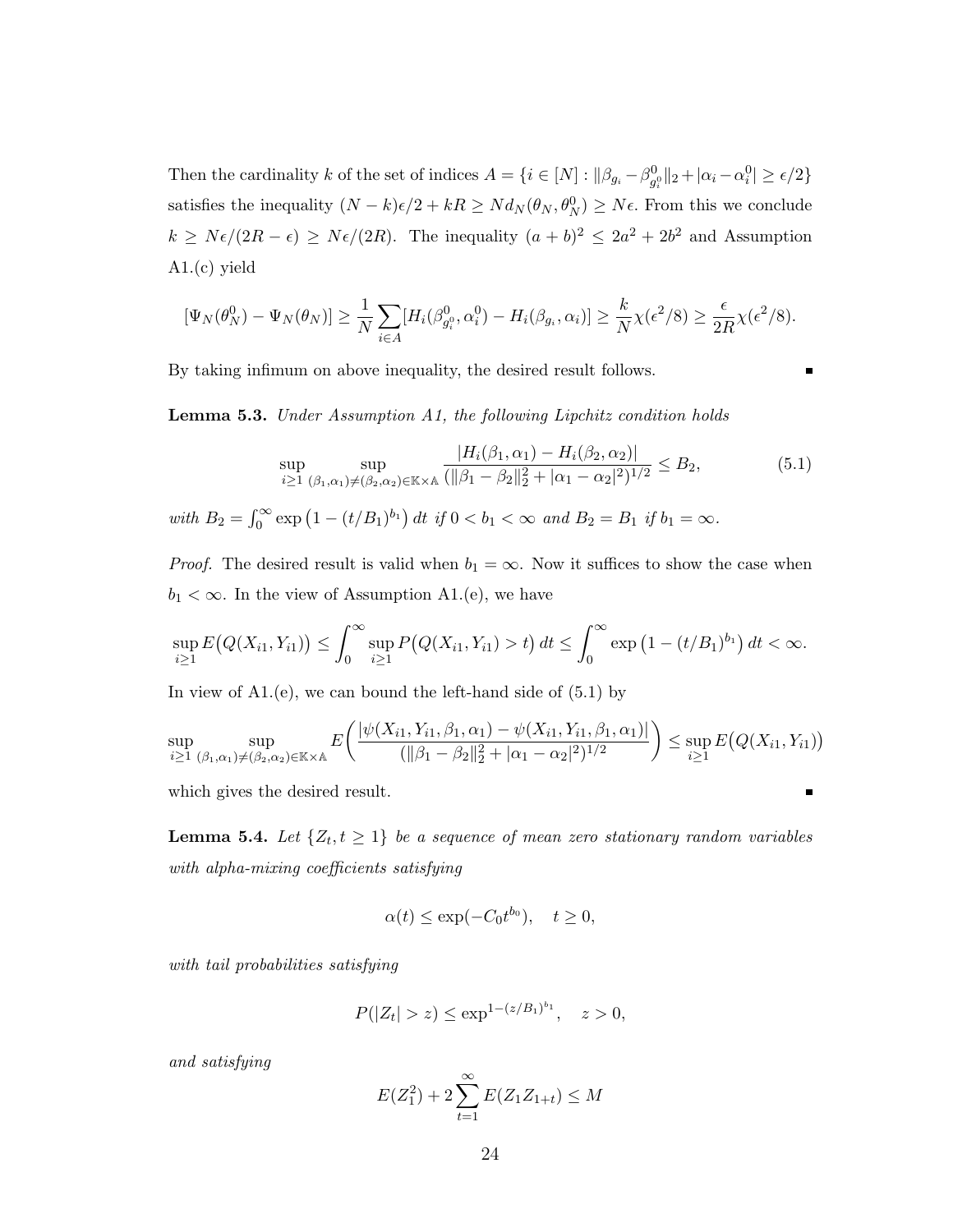for some finite M. Then there exist positive constants  $L_1$  and  $L_2$  such that the inequality

$$
\left(\frac{1}{T}\bigg|\sum_{t=1}^T Z_t\bigg| > z\right) \le 4\left(1 + \frac{T^{\frac{1}{1+d}}z^2}{16M}\right)^{-T^{\frac{d}{1+d}}/2} + \frac{16L_1}{z}\exp\bigg(-L_2T^{\frac{d}{1+d}}z^d\bigg),
$$

holds for all  $z > 0$  and all positive integers T, where  $d = b_0b_1/(b_0 + b_1)$ .

*Proof.* Evaluating equation (1.7) in [22] at  $\lambda = Tz/4$  and  $r = T^{\frac{d}{1+d}}$  yields the result.

**Lemma 5.5.** Suppose Assumption A1 holds. Then there exist positive constants  $C_3, C_4$ and  $C_5$  such that the inequality

$$
\sup_{1 \le i \le N} P\left(\sup_{(\beta,\alpha)\in \mathbb{K}\times\mathbb{A}} \left| \widehat{H}_{i}(\beta,\alpha) - H_{i}(\beta,\alpha) \right| > 10z \right)
$$
\n
$$
\le C_4 \left[ 1 + \frac{1}{z^{2(p+2)}} \right]
$$
\n
$$
\times \left[ \left( 1 + \frac{T^{\frac{1}{1+d}} z^2}{C_5} \right)^{-T^{\frac{d}{1+d}}/4} + \frac{1}{d} \exp\left( -C_3 T^{\frac{d}{1+d}} z^d \right) + \frac{\exp(-C_3 d T^{\frac{d}{1+d}} z^d)}{1 - \exp(-C_3 d T^{\frac{d}{1+d}} z^d)} \right]
$$

holds for all  $z > 0, N \ge 1$  and  $T^{\frac{d}{1+d}} \ge 4(p+2)$ . Furthermore, the condition  $\log N =$  $o(T^{\frac{d}{1+d}})$  implies

$$
\sup_{1 \le i \le N} \sup_{(\beta,\alpha) \in \mathbb{K} \times \mathbb{A}} \left| \widehat{H}_i(\beta,\alpha) - H_i(\beta,\alpha) \right| = o_P(1)
$$

and

$$
\sup_{\theta_N \in \Theta_N} \left| \widehat{\Psi}_N(\theta_N) - \Psi_N(\theta_N) \right| = o_P(1).
$$

Proof of Lemma 5.5. For distinct elements  $\tau_1 = (\beta_1, \alpha_1)$  and  $\tau_2 = (\beta_2, \alpha_2)$  of  $\mathbb{K} \times \mathbb{A}$ , define

$$
l_{it} = \psi(X_{it}, Y_{it}, \beta_1, \alpha_1) - \psi(X_{it}, Y_{it}, \beta_2, \alpha_2).
$$

By Assumption A1.(e) and Lemma 5.3, we have

$$
|l_{it} - E(l_{it})| \le (Q(X_{it}, Y_{it}) + B_2) \|\tau_1 - \tau_2\|_2.
$$
 (5.2)

Assumption A1.(e) and the inequality  $(t - B_2)/B_1 \ge t/(B_1 + B_2) \ge 1$  valid for all  $t \geq B_1 + B_2$  imply

$$
P(Q(X_{i1}, Y_{i1}) + B_2 > t) \le \exp\left(1 - (t/C)^{b_1}\right), \quad t > 0,
$$
\n(5.3)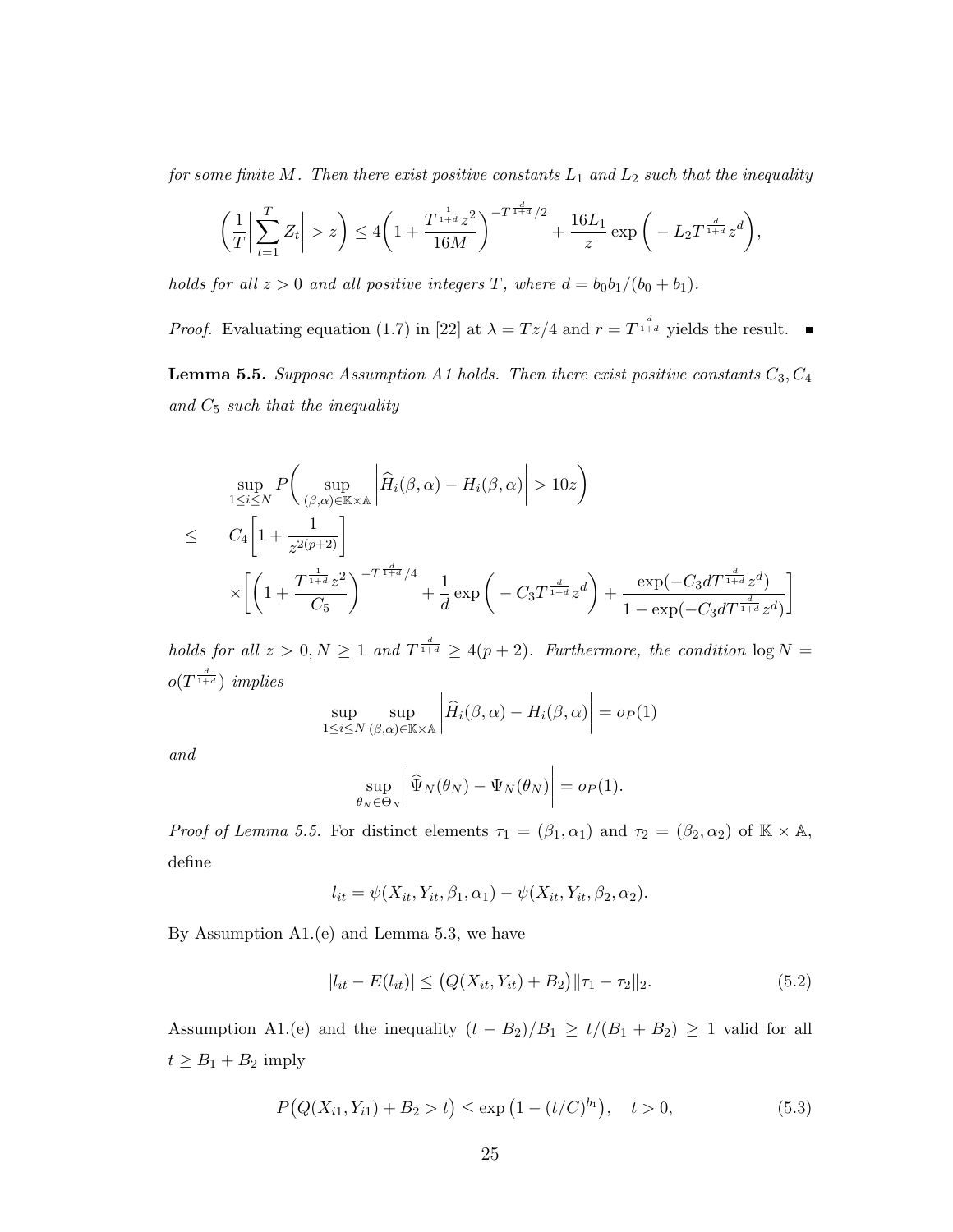with  $C = B_1 + B_2$ . Using this inequality we find

$$
\Lambda = \sup_{i \ge 1} E(|Q(X_{i1}, Y_{i1}) + B_2|^3) = \int_0^\infty P(|Q(X_{i1}, Y_{i1}) + B_2|^3 > t) dt
$$
  

$$
\le \int_0^\infty \exp\left(1 - \frac{t^{b_1/3}}{C^{b_1}}\right) dt
$$

is finite. In the view of [10][Proposition 2.5] and (5.2), we conclude

$$
|\text{Cov}(l_{it}, l_{is})| \leq 8\alpha_{[i]}^{1/3} (t-s) E^{2/3} (|l_{i1} - E(l_{i1})|^3) \leq 8 \exp\left(-C_0|t-s|^{b_0}/3\right) \Lambda^{2/3} \|\tau_1 - \tau_2\|_2^2,
$$

for ipositive integers  $s$  and  $t$ . Combing the above, we find the bound

$$
\sup_{i\geq 1} \left[ \text{Cov}(l_{i1}, l_{i1}) + 2 \sum_{t>1} \text{Cov}(l_{i1}, l_{it}) \right] \leq M ||\tau_1 - \tau_2||_2^2, \tag{5.4}
$$

with the finite constant  $M = 16\Lambda^{2/3} \sum_{t=0}^{\infty} \exp(-C_0 t^{b_0}/3)$ . In the view of (5.2), (5.3) and (5.4), we can apply Lemma 5.4 with  $Z_t = [l_{it} - E(l_{it})]/\Vert \tau_1 - \tau_2 \Vert_2$  to obtain the inequality

$$
P\left(\left|\frac{1}{T}\frac{\sum_{t=1}^{T} (l_{it} - E(l_{it}))}{\|\tau_1 - \tau_2\|_2}\right| > z\right) \le 4\left(1 + \frac{T_1 z^2}{16M}\right)^{-T_1^d/2} + \frac{16c_1}{z} \exp\left(-c_2(T_1 z)^d\right), (5.5)
$$

for all positive integers i and T and all  $z > 0$ , with  $T_1 = T^{1/(1+d)}$  and positive constants  $c_1, c_2$ . In the following, we will apply chaining argument to prove the concentration inequality.

For  $\tau = (\beta, \alpha)$ , define processes

$$
X_i(\tau) = \frac{1}{T} \sum_{t=1}^T \left[ \psi(X_{it}, Y_{it}, \beta, \alpha) - E(\psi(X_{it}, Y_{it}, \beta, \alpha)) \right]
$$

for all  $i \in [N]$ . Now fix i and abbreviate  $X_i(\tau)$  by  $X(\tau)$ . We next construct a sequence of nested sets  $T_0\subset T_1\subset\cdots\subset\mathbb{K}\times\mathbb{A}$  such that

$$
\|\tau-\widetilde{\tau}\|_2>4^{-j},
$$

for every distinct points  $\tau, \tilde{\tau} \in T_j$ , and that each  $T_j$  is "maximal" in the sense that no additional points can be added to  $T_j$  without violating above inequality. Therefore, by construction, the cardinality  $|T_j|$  of  $T_j$  is bounded by  $D4^{j(p+1)}$ , with  $D = \max(\text{diam}(\mathbb{K} \times$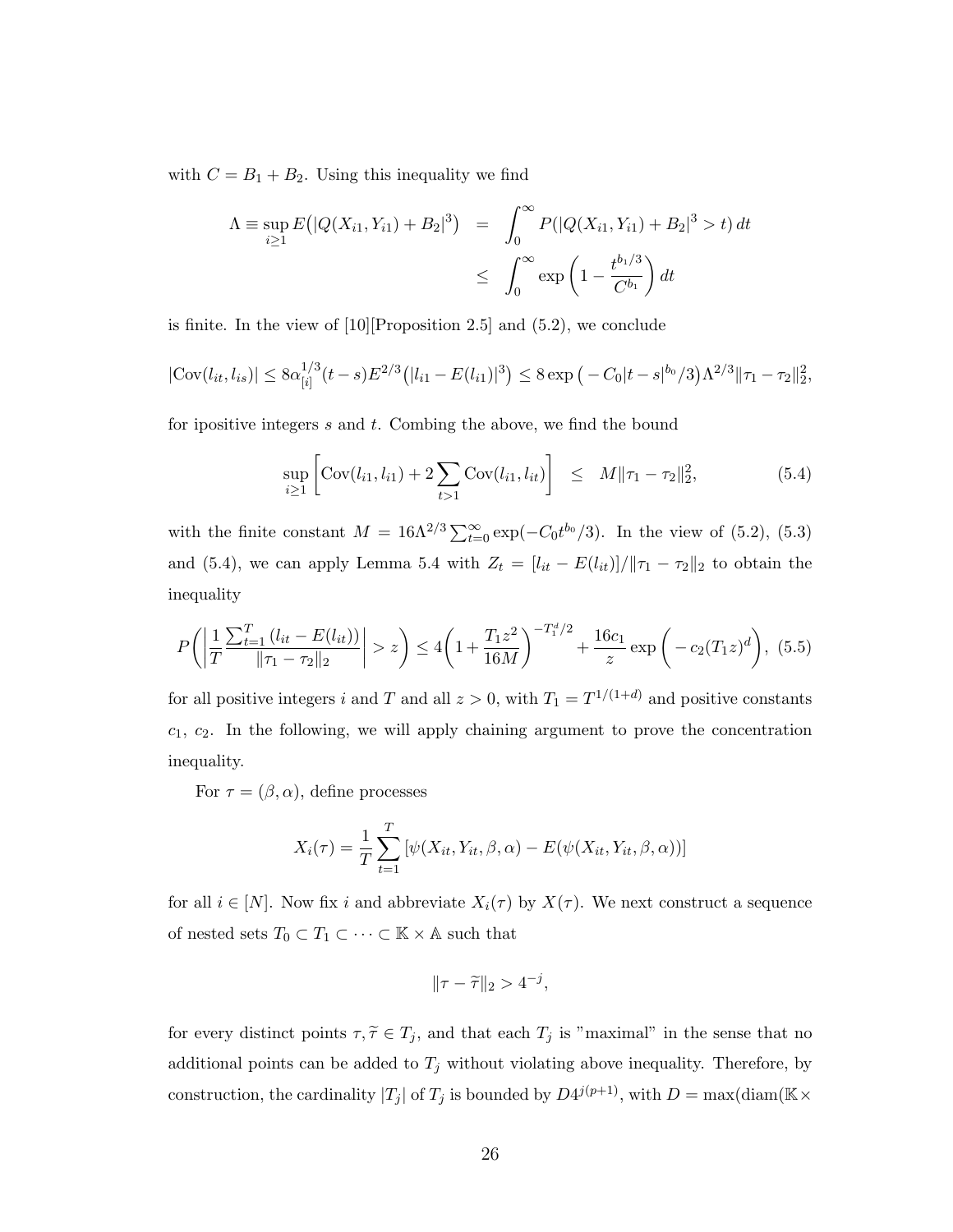A),  $2^{1/d}$ ). For  $j \geq 0$ , we link every element  $\tau_{j+1} \in T_{j+1}$  to one and only one  $\tau_j \in T_j$ such that

$$
\|\tau_{j+1} - \tau_j\|_2 \le 4^{-j},\tag{5.6}
$$

which can be done by the construction of  $T_{j+1}$  and  $T_j$ . Continue this process to link all points in  $T_j$  with points in  $T_{j-1}$ , and so on, to obtain for every  $\tau_{j+1} \in T_{j+1}$  a chain  $\tau_{j+1}, \tau_j, \ldots, \tau_0$  that connects to a point in  $T_0$ . To explicitly formulate such a link, we define link function  $\gamma_{j+1}(\tau_{j+1}) = \tau_j$ , where  $\tau_{j+1}$  and  $\tau_j$  satisfy (5.6) and recursively define  $\gamma_{j,q}(\tau_q) = \gamma_{j+1} \circ \cdots \gamma_{q-1} \circ \gamma_q(\tau_q)$ , for  $q > j$ . Also, let  $\gamma_{q,q}$  idenote the identity map on  $T_q$ . For every positive integer k, each point  $\tau \in T_k$  is linked to an element  $\gamma_{0,k}(\tau) \in T_0$ . Therefore, by the triangle inequality, we have for each  $\tau \in T_k$ ,

$$
|X(\tau) - X(\gamma_{0,k}(\tau))| \le \sum_{j=1}^{k} |X(\gamma_{j,k}(\tau)) - X(\gamma_{j-1,k}(\tau))| \le \sum_{j=0}^{k} \max_{\tau \in T_j} |X(\tau) - X(\gamma_{j}(\tau))|
$$

where we used the fact  $\gamma_{j,k}(\tau) \in T_j$  in the last step. Since, for fixed j, the maximum is taken over at most  $|T_j| \le D4^{j(p+1)}$  elements and  $||t - \gamma_j(t)|| \le 4^{-(j-1)}$  for  $t \in T_j$ , we have, for  $z > 0$ ,

$$
\pi_k(4z) = P\Big(\sup_{\tau \in T_k} |X(\tau) - X(\gamma_{0,k}(\tau))| > 4z\Big)
$$
  
\n
$$
\leq P\Big(\sum_{j=1}^k \max_{\tau \in T_j} |X(\tau) - X(\gamma_j(\tau))| > 4z\Big)
$$
  
\n
$$
\leq P\Big(\sum_{j=1}^k \max_{\tau \in T_j} |X(\tau) - X(\gamma_j(\tau))| > 4\sum_{j=1}^k 2^{-j}z\Big)
$$
  
\n
$$
\leq \sum_{j=1}^k P\Big(\max_{\tau \in T_j, \tau \neq \gamma_j(\tau)} \frac{|X(\tau) - X(\gamma_j(\tau))|4^{-(j-1)}}{||\tau - \gamma_j(\tau)||_2} > 4 \times 2^{-j}z\Big)
$$
  
\n
$$
\leq \sum_{j=1}^k \max_{\tau \in T_j, \tau \neq \gamma_j(\tau)} P\Big(\frac{|X(\tau) - X(\gamma_j(\tau))|}{||\tau - \gamma_j(\tau)||_2} > 2^jz\Big) D4^{j(p+1)}.
$$

Thus, with the aid of (5.5) we obtain the inequality

$$
\pi_k(4z) \le 4^{p+2}DK_1(z) + \frac{16Dc_1}{z}K_2(z), \qquad z > 0,
$$
\n(5.7)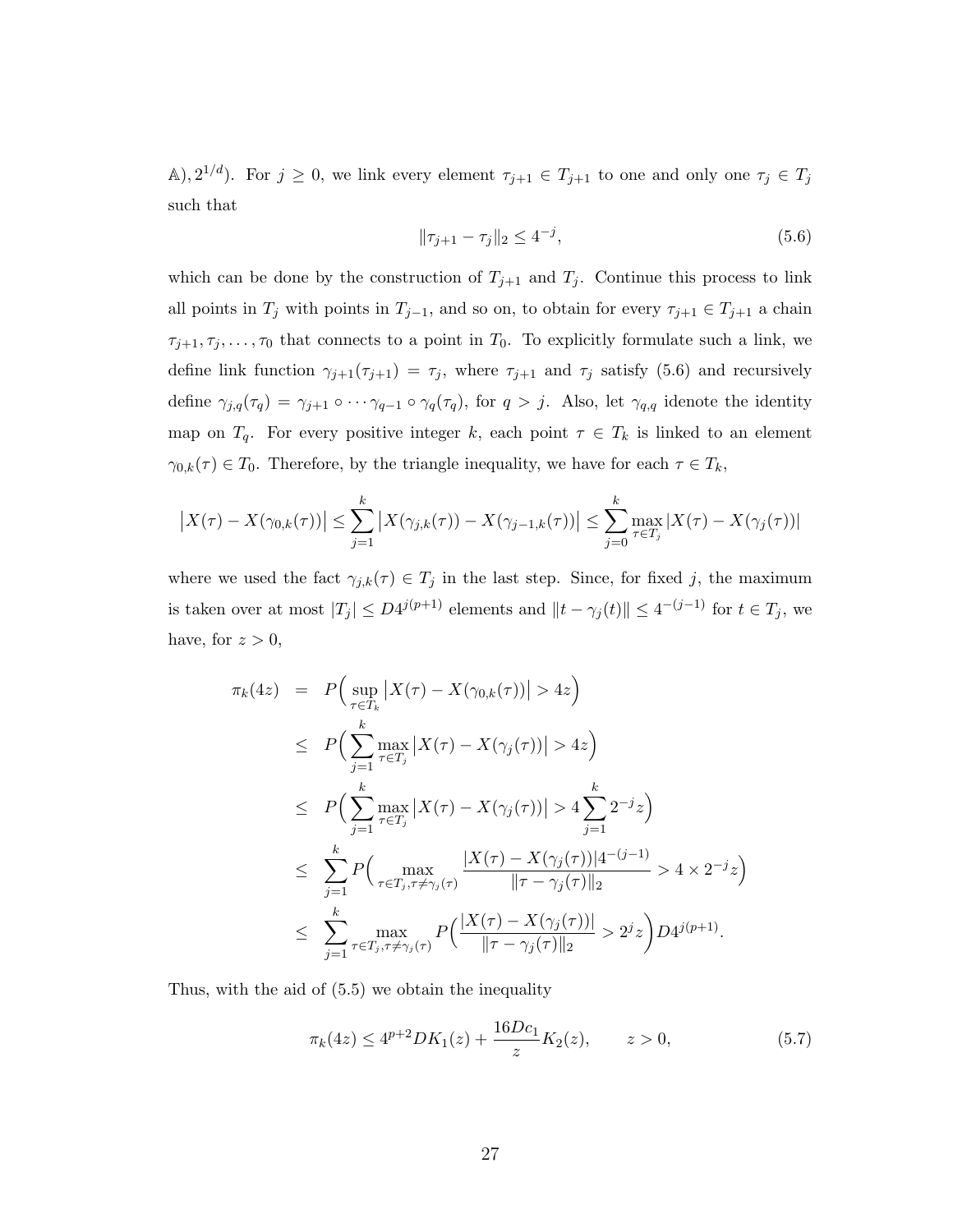with

$$
K_1(z) = \sum_{j=0}^{\infty} 4^{j(p+1)} \left( 1 + \frac{T_1 4^j z^2}{4M} \right)^{-T_1^d/2},
$$
  

$$
K_2(z) = \sum_{j=1}^{\infty} 4^{j(p+1)} 2^{-j} \exp(-c_2 2^{jd} (zT_1)^d).
$$

With  $a = T_1 z^2/(4M)$ , we calculate

$$
a^{p+1}K_1(z) = \sum_{j=0}^{\infty} (1 + a4^j)^{-T_1^d/2} (4^j a)^{p+1} \le \sum_{j=0}^{\infty} (1 + 4^j a)^{-T_1^d/2 + p + 1}.
$$

Since  $T^{\frac{d}{1+d}} \geq 4(p+2)$  is assumed and  $4^{j} \geq \max(1, j)$  holds for  $j \geq 0$ , we conclude

$$
a^{p+1}K_1(z) \le \sum_{j=0}^{\infty} \left(1 + 4^j a\right)^{-T_1^d/4 - 1} = 2\left(1 + a\right)^{-T_1^d/4 - 1} + \sum_{j=2}^{\infty} \left(1 + ja\right)^{-T_1^d/4 - 1}
$$

Next we use the inequality

$$
\sum_{j=2}^{\infty} (1+aj)^{-r-1} \le \int_1^{\infty} (1+ax)^{-r-1} dx = \frac{1}{ar} (1+a)^{-r},
$$

valid for  $r > 0$ , to conclude

$$
K_1(z) \le \frac{1}{a^{p+1}} \left(1+a\right)^{-T_1^d/4} \left[2+\frac{4}{aT_1^d}\right] \le 2 \left[\frac{1}{a^{p+1}}+\frac{1}{a^{p+2}}\right] \left(1+a\right)^{-T_1^d/4}.\tag{5.8}
$$

With  $b = c_2(T_1z)^d$ , we obtain

$$
K_2(z) = \sum_{j=1}^{\infty} \exp(-b2^{jd})2^{j(2p+1)} = \left(\frac{4p+2}{db}\right)^{(2p+1)/d} \sum_{j=1}^{\infty} \exp(-b2^{jd}) \left(\frac{db2^{jd}}{4p+2}\right)^{(2p+1)/d}
$$

Using the inequality  $x^y \leq \exp(xy)$  valid for positive x and y, we find

$$
K_2(z) \le \left(\frac{4p+2}{db}\right)^{(2p+1)/d} \sum_{j=1}^{\infty} \exp(-2^{jd}b/2).
$$

In view of the inequalities  $2^{jd} \geq 1$  for  $1 \leq j \leq 1/d$  and  $2^{jd} \geq jd$  for  $j > 1/d$ , we obtain the bound

$$
K_2(z) \le \left(\frac{4p+2}{db}\right)^{(2p+1)/d} \left[\frac{1}{d}\exp\left(-\frac{b}{2}\right) + \frac{\exp(-\frac{db}{2})}{1-\exp(-\frac{db}{2})}\right].\tag{5.9}
$$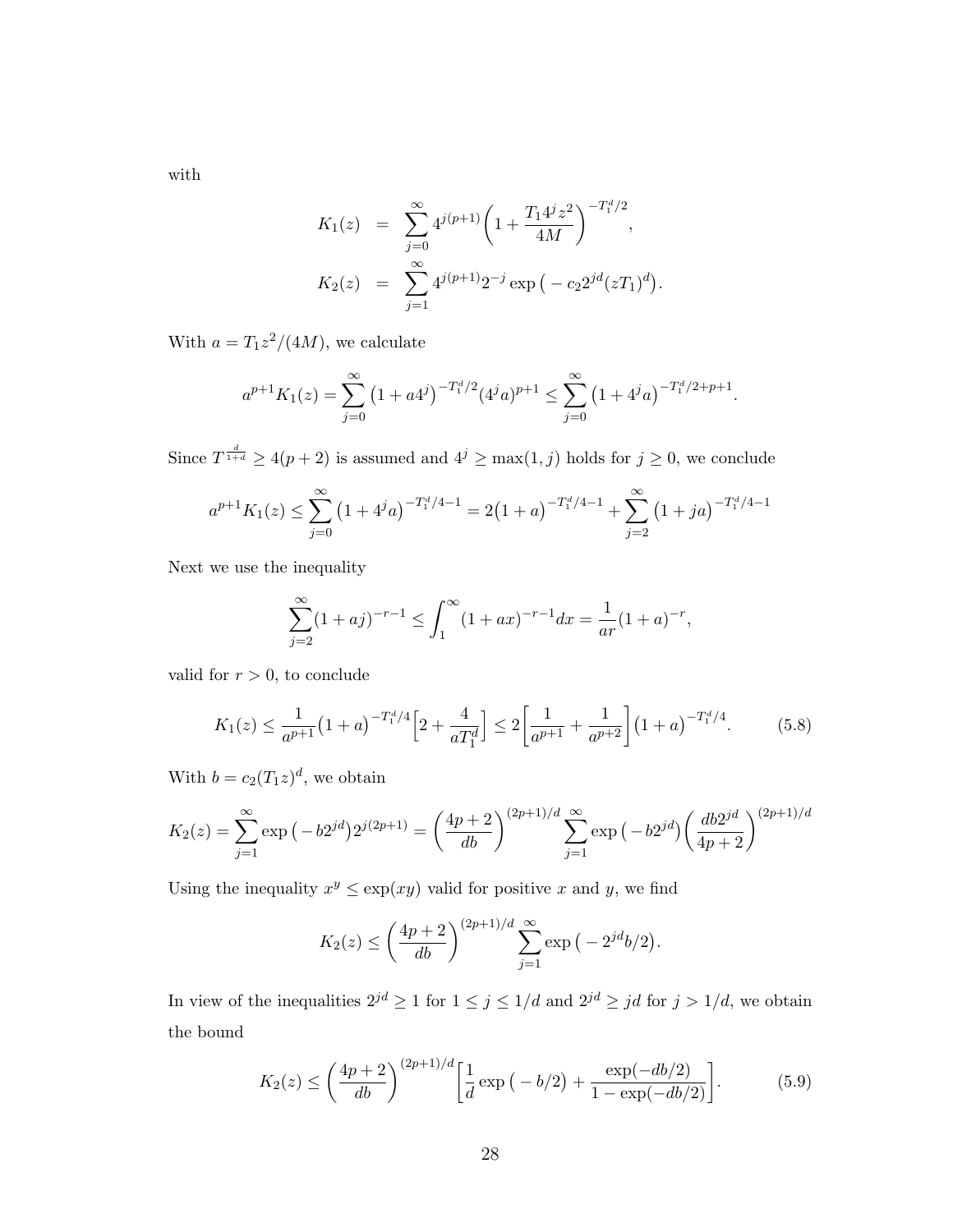Therefore, in the view of (5.7), (5.8) and (5.9), we conclude that for  $T^{\frac{d}{1+d}} \geq 4(p+2)$ and all  $z > 0$  we have the bound

$$
\pi_k(4z) \leq C_{41} \left[ \left( \frac{1}{T_1 z^2} \right)^{p+1} + \left( \frac{1}{T_1 z^2} \right)^{p+2} \right] \times \left[ \left( 1 + \frac{T_1 z^2}{4M} \right)^{-T_1^d/4} + \frac{1}{d} \exp \left( -c_2 (T_1 z)^d / 2 \right) + \frac{\exp(-c_2 d (T_1 z)^d / 2)}{1 - \exp(-c_2 d (T_1 z)^d / 2)} \right],
$$
\n(5.10)

where  $C_{41} = \max\{2D4^{2p+4}(1+M)^{p+2}, 16Dc_1[(4p+2)/(dc_2)]^{2(p+1)/d}\}.$  The triangle inequality yields the bound

$$
\sup_{\tau,\widetilde{\tau}\in T_k} \left| X(\tau) - X(\widetilde{\tau}) \right| \le 2 \sup_{\tau\in T_k} \left| X(\tau) - X(\gamma_{0,k}(\tau)) \right| + \sup_{\tau_0,\widetilde{\tau}_0\in T_0} \left| X(\tau_0) - X(\widetilde{\tau}_0) \right|. \tag{5.11}
$$

Here we also used the fact that  $\gamma_{0,k}(\tau)$  and  $\gamma_{0,k}(\tilde{\tau})$  are elements of  $T_0$ . The maximum of the last term on the right-hand side of (5.11) is taken over at most  $|T_0|^2 \le D^2$  terms. It follows that for all  $z > 0$ , we have the bound

$$
\pi_o(z) = P\bigg(\sup_{\tau_0,\widetilde{\tau}_0 \in T_0} \big| X(\tau_0) - X(\widetilde{\tau}_0) \big| > z\bigg) \le D^2 \sup_{\tau_0 \neq \widetilde{\tau}_0 \in T_0} P\bigg(\frac{\big| X(\tau_0) - X(\widetilde{\tau}_0) \big| D}{\|\tau_0 - \widetilde{\tau}_0\|_2} > z\bigg)
$$

and therfore by (5.5),

$$
\pi_0(z) \le 4D^2 \left( 1 + \frac{T_1 z^2}{16MD^2} \right)^{-T_1^d/4} + \frac{16c_1 D^3}{z} \exp\left( -c_2 (T_1 z/D)^d \right). \tag{5.12}
$$

Combining (5.10), (5.11), (5.12) and the fact  $D<sup>d</sup> \ge 2$ , we conclude that

$$
p_k(9z) \equiv P\left(\sup_{\tau,\widetilde{\tau}\in T_k} |X(\tau) - X(\widetilde{\tau})| > 9z\right) \le \pi_k(4z) + \pi_0(z)
$$

and therefor  $p_k(9z) \leq p(9z)$ , where

$$
p(9z) = C_{42} \left[ 1 + \left( \frac{1}{T_1 z^2} \right)^{p+1} + \left( \frac{1}{T_1 z^2} \right)^{p+2} + \frac{1}{z} \right]
$$
\n
$$
\times \left[ \left( 1 + \frac{T_1 z^2}{16 M D^2} \right)^{-T_1^d/4} + \frac{1}{d} \exp(-c_2 (T_1 z/D)^d) + \frac{\exp(-c_2 d (T_1 z/D)^d)}{1 - \exp(-c_2 d (T_1 z/D)^d)} \right],
$$
\n(5.13)

where  $C_{42} = \max\{C_{41}, 4D^2, 16c_1D^3\}$ . By the continuity of the process  $X(\tau)$ , we have the identity

$$
\sup_{\tau,\widetilde{\tau}\in\mathbb{K}\times\mathbb{A}}\left|X(\tau)-X(\widetilde{\tau})\right|=\sup_{\tau,\widetilde{\tau}\in\cup_{k=1}^{\infty}T_k}\left|X(\tau)-X(\widetilde{\tau})\right|
$$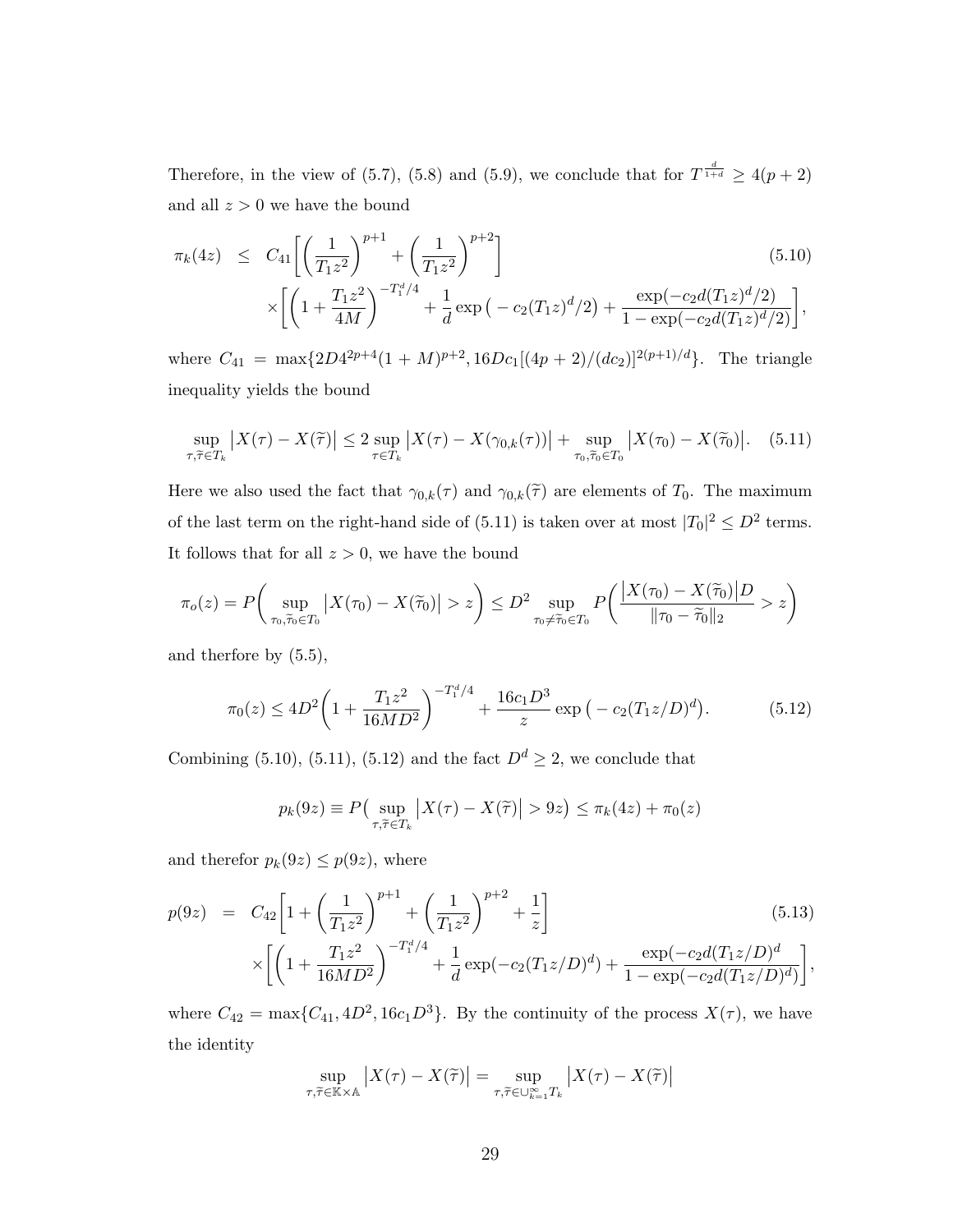and thus obtain

$$
P\left(\sup_{\tau,\tilde{\tau}\in\mathbb{K}\times\mathbb{A}}\left|X(\tau)-X(\tilde{\tau})\right|>9z\right)\leq p(9z). \tag{5.14}
$$

Using similar argument as in proving (5.5) we have for  $\tau_0 \in \mathbb{K} \times \mathbb{A}$ ,

$$
P(|X(\tau_0)| > z) \le 4\left(1 + \frac{T_1 z^2}{16M}\right)^{-T_1^d/2} + \frac{16c_1}{z} \exp\left(-c_2 (T_1 z)^d\right) \tag{5.15}
$$

As a result, in view of (5.13), (5.14), (5.15) and  $D<sup>d</sup> \ge 2$ , we conclude that for all  $z > 0$ 

$$
\pi(z) \equiv P\bigg(\sup_{\tau \in \mathbb{K} \times \mathbb{A}} |X(\tau)| > 10z\bigg) \le P\bigg(\sup_{\tau \in \mathbb{K} \times \mathbb{A}} |X(\tau) - X(\tau_0)| > 9z\bigg) + P(|X(\tau_0)| > z)
$$

satisfies

$$
\pi(z) \le C_4 \left[ 1 + \frac{1}{z^{2(p+2)}} \right] \left[ \left( 1 + \frac{T_1 z^2}{C_5} \right)^{-T_1^d/4} + \frac{1}{d} \exp(-C_3 (T_1 z)^d) + \frac{\exp(-C_3 d (T_1 z)^d)}{1 - \exp(-C_3 d (T_1 z)^d)} \right]
$$

with  $C_3 = c_2/D^d$ ,  $C_4 = \max\{C_{42}, 4 + 16C_{21}\}\$  and  $C_5 = 16MD^2$ . This yields the first conclusion of the lemma. In view of the inequality

$$
\sup_{\theta_N \in \Theta_N} \left| \widehat{\Psi}_N(\theta_N) - \Psi_N(\theta_N) \right| \leq \sup_{\theta_N \in \Theta_N} \left| \frac{1}{N} \sum_{i=1}^N \left[ \widehat{H}_i(\beta_{g_i}, \alpha_i) - H_i(\beta_{g_i}, \alpha_i) \right] \right|
$$
  

$$
\leq \sup_{1 \leq i \leq N} \sup_{(\beta, \alpha) \in \mathbb{K} \times \mathbb{A}} \left| \widehat{H}_i(\beta, \alpha) - H_i(\beta, \alpha) \right|
$$

the other conclusions follow from the first conclusion and the condition  $log(N)$  =  $o(T^{\frac{d}{1+d}}).$  $\blacksquare$ 

Define

$$
S_{NT} = \sup_{1 \le i \le N} \sup_{\beta \in \mathbb{K}, \alpha \in \mathbb{A}} |\widehat{H}_i(\beta, \alpha) - H_i(\beta, \alpha)|.
$$

Under certain assumptions, Lemma 5.5 shows that  $S_{NT} = o_P(1)$ , which plays an important role in our proof. Moreover, the definition of  $\hat{\Psi}$  suggests the following inequality:

$$
\sup_{\theta_n \in \Theta_N} |\widehat{\Psi}(\theta_N) - \Psi(\theta_N)| = \sup_{\substack{(\underline{\beta}, \underline{\alpha}, \gamma_N) \in \mathbb{K} \times \mathbb{A} \times \Gamma_N \\ \leq S_{NT}.}} \left| \frac{1}{N} \sum_{i=1}^N \left( \widehat{H}_i(\beta_{g_i}, \alpha_i) - H_i(\beta_{g_i}, \alpha_i) \right) \right|
$$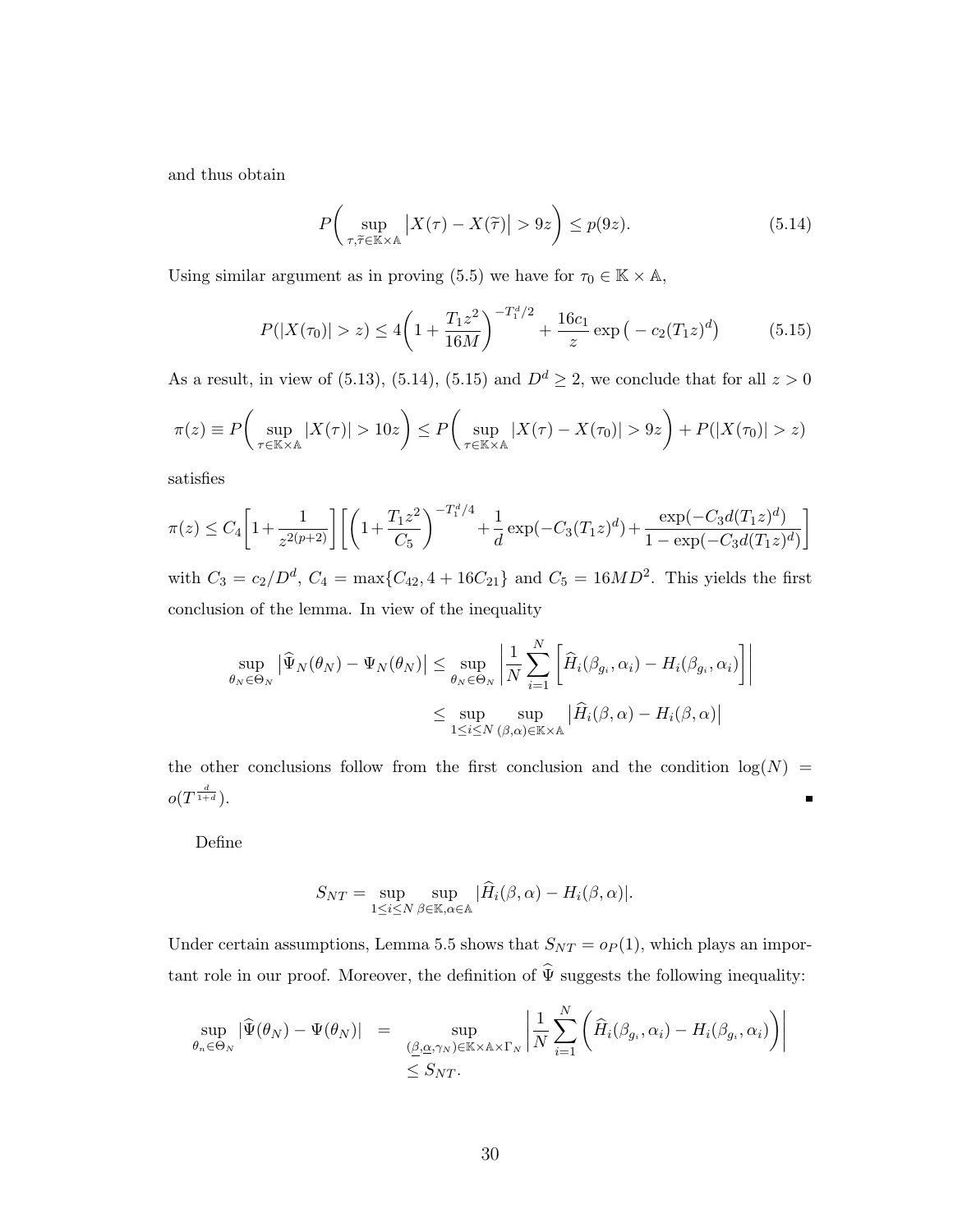**Proof of Theorem 3.1.** By the definition of  $\widehat{\theta}_N$ , we have the inequality

$$
\Psi_N(\theta_N^0) - S_{NT} \leq \widehat{\Psi}_N(\theta_N^0) \leq \widehat{\Psi}_N(\widehat{\theta}_N) \leq \Psi_N(\widehat{\theta}_N) + S_{NT} \leq \Psi_N(\theta_N^0) + S_{NT}.
$$

This inequality and Lemma 5.5 establish the convergence result

$$
\Psi_N(\widehat{\theta}_N) - \Psi_N(\theta_N^0) = o_P(1). \tag{5.16}
$$

Fix  $\epsilon$  in the interval  $(0, R)$  with  $R = \sup_{\beta_1, \beta_2 \in \mathbb{K}, \alpha_1, \alpha_2 \in \mathbb{A}} ||\beta_1 - \beta_2||_2 + |\alpha_1 - \alpha_2|$ . Lemma 5.2 yields the lower bound

$$
\Psi_N(\theta_N^0) - \Psi_N(\widehat{\theta}_N) \geq [\Psi_N(\theta_N^0) - \Psi_N(\widehat{\theta}_N)]I(d_N(\widehat{\theta}_N, \theta_N^0) \geq \epsilon) \geq c_0I(d_N(\widehat{\theta}_N, \theta_N^0) \geq \epsilon)
$$

with  $c_0 = \epsilon \chi(\epsilon^2/8)/(4R)$ . From this and (5.16) we derive that  $P(d_N(\hat{\theta}_N, \theta_N^0) \ge \epsilon)$ converges to zero. This implies the desired result  $d_N(\hat{\theta}_N, \theta_N^0) = o_P(1)$ .

### 5.2 Proof of Theorem 3.2

This section contains proofs of the main theorems. We begin by introducing some notation. For fixed  $\beta \in \mathbb{K}$ , define

$$
\widehat{\alpha}_i(\beta) \equiv \argmax_{\alpha \in \mathbb{A}} \widehat{H}_i(\beta, \alpha),
$$

and for  $\underline{\beta} \equiv (\beta_1, \beta_2, \dots, \beta_G) \in \mathbb{K}^G$ , define

$$
\widehat{\gamma}_N(\underline{\beta}) \equiv \underset{\gamma_N \in \Gamma_N}{\arg \max} \max_{\underline{\alpha} \in \mathbb{A}^N} \widehat{\Psi}_i(\underline{\beta}, \underline{\alpha}),
$$

with  $(\widehat{g}_1(\underline{\beta}), \widehat{g}_2(\underline{\beta}), \ldots, \widehat{g}_N(\underline{\beta}))$  being the elements in  $\widehat{\gamma}_N(\underline{\beta})$ . To measure the difference between  $(\hat{\beta}_1, \hat{\beta}_2, \dots, \hat{\beta}_G)$  and  $(\beta_1^0, \beta_2^0, \dots, \beta_G^0)$  with possibly  $G \neq G^0$ , we define a map  $\sigma: [G^0] \to [G]$  by:

$$
\sigma(g) = \underset{\widetilde{g} \in [G]}{\arg \min} \|\widehat{\beta}_{\widetilde{g}} - \beta_g^0\|_2, \text{ for } g \in [G^0].
$$
\n(5.17)

If there are multiple minimizers, we just pick one of them.

**Lemma 5.6.** Suppose Assumptions A1, A2 and  $G \geq G^0$  hold. Then we have

$$
\max_{g \in [G^0]} \|\widehat{\beta}_{\sigma(g)} - \beta_g^0\|_2 = o_P(1).
$$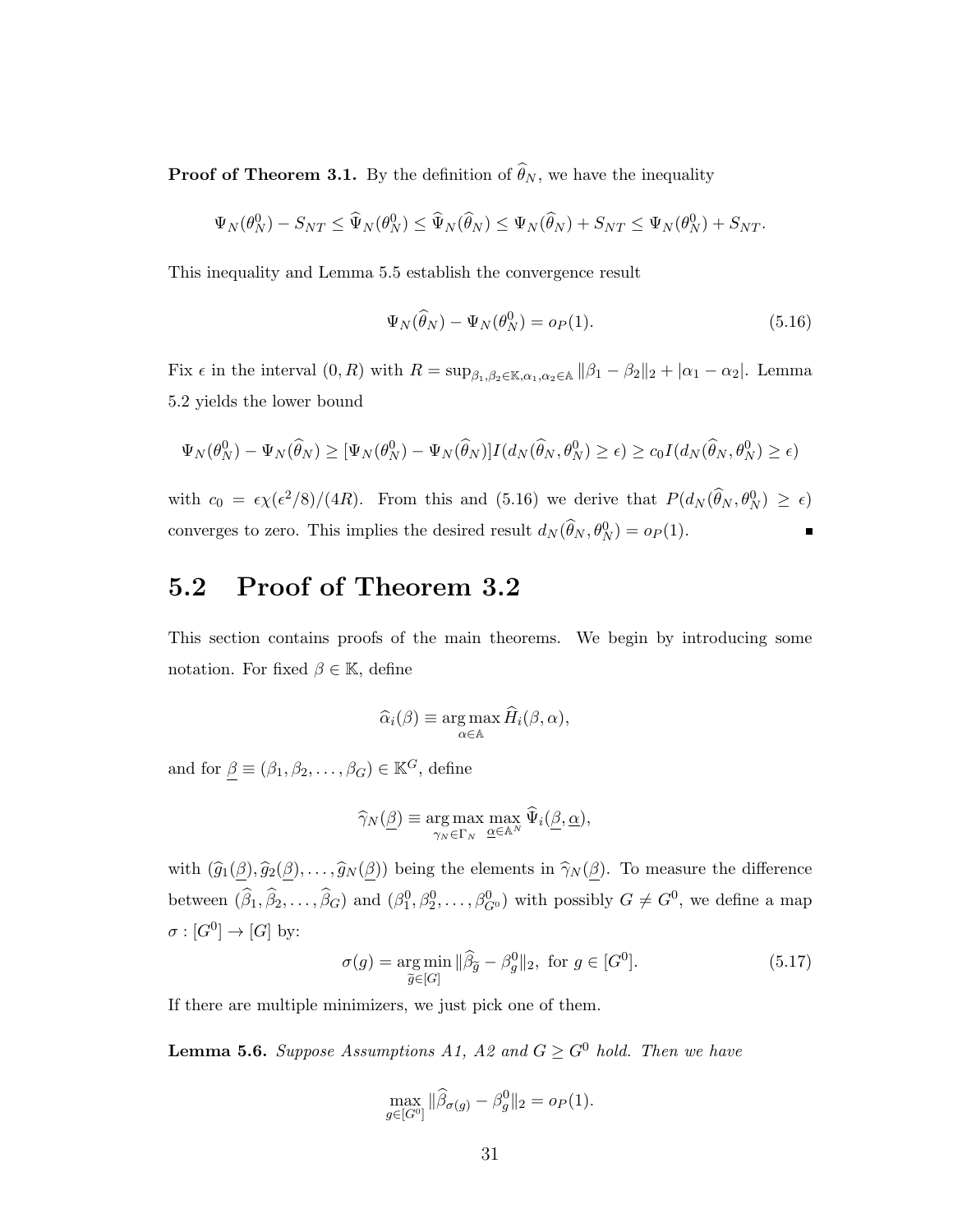*Proof of Lemma 5.6.* Recall that  $N_g = \sum_{i=1}^{N} I(g_i^0 = g)$  denotes the size of group g. By the definition of  $\sigma$ , we have

$$
\|\widehat{\beta}_{\sigma(g)} - \beta_g^0\|_2 = \frac{1}{N_g} \sum_{i=1}^N I(g = g_i^0) \|\widehat{\beta}_{\sigma(g_i^0)} - \beta_{g_i^0}^0\|_2 \le \frac{1}{N_g} \sum_{i=1}^N I(g = g_i^0) \|\widehat{\beta}_{\widehat{g}_i} - \beta_{g_i^0}^0\|_2
$$

for  $g \in [G^0]$ , and therefore obtain the bound

$$
\max_{g\in[G^0]}\|\widehat{\beta}_{\sigma(g)}-\beta_g^0\|_2\leq \max_{g\in[G^0]}\frac{N}{NN_g}\sum_{i=1}^N\|\widehat{\beta}_{\widehat{g}_i}-\beta_{g_i^0}^0\|_2\leq \max_{g\in[G^0]}\frac{N}{N_g}\;d_N(\widehat{\theta}_N,\theta_N^0).
$$

Thus the desired result follows from Assumption A1.(f) and Theorem 3.1.

Lemma 5.7. Assumptions A1 and A2 imply

$$
\sup_{1 \le i \le N} |\widehat{\alpha}_i(\beta_{g_i^0}^0) - \alpha_i^0| = o_P(1).
$$

Furthermore, if  $\{\beta_{Ti}, i \in [N]\}$  are random vectors satisfying  $\sup_{1 \le i \le N} ||\beta_{Ti} - \beta_{g_i^0}^0||_2 =$  $o_P(1)$ , then we have

$$
\sup_{1 \le i \le N} |\widehat{\alpha}_i(\beta_{Ti}) - \alpha_i^0| = o_P(1).
$$

*Proof of Lemma 5.7.* By definition of  $S_{NT}$  and Assumption A1.(c)

$$
0 \geq \hat{H}_i(\beta_{g_i^0}^0, \alpha_i^0) - \hat{H}_i(\beta_{g_i^0}^0, \hat{\alpha}_i(\beta_{g_i^0}^0))
$$
  
\n
$$
\geq H_i(\beta_{g_i^0}^0, \alpha_i^0) - H_i(\beta_{g_i^0}^0, \hat{\alpha}_i(\beta_{g_i^0}^0)) - 2S_{NT}
$$
  
\n
$$
\geq \chi(|\hat{\alpha}_i(\beta_{g_i^0}^0) - \alpha_i^0|^2) - 2S_{NT}.
$$

By this inequality and the fact that  $\chi$  is nondecreasing, it follows from Lemma 5.5 that

$$
\chi(\sup_{1 \leq i \leq N} |\widehat{\alpha}_i(\beta_{g_i^0}^0) - \alpha_i^0|^2) = \sup_{1 \leq i \leq N} \chi(|\widehat{\alpha}_i(\beta_{g_i^0}^0) - \alpha_i^0|^2) \leq 2S_{NT} = o_P(1).
$$

Noticing  $\chi(0) = 0$  and  $\chi(\epsilon) > 0$  for all  $\epsilon > 0$ , the above inequality implies

$$
\sup_{1 \le i \le N} |\widehat{\alpha}_i(\beta_{g_i^0}^0) - \alpha_i^0|^2 = o_P(1),\tag{5.18}
$$

which is the first assertion.

The definition of  $S_{NT}$  and Lemma 5.3 imply

$$
\sup_{1 \le i \le N} \sup_{\alpha \in \mathbb{A}} |\widehat{H}_i(\beta_{Ti}, \alpha) - \widehat{H}_i(\beta_{g_i^0}, \alpha)| \le \sup_{1 \le i \le N} \sup_{\alpha \in \mathbb{A}} |H_i(\beta_{Ti}, \alpha) - H_i(\beta_{g_i^0}^0, \alpha)| + 2S_{NT}
$$
  

$$
\le B_2 \sup_{1 \le i \le N} \|\beta_{Ti} - \beta_{g_i^0}^0\|_2 + 2S_{NT}.
$$
 (5.19)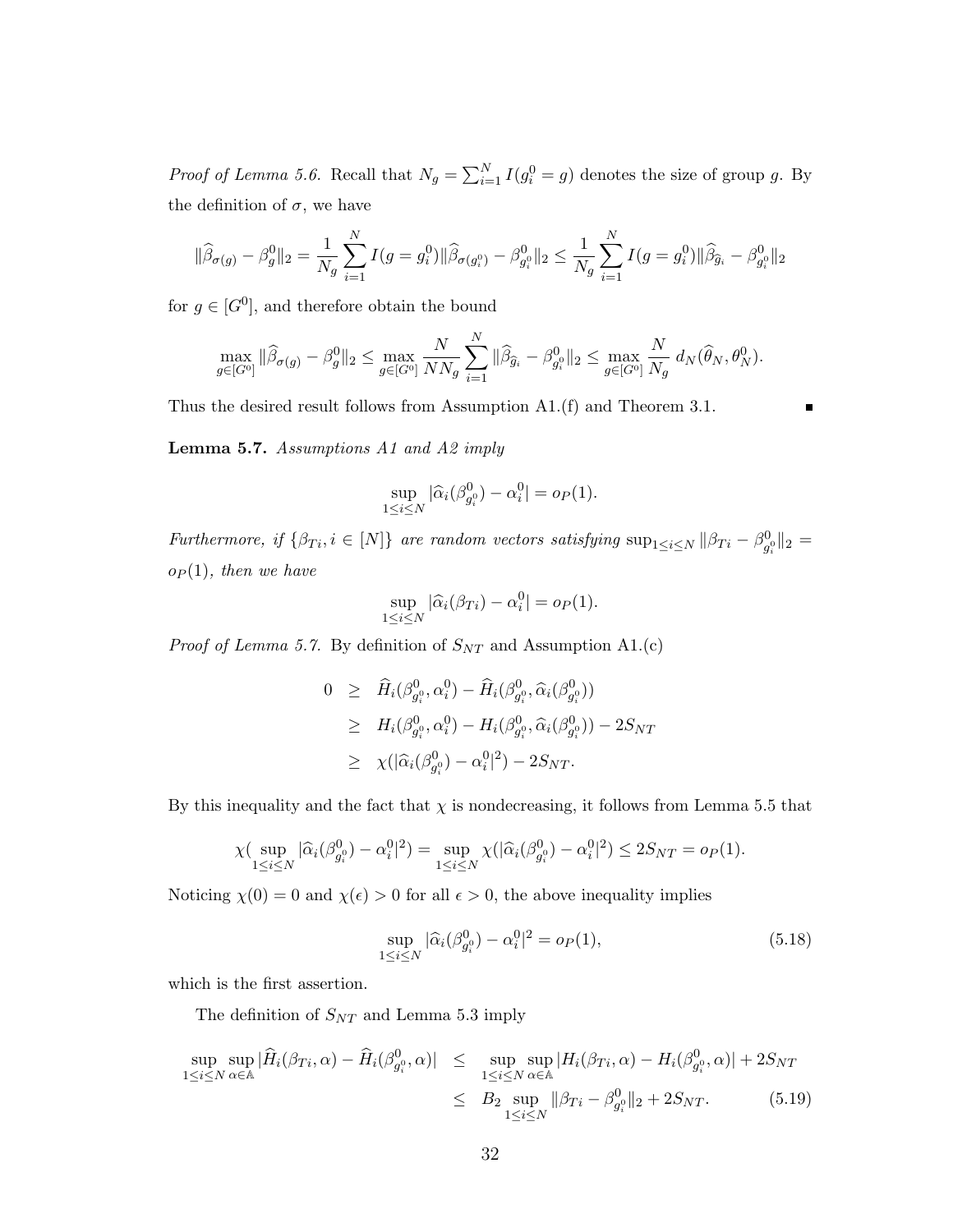We have the lower bound

$$
\hat{D}_i \equiv \sup_{\alpha \in \mathbb{A}} |\hat{H}_i(\beta_{Ti}, \alpha) - \hat{H}_i(\beta_{g_i^0}^0, \alpha)| \geq |\sup_{\alpha \in \mathbb{A}} \hat{H}_i(\beta_{Ti}, \alpha) - \sup_{\alpha \in \mathbb{A}} \hat{H}_i(\beta_{g_i^0}^0, \alpha)|.
$$

Using this inequality and the definitions of  $S_{NT}$  and  $\hat{\alpha}_i(\beta)$  we derive the inequality

$$
\hat{D}_i \geq |\hat{H}_i(\beta_{Ti}, \hat{\alpha}_i(\beta_{Ti})) - \hat{H}_i(\beta_{g_i^0}^0, \hat{\alpha}_i(\beta_{Ti}))|
$$
\n
$$
\geq |\hat{H}_i(\beta_{g_i^0}^0, \hat{\alpha}_i(\beta_{Ti})) - \hat{H}_i(\beta_{g_i^0}^0, \hat{\alpha}_i(\beta_{g_i^0}))| - |\hat{H}_i(\beta_{Ti}, \hat{\alpha}_i(\beta_{Ti})) - \hat{H}_i(\beta_{g_i^0}^0, \hat{\alpha}_i(\beta_{g_i^0}))|
$$
\n
$$
\geq |H_i(\beta_{g_i^0}^0, \hat{\alpha}_i(\beta_{Ti})) - H_i(\beta_{g_i^0}^0, \hat{\alpha}_i(\beta_{g_i^0}^0))| - 2S_{NT} - \hat{D}_i
$$

Combining the above inequalities yields

$$
\sup_{1 \leq i \leq N} |H_i(\beta_{g_i^0}^0, \widehat{\alpha}_i(\beta_{Ti})) - H_i(\beta_{g_i^0}^0, \widehat{\alpha}_i(\beta_{g_i^0}^0))| \leq 2B_2 \sup_{1 \leq i \leq N} ||\beta_{Ti} - \beta_{g_i^0}^0||_2 + 6S_{NT}.
$$
 (5.20)

In the view of  $(5.18)$ ,  $(5.20)$ , Lemma 5.3 and Lemma 5.5, we have

$$
\sup_{1 \leq i \leq N} |H_i(\beta_{g_i^0}^0, \alpha_i^0) - H_i(\beta_{g_i^0}^0, \widehat{\alpha}_i(\beta_{Ti}))|
$$
\n
$$
\leq \sup_{1 \leq i \leq N} |H_i(\beta_{g_i^0}^0, \widehat{\alpha}_i(\beta_{Ti})) - H_i(\beta_{g_i^0}^0, \widehat{\alpha}_i(\beta_{g_i^0}^0))| + \sup_{1 \leq i \leq N} |H_i(\beta_{g_i^0}^0, \alpha_i^0) - H_i(\beta_{g_i^0}^0, \widehat{\alpha}_i(\beta_{g_i^0}^0))|
$$
\n
$$
\leq 2B_2 \sup_{1 \leq i \leq N} ||\beta_{Ti} - \beta_{g_i^0}^0||_2 + 6S_{NT} + B_2 \sup_{1 \leq i \leq N} |\widehat{\alpha}_i(\beta_{g_i^0}^0) - \alpha_i^0| = o_P(1).
$$

By above inequality and the argumentt used to prove (5.18) imply

$$
\sup_{1 \le i \le N} |\widehat{\alpha}_i(\beta_{Ti}) - \alpha_i^0| = o_P(1),
$$

which is the second result.

**Proof of Theorem 3.2.** From the inequality  $H_i(\beta_{\sigma(g_i^0)}, \hat{\alpha}(\beta_{\sigma(g_i^0)})) \leq H_i(\beta_{\hat{g}_i}, \hat{\alpha}(\beta_{\hat{g}_i}))$ and the definition of  $S_{NT}$ , we derive

 $\blacksquare$ 

$$
H_i(\widehat{\beta}_{\sigma(g_i^0)}, \widehat{\alpha}(\widehat{\beta}_{\sigma(g_i^0)})) - S_{NT} \leq \widehat{H}_i(\widehat{\beta}_{\sigma(g_i^0)}, \widehat{\alpha}(\widehat{\beta}_{\sigma(g_i^0)}))
$$
  

$$
\leq \widehat{H}_i(\widehat{\beta}_{\widehat{g}_i}, \widehat{\alpha}(\widehat{\beta}_{\widehat{g}_i})) \leq H_i(\widehat{\beta}_{\widehat{g}_i}, \widehat{\alpha}(\widehat{\beta}_{\widehat{g}_i})) + S_{NT}
$$

and therefore

$$
C_{NT} \equiv \sup_{1 \le i \le N} \left( H_i(\widehat{\beta}_{\sigma(g_i^0)}, \widehat{\alpha}(\widehat{\beta}_{\sigma(g_i^0)})) - H_i(\widehat{\beta}_{\widehat{g}_i}, \widehat{\alpha}(\widehat{\beta}_{\widehat{g}_i})) \right) \le 2S_{NT}.
$$
 (5.21)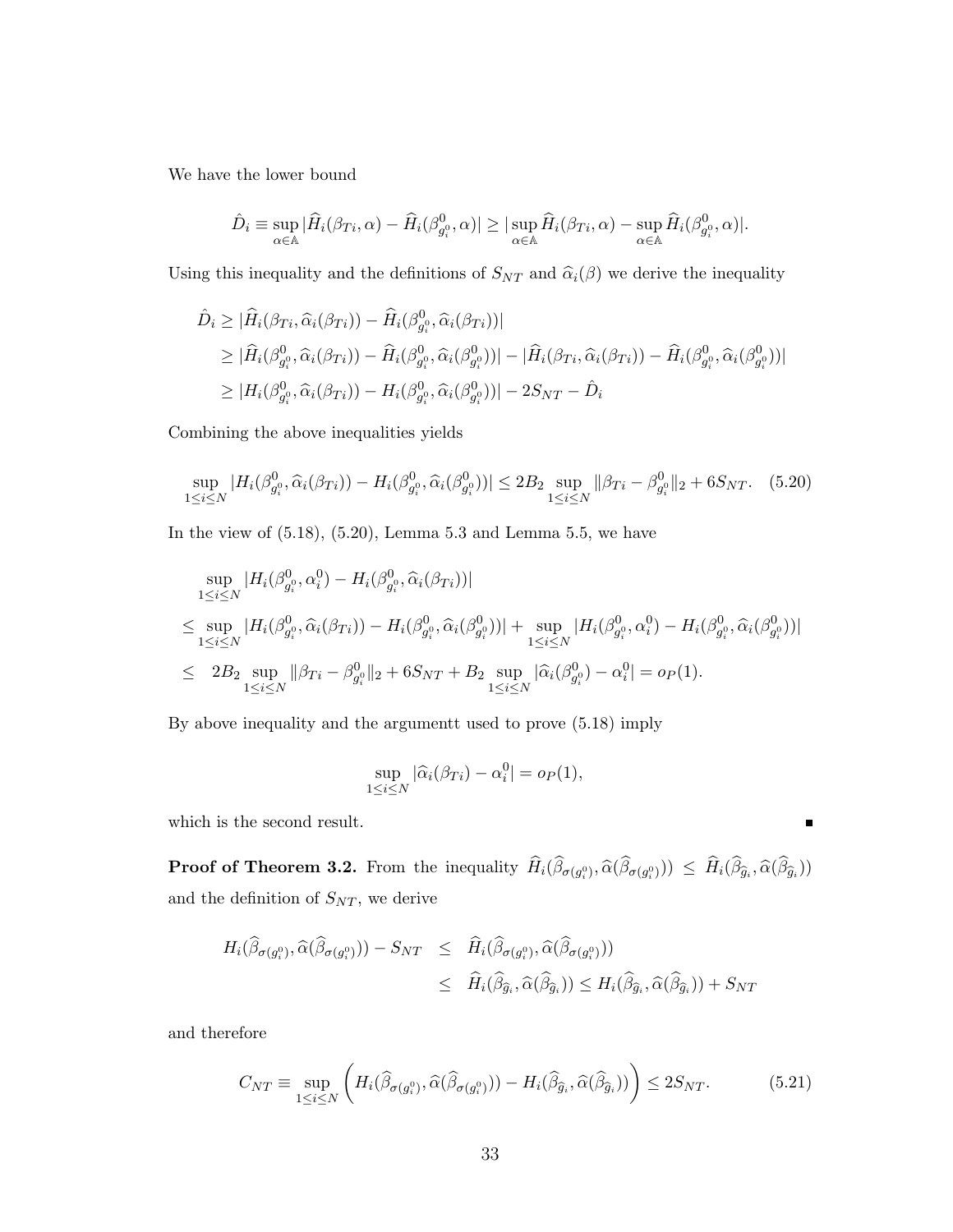Fix  $\epsilon > 0$  and set  $A_{NT} = {\sup_{1 \le i \le N} ||\widehat{\beta}_{\widehat{g}_i} - \beta_{g_i^0}^0||_2 \ge \epsilon}.$  By Assumption A1.(c), we have

$$
\inf_{1 \leq i \leq N} \left( H_i(\beta_{g_i^0}^0, \alpha_i^0) - H_i(\widehat{\beta}_{\widehat{g}_i}, \widehat{\alpha}(\widehat{\beta}_{\widehat{g}_i})) \right)
$$
\n
$$
\geq \inf_{1 \leq i \leq N} \left( H_i(\beta_{g_i^0}^0, \alpha_i^0) - H_i(\widehat{\beta}_{\widehat{g}_i}, \widehat{\alpha}(\widehat{\beta}_{\widehat{g}_i})) \right) I(A_{NT})
$$
\n
$$
\geq \chi(\epsilon^2) I(A_{NT}). \tag{5.22}
$$

Lemma 5.3 and the triangle inequality imply

$$
D_{NT} \equiv \sup_{1 \le i \le N} \left( H_i(\beta_{g_i^0}^0, \alpha_i^0) - H_i(\widehat{\beta}_{\sigma(g_i^0)}, \widehat{\alpha}(\widehat{\beta}_{\sigma(g_i^0)})) \right)
$$
  

$$
\le \sup_{1 \le i \le N} B_2 \left( \| \widehat{\beta}_{\sigma(g_i^0)} - \beta_{g_i^0}^0 \|_2 + |\widehat{\alpha}(\widehat{\beta}_{\sigma(g_i^0)}) - \alpha_i^0| \right). \tag{5.23}
$$

By Lemma 5.6, we have

$$
\sup_{1 \le i \le N} \|\widehat{\beta}_{\sigma(g_i^0)} - \beta_{g_i^0}\|_2 \le \max_{g \in [G^0]} \|\widehat{\beta}_{\sigma(g)} - \beta_g\|_2 = o_P(1). \tag{5.24}
$$

Thus Lemma 5.7 applied with  $\beta_{Ti} = \beta_{\sigma(g_i^0)}$  yields

$$
\sup_{1 \le i \le N} |\widehat{\alpha}(\widehat{\beta}_{\sigma(g_i^0)}) - \alpha_i^0| = o_P(1). \tag{5.25}
$$

The inequalities (5.23), (5.24) and (5.25) further imply

$$
D_{NT} = o_P(1) \tag{5.26}
$$

Combining (5.21), (5.22), (5.26) and Lemma 5.5, we have

$$
\chi(\epsilon^2)I(A_{NT}) \le C_{NT} + D_{NT} \le 2S_{NT} + D_{NT} = o_P(1).
$$

This implies  $P(A_{NT}) \to 0$  as  $(N, T) \to \infty$ , which is the desired result.

#### 5.3 Proof of Theorem 3.3

To compare  $\underline{\beta} = (\beta_1, \dots, \beta_G) \in \mathbb{K}^G$  and  $\underline{\tilde{\beta}} = (\tilde{\beta}_1, \dots, \tilde{\beta}_{\tilde{G}}) \in \mathbb{K}^{\tilde{G}}$  for possible  $G \neq \tilde{G}$ , we introduce following Hausdorff distance:

$$
d_H(\underline{\beta}, \tilde{\underline{\beta}}) = \max \left\{ \max_{g \in [G]} \min_{\tilde{g} \in [\tilde{G}]} \|\beta_g - \tilde{\beta}_{\tilde{g}}\|_2, \max_{\tilde{g} \in [\tilde{G}]} \min_{g \in [G]} \|\beta_g - \tilde{\beta}_{\tilde{g}}\|_2 \right\}.
$$
 (5.27)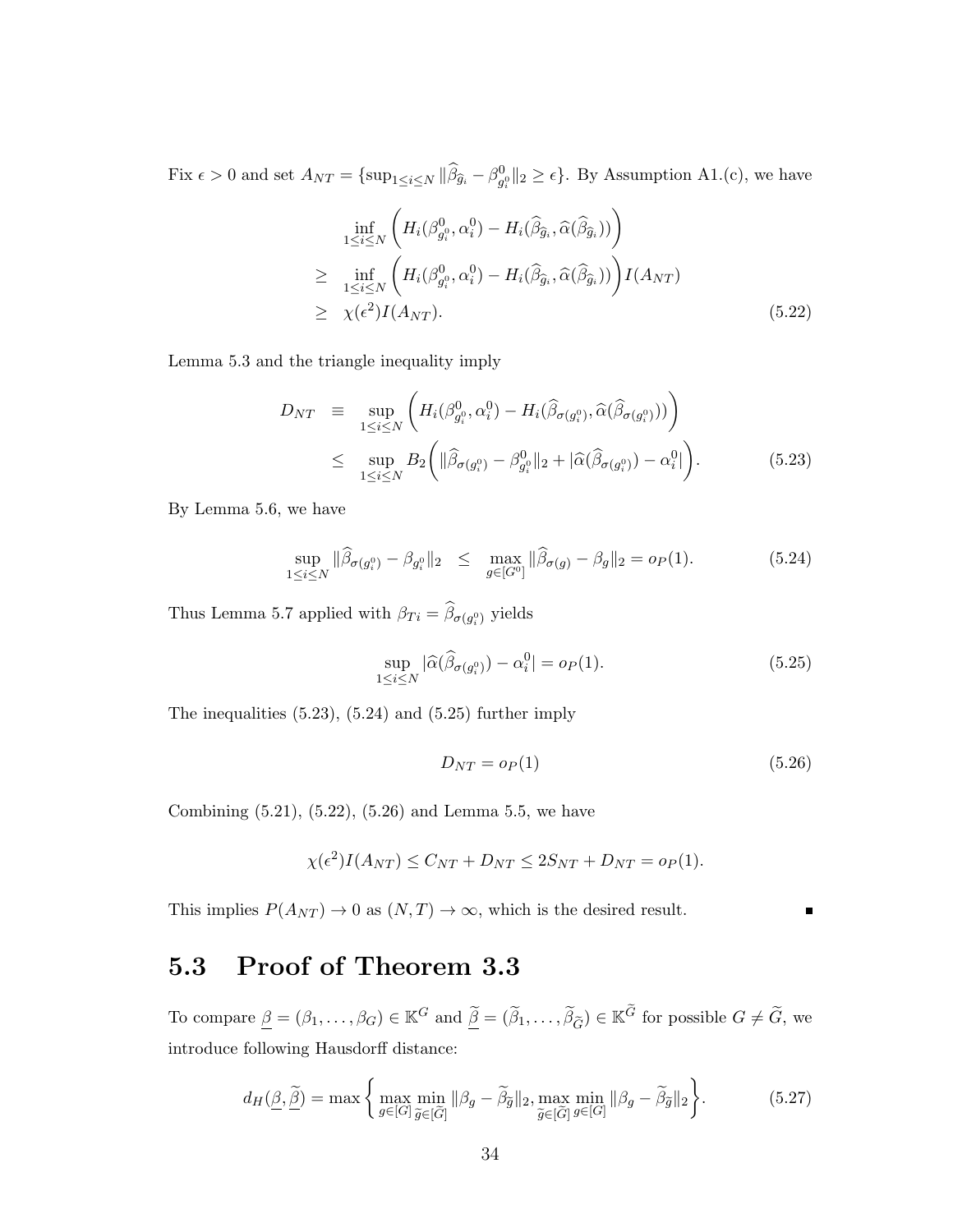**Lemma 5.8.** Suppose Assumptions A1, A2 and  $G \geq G^0$  hold. Then we have

$$
d_H(\widehat{\underline{\beta}}, \underline{\beta}^0) = o_P(1).
$$

*Proof.* Since Lemma 5.6 implies  $\max_{g \in [G^0]} \min_{\tilde{g} \in [G]} ||\hat{\beta}_{\tilde{g}} - \beta_g^0||_2 = o_P(1)$ , it remains to show

$$
\max_{\widetilde{g} \in [G]} \min_{g \in [G^0]} \|\widehat{\beta}_{\widetilde{g}} - \beta_g^0\|_2 = o_P(1).
$$

To see this, we consider the set  $A_{\tilde{g}} = \{i \in [N] : \hat{g}_i = \tilde{g}\}\$ . For all  $i \in A_{\tilde{g}}$ , it holds that

$$
\min_{g \in [G^0]} \|\widehat{\beta}_{\widetilde{g}} - \beta_g^0\|_2 \leq \|\widehat{\beta}_{\widetilde{g}} - \beta_{g_i^0}^0\|_2 = \|\widehat{\beta}_{\widehat{g}_i} - \beta_{g_i^0}^0\|_2.
$$

Taking supremum over  $A_{\tilde{g}}$  and  $\tilde{g}$ , leads to

$$
\max_{\widetilde{g} \in [G]} \min_{g \in [G^0]} \|\widehat{\beta}_{\widetilde{g}} - \beta_g^0\|_2 \le \max_{\widetilde{g} \in [G]} \sup_{i \in A_{\widetilde{g}}} \|\widehat{\beta}_{\widehat{g}_i} - \beta_{g_i^0}^0\|_2 = \sup_{1 \le i \le N} \|\widehat{\beta}_{\widehat{g}_i} - \beta_{g_i^0}^0\|_2 = o_P(1),
$$

where the last step is due to Theorem 3.2.

**Lemma 5.9.** Let  $x_0$  be a point in  $\mathbb{R}^m$  and h be a function defined on the ball  $B =$  ${x \in \mathbb{R}^m : \|x - x_0\| < r}$  with derivative h and Hessian matrix h which satisfies  $\|\ddot{h}(x) - \ddot{h}(x_0)\| \le L\|x - x_0\|$  for  $x \in B$ . If h is maximized at  $x_0$ , then

$$
h(x_0) - h(x) \ge (1/2) \|x - x_0\|^2 (\lambda - L\delta), \quad \|x - x_0\| < \delta,
$$

holds for all  $0 < \delta < r$  and with  $\lambda$  the smallest eigenvalue of the matrix  $-\ddot{h}(x_0)$ .

*Proof.* Since  $x_0$  is a stationary point, the desired result follows from the Taylor expansion

$$
h(x_0 + t) - h(x_0) = t'h(x_0) + \int_0^1 (1 - s)t'h(x_0 + st)t ds
$$

 $\blacksquare$ 

and the fact that the integral is bounded by  $[t'\ddot{h}(x_0)t + L||t||^3]/2$ .

**Lemma 5.10.** Suppose Assumptions A1 and A3 hold. Then there exist positive constants  $C_6$  and  $C_7$  such that for any  $(\beta_i, \alpha_i) \in \mathbb{K} \times \mathbb{A}, 1 \le i \le N$  satisfying

$$
\sup_{1 \le i \le N} (\|\beta_i - \beta_{g_i^0}^0\|_2^2 + |\alpha_i - \alpha_i^0|^2) \le C_7^2
$$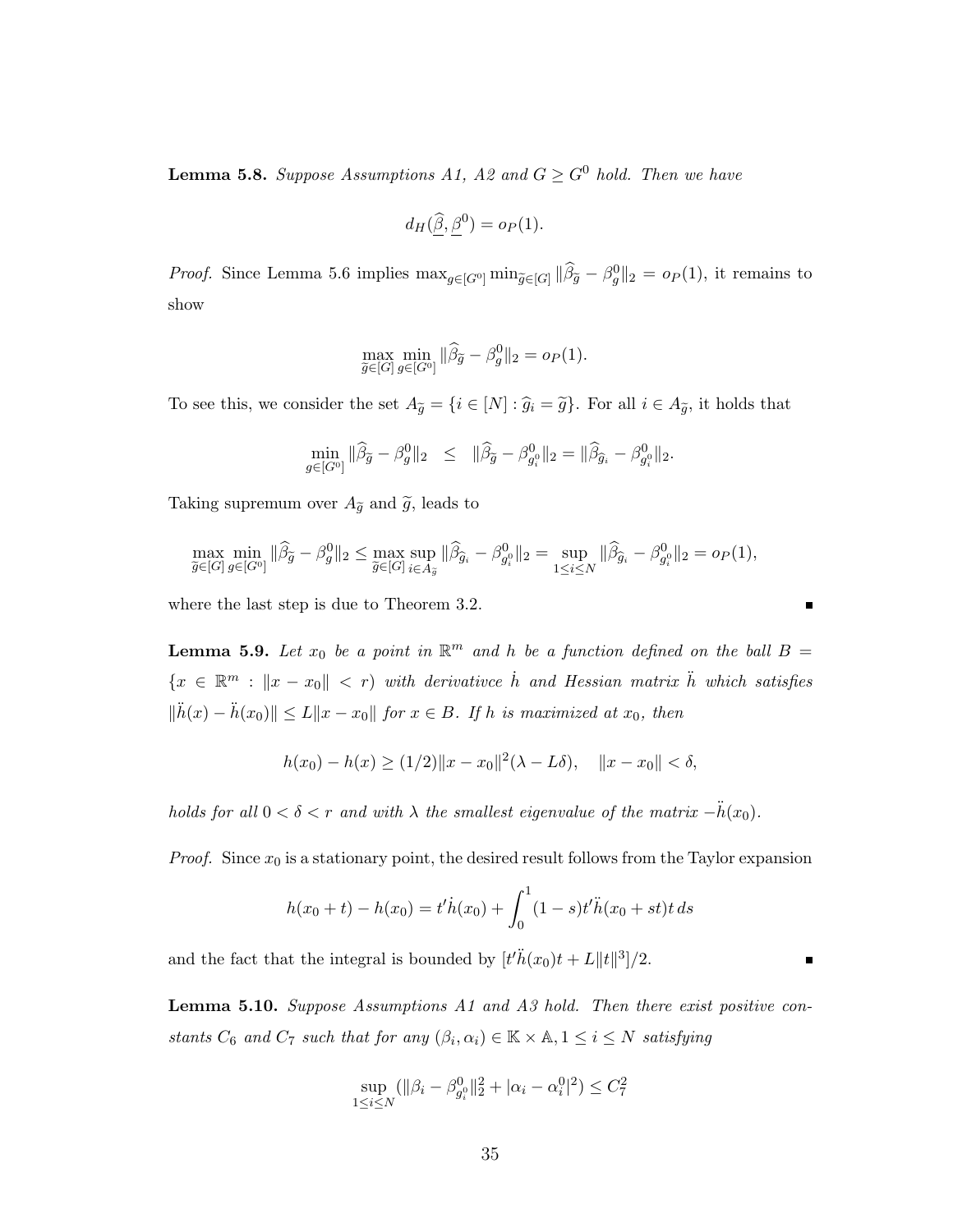the following inequlities hold,

$$
H_i(\beta_{g_i^0}^0, \alpha_i^0) - H_i(\beta_i, \alpha_i) \ge C_6(||\beta_i - \beta_{g_i^0}^0||_2^2 + |\alpha_i - \alpha_i^0|^2), \quad 1 \le i \le N,
$$

and

$$
\frac{1}{N} \sum_{i=1}^N \left( H_i(\beta_{g_i^0}^0, \alpha_i^0) - H_i(\beta_i, \alpha_i) \right) \ge \frac{C_6}{N} \sum_{i=1}^N (\|\beta_i - \beta_{g_i^0}^0\|_2^2 + |\alpha_i - \alpha_i^0|^2).
$$

*Proof.* This follows from Lemma 5.9 applied with  $x_0$  equal to  $(\beta_{g_i^0}^0, \alpha_i)$  and h equal to the restriction of  $H_i$  to  $\mathcal{B}_i$ . Indeed, by Lemma 5.1, it follows that  $\ddot{H}_i$  is Lipschitz in  $\mathcal{B}_i$  with Lipschitz constant  $L_i = (p+1)(E(\tilde{J}^2(X_{i1}, Y_{i1})))^{1/2}$ . Note that  $M =$  $\inf_{i\geq 1}\lambda_{\min}(-\ddot{H}_i(\beta_{g_i^0}^0\alpha_i^0))$  is positive and  $\Lambda = \sup_{i\geq 1}L_i$  is finite. Thus the choices  $C_6 = M/4$  and  $C_7 = \min(a_0, M/(2\Lambda))$  work.

**Lemma 5.11.** Under Assumptions A1 and A3, there exist positive constants  $C_8$  and  $C_9$  such that for  $\epsilon > 0$  small enough,

$$
\inf_{i\geq 1}\inf_{\|\beta-\beta^0_{g_i^0}\|_2^2+|\alpha-\alpha_i^0|^2\geq\epsilon}[H_i(\beta^0_{g_i^0},\alpha_i^0)-H_i(\beta,\alpha)]\geq \min(C_8,C_9\epsilon).
$$

Proof. Assumption A1.(c) and Lemma 5.10 imply

$$
\inf_{1 \leq i \leq N} \inf_{\|\beta - \beta_{g_i^0}^0\|_2^2 + |\alpha - \alpha_i^0|^2 \geq C_i^2} [H_i(\beta_{g_i^0}^0, \alpha_i^0) - H_i(\beta, \alpha)] \geq \chi(C_7^2)
$$
  

$$
\inf_{1 \leq i \leq N} \inf_{C_7^2 > \|\beta - \beta_{g_i^0}^0\|_2^2 + |\alpha - \alpha_i^0|^2 \geq \epsilon} [H_i(\beta_{g_i^0}^0, \alpha_i^0) - H_i(\beta, \alpha)] \geq C_6 \epsilon
$$

Therefore, the result holds with  $C_8 = \chi(C_7^2)$  and  $C_9 = C_6$ .

**Lemma 5.12.** Suppose Assumptions A1-A3 hold. Let  $\{\beta_{g_i}, i \in [N]\}$  be a random vectors such that the probability of the event  $B_{NT} = \{\sup_{1 \le i \le N} ||\beta_{g_i} - \beta_{g_i^0}^0||_2 \le \eta\}$  converges to one for some small enough  $\eta > 0$ . Then there exists a constant  $C_{10} > 0$  such that with probability approaching one

$$
\sup_{1 \le i \le N} |\widehat{\alpha}_i(\beta_{g_i}) - \alpha_i^0| \le C_{10} \sqrt{\eta}.
$$

Moreover, if  $\sup_{1 \le i \le N} ||\delta_i||_2 = o_P(1)$ , where  $\delta_i = \beta_{g_i} - \beta_{g_i^0}^0$ , then we have

$$
\sup_{0 \le s \le 1} \sup_{1 \le i \le N} |\widehat{\alpha}_i(\beta_{g_i^0}^0 + s\delta_i) - \alpha_i^0| = o_P(1).
$$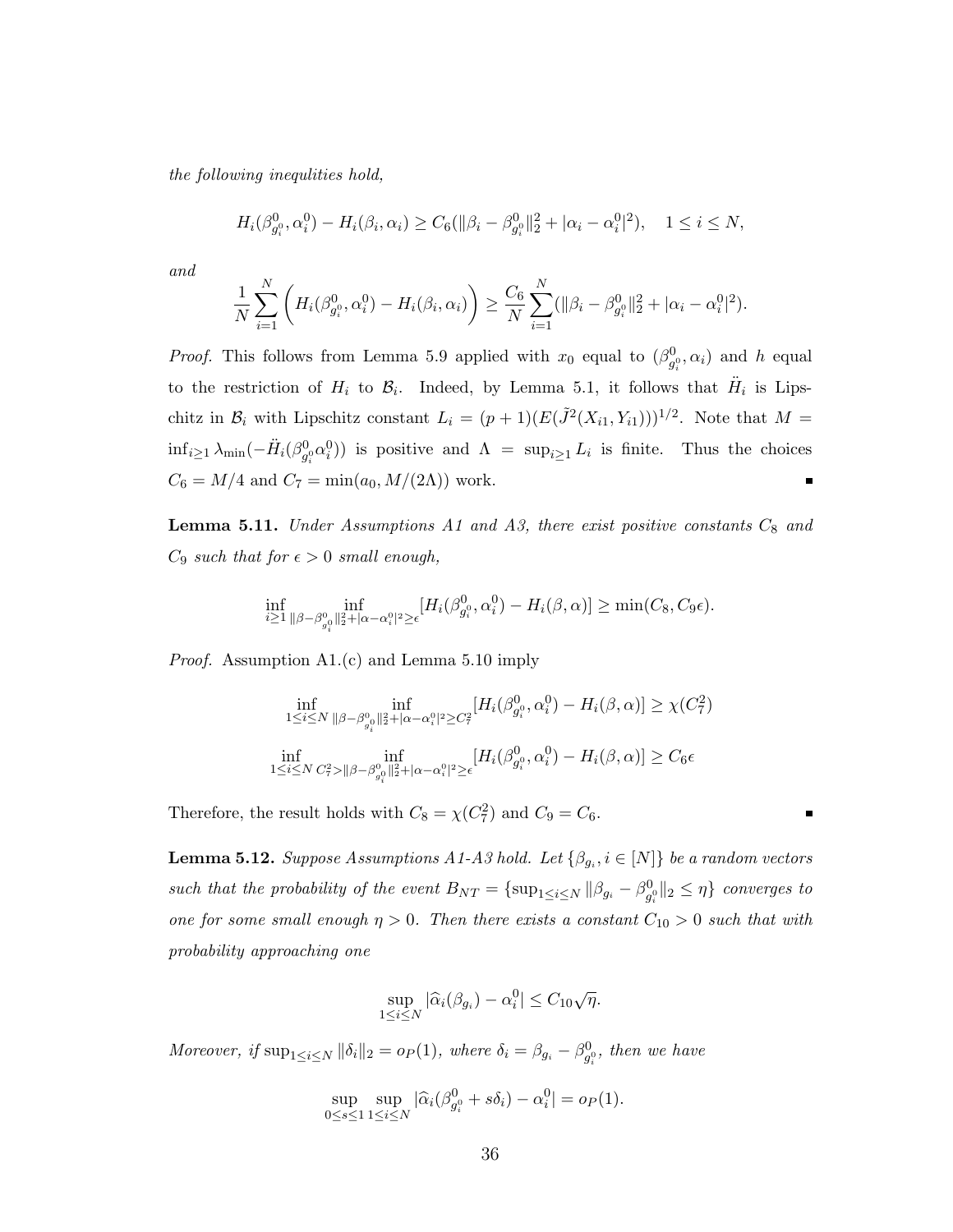*Proof of Lemma 5.12.* The definition of  $S_{NT}$  and Lemma 5.3 imply

$$
\sup_{1 \le i \le N} \sup_{\alpha \in \mathbb{A}} |\widehat{H}_i(\beta_{g_i}, \alpha) - \widehat{H}_i(\beta_{g_i^0}^0, \alpha)| \le \sup_{1 \le i \le N} \sup_{\alpha \in \mathbb{A}} |H_i(\beta_{g_i}, \alpha) - H_i(\beta_{g_i^0}^0, \alpha)| + 2S_{NT}
$$
  

$$
\le B_2 \sup_{1 \le i \le N} \|\beta_{g_i} - \beta_{g_i^0}^0\|_2 + 2S_{NT}.
$$
 (5.28)

As in the proof of Lemma 5.7 we derive the inequality

$$
\hat{D}_i \equiv \sup_{\alpha \in \mathbb{A}} |\hat{H}_i(\beta_{g_i}, \alpha) - \hat{H}_i(\beta_{g_i}^0, \alpha)| \geq |\hat{H}_i(\beta_{g_i}, \hat{\alpha}_i(\beta_{g_i})) - \hat{H}_i(\beta_{g_i}^0, \hat{\alpha}_i(\beta_{g_i}))|
$$
\n
$$
\geq |\hat{H}_i(\beta_{g_i^0}^0, \hat{\alpha}_i(\beta_{g_i})) - \hat{H}_i(\beta_{g_i^0}^0, \hat{\alpha}_i(\beta_{g_i^0}))| - |\hat{H}_i(\beta_{g_i}, \hat{\alpha}_i(\beta_{g_i})) - \hat{H}_i(\beta_{g_i^0}^0, \hat{\alpha}_i(\beta_{g_i^0}))|
$$
\n
$$
\geq |H_i(\beta_{g_i^0}^0, \hat{\alpha}_i(\beta_{g_i})) - H_i(\beta_{g_i^0}^0, \hat{\alpha}_i(\beta_{g_i^0}))| - 2S_{NT} - \hat{D}_i.
$$

The above inequalities imply

$$
\sup_{1 \leq i \leq N} |H_i(\beta_{g_i^0}^0, \widehat{\alpha}_i(\beta_{g_i})) - H_i(\beta_{g_i^0}^0, \widehat{\alpha}_i(\beta_{g_i^0}^0))| \leq 2B_2 \sup_{1 \leq i \leq N} ||\beta_{g_i} - \beta_{g_i^0}^0||_2 + 6S_{NT}.
$$

and hence in view of Lemma 5.11

$$
\min(C_8, C_9|\widehat{\alpha}_i(\beta_{g_i}) - \widehat{\alpha}_i(\beta_{g_i^0}^0)|^2) \le 2B_2 \sup_{1 \le i \le N} \|\beta_{g_i} - \beta_{g_i^0}^0\|_2 + 6S_{NT},
$$

Now we introduce  $A_{NT} = B_{NT} \cap \{S_{NT} < \eta, \sup_{1 \le i \le N} |\hat{\alpha}_i(\beta_{g_i^0}^0) - \alpha_i^0|^2 < \eta\}$  with  $0 < \eta <$  $C_8/(2B_2+6)$ . On the event  $A_{NT}$  we have

$$
\sup_{1 \le i \le N} |\widehat{\alpha}_i(\beta_{g_i}) - \widehat{\alpha}_i(\beta_{g_i^0}^0)|^2 \le \frac{2B_2 + 6}{C_9} \eta
$$
\n(5.29)

and therefore by the triangle inequality

$$
\sup_{1 \le i \le N} |\widehat{\alpha}_i(\beta_{g_i}) - \alpha_i^0| \le \sqrt{(2B_2 + 6)\eta/C_9} + \sup_{1 \le i \le N} |\widehat{\alpha}_i(\beta_{g_i^0}^0) - \alpha_i^0| \le C_{10}\sqrt{\eta} \tag{5.30}
$$

with  $C_{10} = \sqrt{(2B_2 + 6)/c_9} + 1$ . The proves the first assertion as  $P(A_{NT})$  converges to one if  $P(B_{NT})$  does in view of Lemmas 5.5 and 5.7. The second assertion follows as the inequality (5.30) is also valid if  $\beta_{g_i}$  is replaced by  $\beta_{g_i^0}^0 + s\delta_i$  for each  $0 \le s \le 1$ .

Before proving Theorem 3.3, we will introduce some notation. Define a neighborhood of  $\beta^0$  by  $\mathcal{N}_\eta = \{ \beta \in \mathbb{K}^G : d_H(\beta, \beta^0) < \eta \}$  for  $\eta > 0$ . Also for each  $\beta \in \mathcal{N}_\eta$ , we define sets  $\mathcal{A}_{\eta}(\underline{\beta}, g) = {\{\widetilde{g} \in [G] : ||\beta_{\widetilde{g}} - \beta_g^0||_2 < \eta\}} \subset [G]$ , for all  $g \in [G^0]$ . Here  $\mathcal{A}_{\eta}(\underline{\beta}, \cdot)$  plays a role of relabelling that connects labels in  $[G^0]$  with labels in  $[G]$ .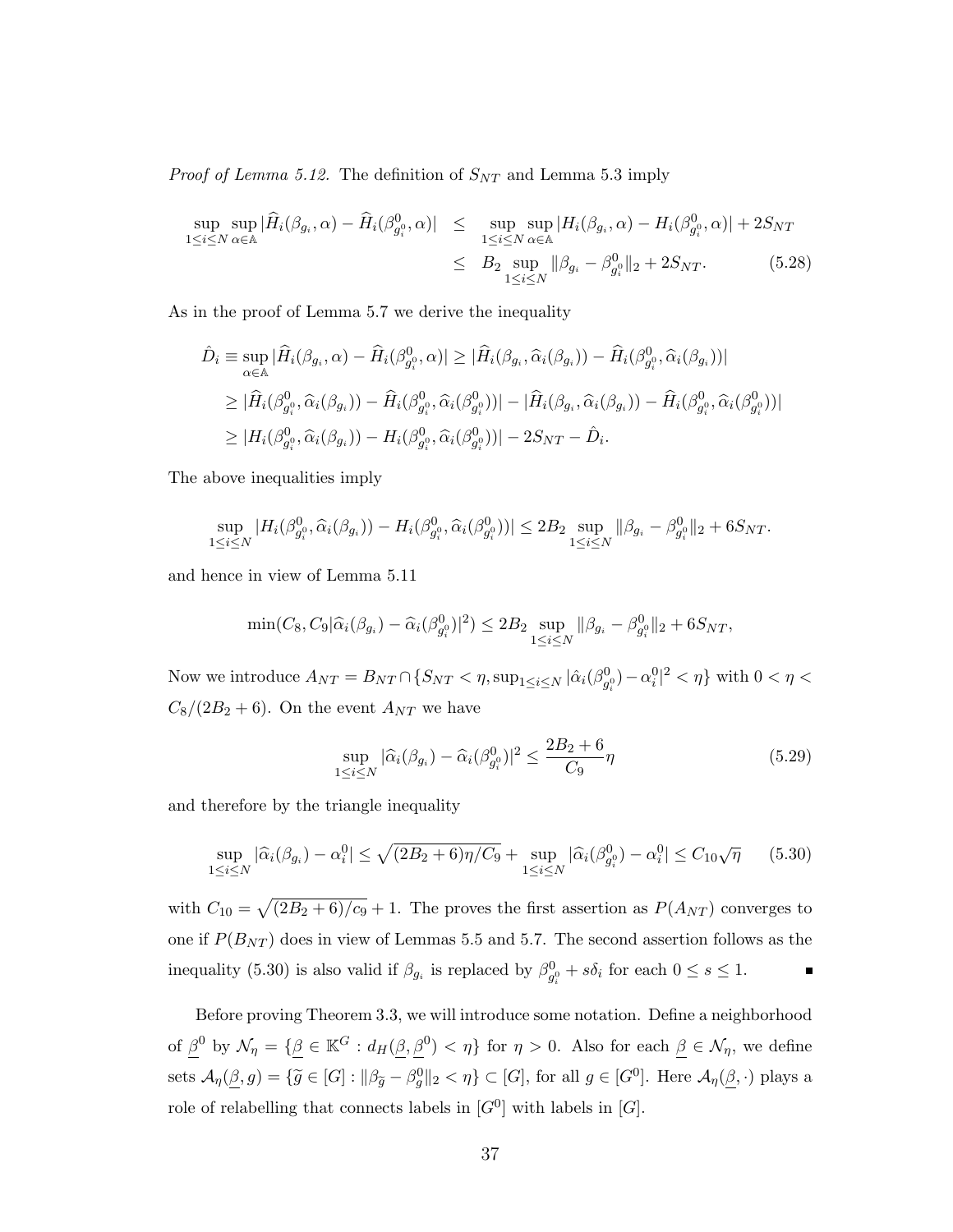**Lemma 5.13.** Suppose Assumption A1-A3 and  $G \geq G^0$  hold. Then for  $\eta > 0$  small enough, we have the following:

(i) For all  $\beta \in \mathcal{N}_{\eta}$ ,  $\{A_{\eta}(\beta, g), g \in [G^0]\}$  is a partition of  $[G]$  and each  $\mathcal{A}_{\eta}(\beta, g)$  is non empty for all  $g \in [G^0]$ .

$$
(ii) \ \lim_{(N,T)\to\infty} P\bigg(\sup_{\underline{\beta}\in\mathcal{N}_{\eta}} \sup_{1\leq i\leq N} I(\widehat{g}_i(\underline{\beta}) \notin \mathcal{A}_{\eta}(\underline{\beta}, g_i^0)) > 0\bigg) = 0.
$$

(iii) If  $G = G^0$ , then each  $\mathcal{A}_{\eta}(\beta, g)$  contains exactly one element for all  $g \in [G^0]$  and thus  $\mathcal{A}_{\eta}(\beta, \cdot)$  is a permutation of [G<sup>0</sup>]. Under this permutation,

$$
\lim_{(N,T)\to\infty} P\bigg(\sup_{\underline{\beta}\in\mathcal{N}_{\eta}} \sup_{1\leq i\leq N} I(\widehat{g}_i(\underline{\beta}) \neq g_i^0) > 0\bigg) = 0.
$$

*Proof of Lemma 5.13.* (i) For  $\underline{\beta} \in \mathcal{N}_{\eta}$ , by definition, each  $\mathcal{A}_{\eta}(\underline{\beta}, g)$  is not empty. Moreover, definition of  $\mathcal{N}_{\eta}$  and  $\mathcal{A}_{\eta}$  shows that  $\cup_{g=1}^{G^0} \mathcal{A}_{\eta}(\underline{\beta},g) = [G]$ . Now we remain to show that  $\{\mathcal{A}_{\eta}(\beta, g), g \in [G^0]\}$  is a partition of [G]. Assume there exist some  $g_{12} \in [G], g_1, g_2 \in$ [G<sup>0</sup>] such that  $g_{12} \in \mathcal{A}_{\eta}(\beta, g_1) \cap \mathcal{A}_{\eta}(\beta, g_2)$ , then by Assumption A1.(d) and for  $\eta < d_0/2$ , it follows that

$$
d_0 \leq \|\beta_{g_1}^0 - \beta_{g_2}^0\|_2 \leq \|\beta_{g_{12}} - \beta_{g_1}^0\|_2 + \|\beta_{g_{12}} - \beta_{g_2}^0\|_2 < 2\eta < d_0,
$$

which is a contradiction.

(ii) By definition of  $\widehat{g}_i(\underline{\beta})$ , we have for all  $g \in [G]$  and  $\widetilde{g} \in [G]$ :

$$
I(\widehat{g}_i(\underline{\beta})=g) \leq I(\widehat{H}_i(\beta_{\widetilde{g}},\widehat{\alpha}_i(\beta_{\widetilde{g}})) \leq \widehat{H}_i(\beta_g,\widehat{\alpha}_i(\beta_g))),
$$

Therefore, for any  $\widetilde{g}_i \in \mathcal{A}_{\eta}(\underline{\beta}, g_i^0)$ , it implies that

$$
I(\widehat{g}_{i}(\underline{\beta}) \notin \mathcal{A}_{\eta}(\underline{\beta}, g_{i}^{0})) = \sum_{g=1}^{G} I(g \notin \mathcal{A}_{\eta}(\underline{\beta}, g_{i}^{0})) I(\widehat{g}_{i}(\underline{\beta}) = g)
$$
  

$$
\leq \sum_{g=1}^{G} I(g \notin \mathcal{A}_{\eta}(\underline{\beta}, g_{i}^{0})) I(\widehat{H}_{i}(\beta_{\widetilde{g}_{i}}, \widehat{\alpha}_{i}(\beta_{\widetilde{g}_{i}})) \leq \widehat{H}_{i}(\beta_{g}, \widehat{\alpha}_{i}(\beta_{g})))
$$
  

$$
\equiv \sum_{g=1}^{G} W_{ig}(\underline{\beta}). \tag{5.31}
$$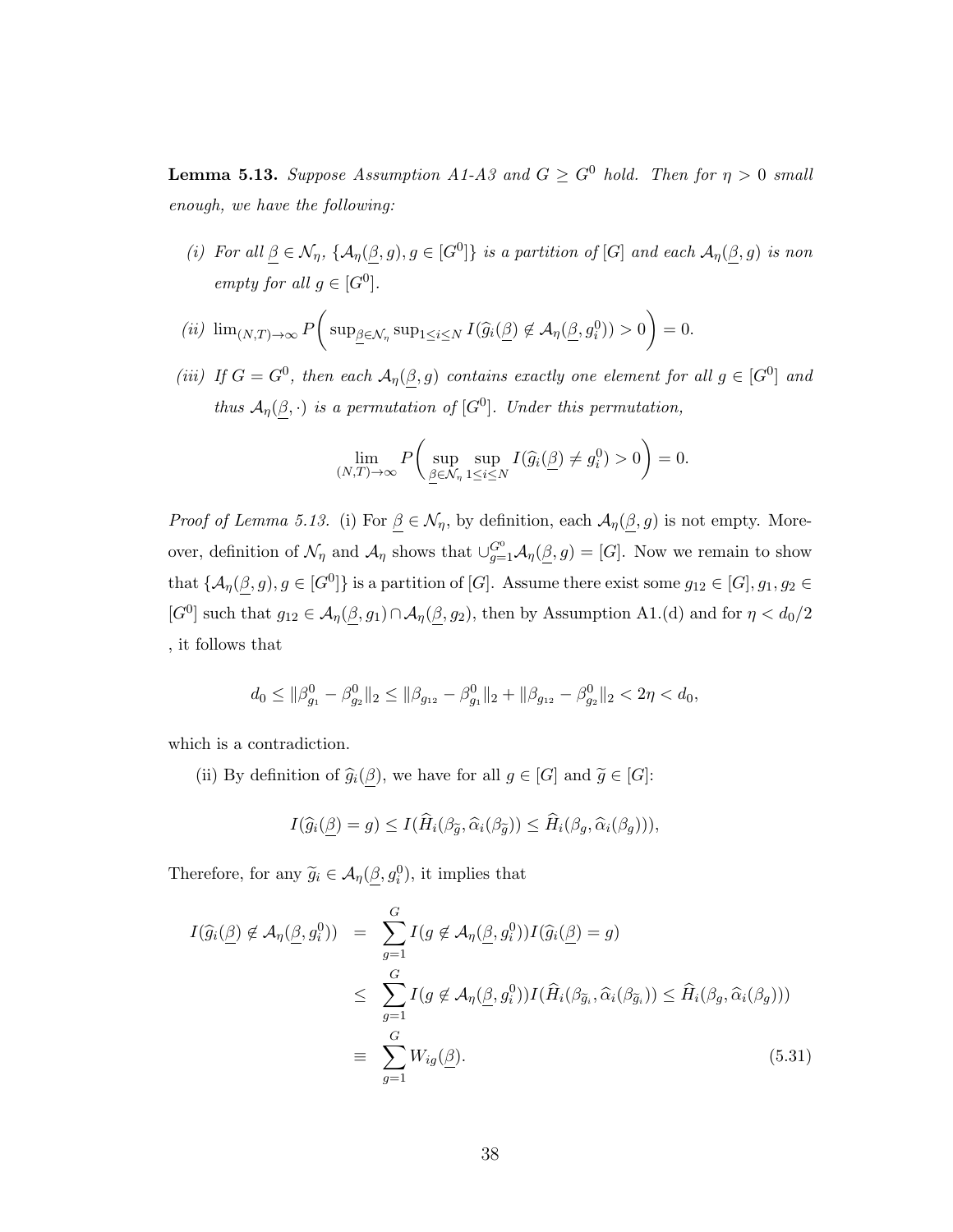Since for all  $\beta \in \mathcal{N}_{\eta}$ ,  $\{A_{\eta}(\beta, g), g \in [G^0]\}$  is a partition of [G]. Therefore, for all  $g \notin \mathcal{A}_{\eta}(\underline{\beta}, g_i^0)$ , we have  $g \in \mathcal{A}_{\eta}(\underline{\beta}, g_j^0)$  with  $g_j^0 \in [G^0]$  and  $g_j^0 \neq g_i^0$ . By definition, for small enough  $\eta$  and by Assumption A1.(d), we have

$$
\|\beta_{g_i^0}^0 - \beta_g\|_2 \ge \|\beta_{g_i^0}^0 - \beta_{g_j^0}^0\|_2 - \|\beta_g - \beta_{g_j^0}^0\| \ge d_0 - \eta > 0.
$$

According to Lemma 5.5 and above inequality, it follows that for all  $\beta \in \mathcal{N}_{\eta}$  and  $g \not\in \mathcal{A}_{\eta}(\underline{\beta}, g_i^0),$ 

$$
H_i(\beta_{g_i^0}^0, \alpha_i^0) - H_i(\beta_g, \widehat{\alpha}_i(\beta_g)) \ge \chi(|d_0 - \eta|^2) \tag{5.32}
$$

On the other hand, by Lemma 5.3, for all  $\widetilde{g}_i \in \mathcal{A}_{\eta}(\underline{\beta}, g_i^0)$ , we have

$$
H_i(\beta_{g_i^0}^0, \alpha_i^0) - H_i(\beta_{\widetilde{g}_i}, \widehat{\alpha}_i(\beta_{\widetilde{g}_i})) \leq B_2 || \beta_{g_i^0}^0 - \beta_{\widetilde{g}_i} ||_2 + B_2 |\alpha_i^0 - \widehat{\alpha}_i(\beta_{\widetilde{g}_i})|
$$
  
\n
$$
\leq B_2 \eta + B_2 |\alpha_i^0 - \widehat{\alpha}_i(\beta_{\widetilde{g}_i})|
$$
  
\n
$$
\leq B_2 \eta + B_2 \sup_{1 \leq i \leq N} |\alpha_i^0 - \widehat{\alpha}_i(\beta_{\widetilde{g}_i})|.
$$
 (5.33)

Next define event  $A_{NT} = \{\sup_{1 \le i \le N} |\alpha_i^0 - \widehat{\alpha}_i(\beta_{\widetilde{g}_i})| \le C_{10} \sqrt{\eta}\}\)$ , then  $P(A_{NT}^c) = o(1)$  by Lemma 5.12. To proceed further, choose sufficiently small  $\eta$  such that  $\epsilon_{\eta} \equiv \chi(|d_0 - \eta|)$  $\eta^{2}$ ) –  $B_{2}\eta$  –  $C_{10}\sqrt{\eta} > 0$  for all  $(N, T)$  is large enough and this can done by Assumption A1.(c). Hence by (5.32) and (5.33), for all  $\underline{\beta} \in \mathcal{N}_{\eta}$  and  $i \in [N]$ , on the event  $A_{NT}$ , it holds that

$$
H_i(\beta_{\widetilde{g}_i}, \widehat{\alpha}_i(\beta_{\widetilde{g}_i})) - H_i(\beta_g, \widehat{\alpha}_i(\beta_g)) \ge \epsilon_\eta.
$$
\n(5.34)

As a consequence of (5.34), it yields that

$$
W_{ig}(\underline{\beta}) = I(g \notin \mathcal{A}_{\eta}(\underline{\beta}, g_{i}^{0}))I(\hat{H}_{i}(\beta_{\widetilde{g}_{i}}, \widehat{\alpha}_{i}(\beta_{\widetilde{g}_{i}})) \leq \widehat{H}_{i}(\beta_{g}, \widehat{\alpha}_{i}(\beta_{g})))
$$
  
\n
$$
\leq I(\epsilon_{\eta} \leq \widehat{H}_{i}(\beta_{g}, \widehat{\alpha}_{i}(\beta_{g})) - \widehat{H}_{i}(\beta_{\widetilde{g}_{i}}, \widehat{\alpha}_{i}(\beta_{\widetilde{g}_{i}})) - H_{i}(\beta_{g}, \widehat{\alpha}_{i}(\beta_{g})) + H_{i}(\beta_{\widetilde{g}_{i}}, \widehat{\alpha}_{i}(\beta_{\widetilde{g}_{i}})))
$$
  
\n
$$
\times I(g \notin \mathcal{A}_{\eta}(\underline{\beta}, g_{i}^{0})) \times I(A_{NT}) + I(A_{NT}^{c})
$$
  
\n
$$
\leq 2I(\epsilon_{\eta}/2 \leq \sup_{\beta \in \mathbb{K}, \alpha \in \mathbb{A}} |\widehat{H}_{i}(\beta, \alpha) - H_{i}(\beta, \alpha)|) + I(A_{NT}^{c}). \tag{5.35}
$$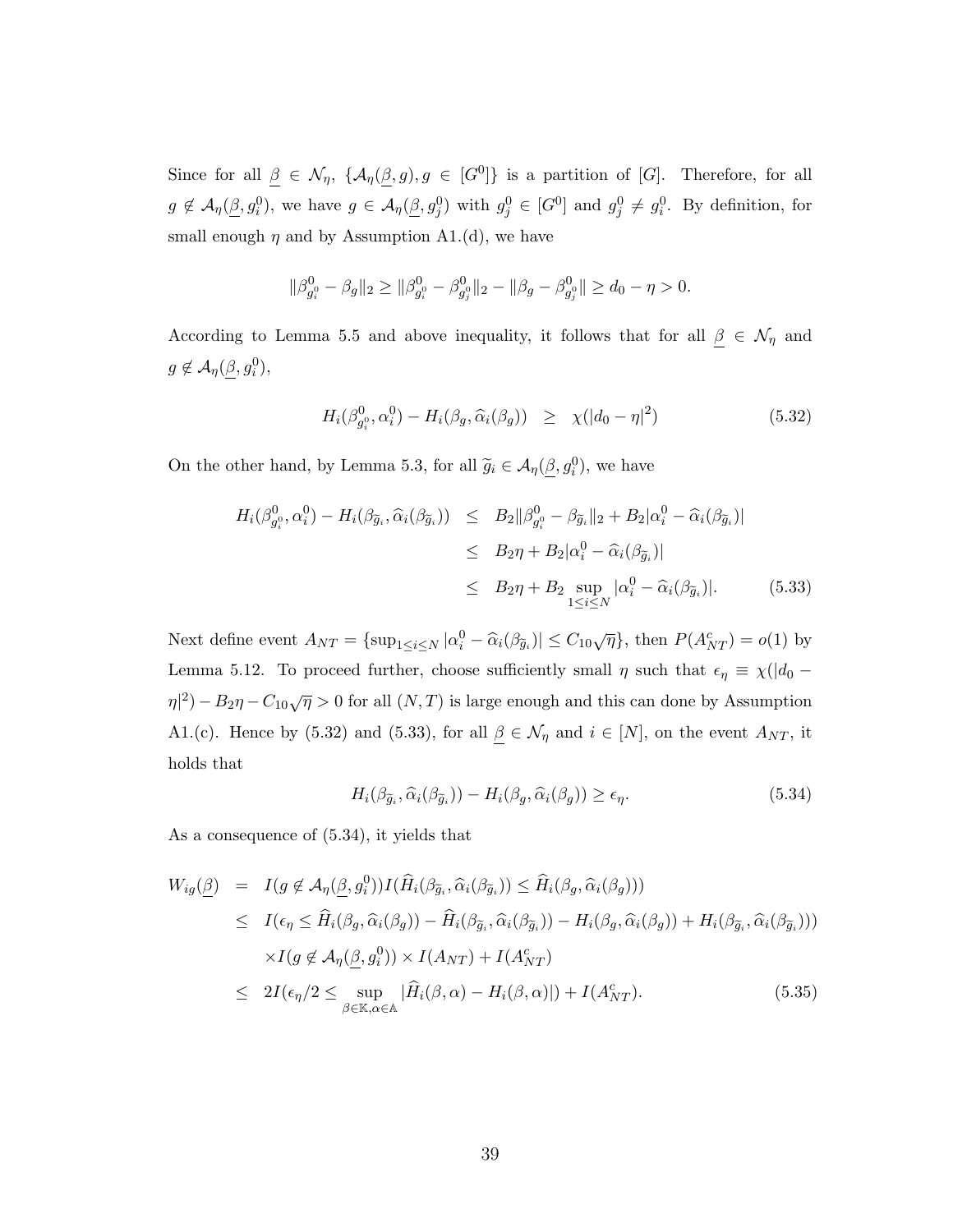By Lemma 5.5,  $(5.31)$  and  $(5.35)$ , it yields that

$$
P(\sup_{\underline{\beta}\in\mathcal{N}_{\eta}}\sup_{1\leq i\leq N} I(\widehat{g}_{i}(\underline{\beta}) \notin \mathcal{A}_{\eta}(\underline{\beta}, g_{i}^{0})) > 0)
$$
\n
$$
= P(\sup_{\underline{\beta}\in\mathcal{N}_{\eta}}\sup_{1\leq i\leq N} I(\widehat{g}_{i}(\underline{\beta}) \notin \mathcal{A}_{\eta}(\underline{\beta}, g_{i}^{0})) > 0.5)
$$
\n
$$
\leq \sum_{g=1}^{G} P\{\sup_{\underline{\beta}\in\mathcal{N}_{\eta}}\sup_{1\leq i\leq N} W_{i,g}(\underline{\beta}) > 0.5\}
$$
\n
$$
\leq \sum_{g=1}^{G} P(\sup_{1\leq i\leq N} 2I(\epsilon_{\eta}/2 \leq \sup_{\beta\in\mathbb{K},\alpha\in\mathbb{A}} |\widehat{H}_{i}(\beta,\alpha) - H_{i}(\beta,\alpha)|) > 0.25)
$$
\n
$$
+ P(I(A_{NT}^{c}) > 0.25)
$$
\n
$$
= \sum_{g=1}^{G} P(\sup_{1\leq i\leq N} \sup_{\beta\in\mathbb{K},\alpha\in\mathbb{A}} |\widehat{H}_{i}(\beta,\alpha) - H_{i}(\beta,\alpha)| \geq \epsilon_{\eta}/2) + P(A_{NT}^{c}) = o(1).
$$

(iii) If  $G = G^0$ , since  $\{A_\eta(\beta, g), g \in [G^0]\}$  is a partition of  $[G] = [G^0]$  and each  $\mathcal{A}_{\eta}(\beta, g)$  is non empty, so  $\mathcal{A}_{\eta}(\beta, g)$  only contains exactly on elements in  $[G] = [G^0]$ . We are able to define the permutation  $\mathcal{A}_{\eta}(\beta, \cdot) : [G^0] \to [G^0]$ . Therefore, under this permutation, the second result is a specially case of first one. Proof completed.

**Proof of Theorem 3.3.** From the definition of  $d_H$  and Lemma 5.8, we conclude that for  $0 < \eta < d_0/2$ , with probability approaching one,  $\{\mathcal{A}_{\eta}(\widehat{\beta}, g), g \in [G^0]\}$  is a partition of [G] and each  $\mathcal{A}_{\eta}(\widehat{\underline{\beta}}, g)$  is non empty for all  $g \in [G^0]$ .

Next by Lemma 5.13 and the fact that with probability approaching one,  $\widehat{\underline{\beta}}\in\mathcal{N}_\eta,$ we have

$$
\lim_{(N,T)\to\infty} P\left(\widehat{g}_i \in \mathcal{A}_{\eta}(\widehat{\underline{\beta}}, g_i^0), \forall i \in [N]\right) = 1.
$$

Finally, suppose  $i, j \in \widehat{\mathcal{C}}_g$  for some  $g \in [G]$ , then  $\widehat{g}_i = \widehat{g}_j = g$ . From argument above, we can see, with probability approaching one,  $g \in \mathcal{A}_{\eta}(\widehat{\beta}, g_i^0)$  and  $g \in \mathcal{A}_{\eta}(\widehat{\beta}, g_j^0)$ . Notice with probability approaching one,  $\{\mathcal{A}_{\eta}(\widehat{\beta}, g), g \in [G^0]\}$  is a partition of  $[G]$ , so it follows that  $g_i^0 = g_j^0$ . Now define  $\tilde{g} = g_i^0 = g_j^0 \in [G^0]$ , then  $i, j \in C_{\tilde{g}}$ . Therefore, with probability approaching one, for each  $g \in [G]$ , there exist  $\widetilde{g} \in [G^0]$ , such that  $\widehat{C}_g \subset \mathcal{C}_{\widetilde{g}}$ .

#### 5.4 Proof of Theorem 3.4

**Lemma 5.14.** For each  $i \geq 1$ , let  $\{\zeta_{it}, t \in [T]\}$  be a stationary process with mean 0 and  $\alpha$ -mixing coefficients satisfying  $\alpha_{[i]}(t) \leq \exp(-C_0 t^{b_0})$  for all  $t \geq 1$ . Furthermore if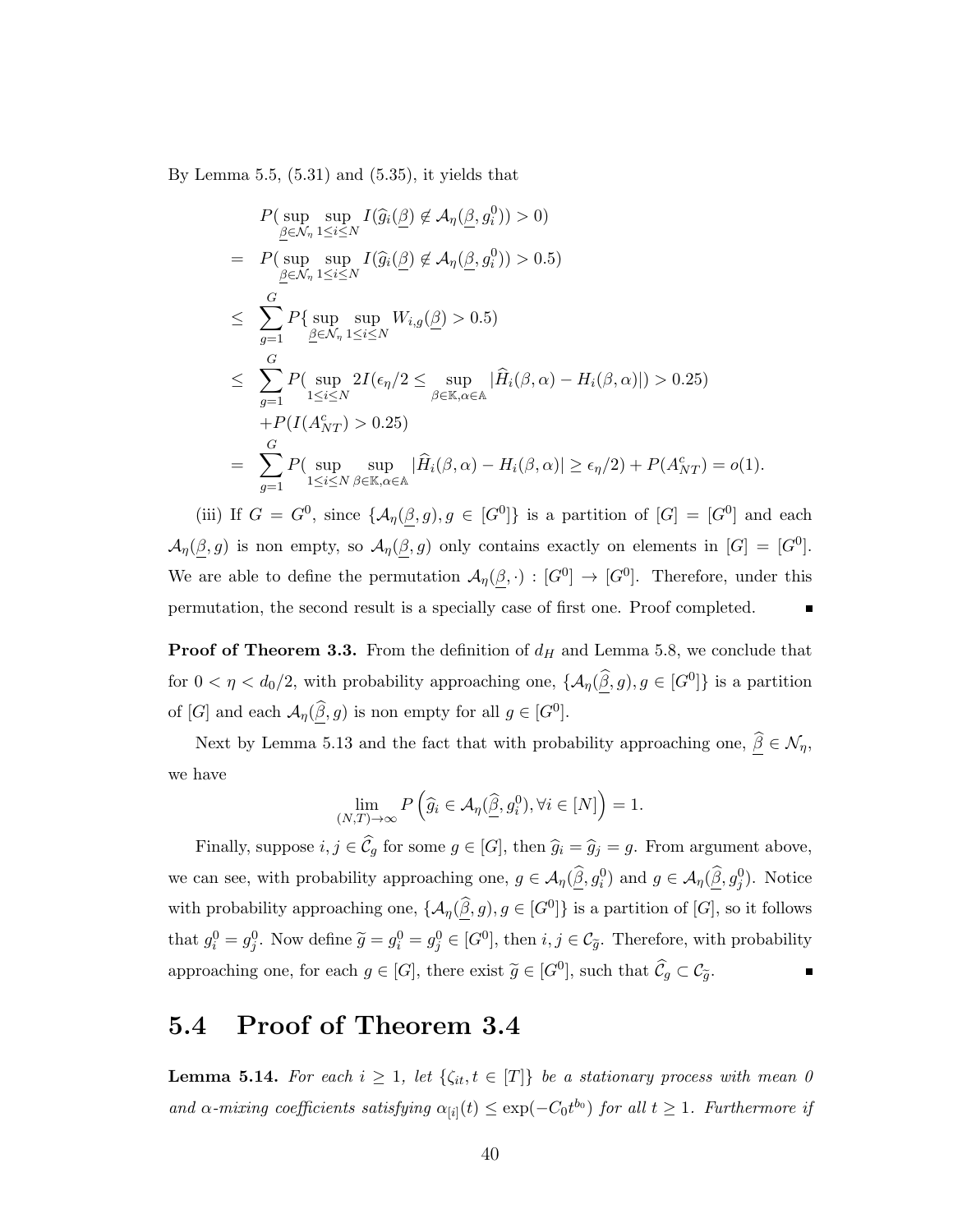$\sup_i E(|\zeta_{it}|^{q_0}) \leq K$  holds for some positive constant K, then there is a constant C for which the inequalities

$$
\sup_{i\geq 1} E\Big(\Big|\sum_{t=1}^T \zeta_{it}\Big|^{q_0}\Big) \leq C T^{q_0/2},
$$

and

$$
P\Big(\sup_{1\leq i\leq N}\Big|\frac{1}{T}\sum_{t=1}^T\zeta_{it}\Big|>\epsilon\Big)\leq C\epsilon^{-q_0}NT^{-q_0/2}
$$

hold. As a consequence, the condition  $N = o(T^{q_0/2})$  implies

$$
\sup_{1 \leq i \leq N} \left| \frac{1}{T} \sum_{t=1}^{T} \zeta_{it} \right| = o_P(1).
$$

Proof of Lemma 5.14. By [10, Theorem 2.17 and Proposition 2.7], we have

$$
E\left(\left|\sum_{t=1}^{T}\zeta_{it}\right|^{q_0}\right) \le CT^{q_0/2}, \text{ for all } i \ge 1,
$$
\n
$$
(5.36)
$$

п

where  $C > 0$  is a constant only relying on  $C_0$ ,  $b_0$ ,  $K$ ,  $q_0$ . Chebyshev's inequality and (5.36) imply

$$
P\Big(\sup_{1\leq i\leq N}\Big|\frac{1}{T}\sum_{t=1}^T\zeta_{it}\Big|>\epsilon\Big)\leq \sum_{i=1}^N P\Big(\Big|\frac{1}{T}\sum_{t=1}^T\zeta_{it}\Big|>\epsilon\Big)\leq \frac{NCT^{q_0/2}}{\epsilon^qT_0^q}=\frac{CN}{\epsilon_0^qT^{q_0/2}}.
$$

for all  $\epsilon > 0.$ 

**Lemma 5.15.** Under Assumptions A1, A3 and  $G < G^0$ , there exists a constant  $B_4$ satisfying

$$
\liminf_{(N,T)\to\infty} [\Psi_N(\theta_N^0) - \Psi_N(\widehat{\theta}_N)] \ge B_4 > 0.
$$

*Proof.* In view of the definition of  $d_0$ ,  $G < G^0$  implies

$$
\max_{g \in [G^0]} \min_{\widetilde{g} \in [G]} \|\widehat{\beta}_{\widetilde{g}} - \beta_g^0\|_2 \ge d_0/2,
$$

and this yields the lower bound

$$
\sum_{i=1}^N \|\widehat{\beta}_{\widehat{g}_i} - \beta_{g_i^0}^0\|_2 = \sum_{g=1}^{G^0} \sum_{i=1}^N I(g_i^0 = g)\|\widehat{\beta}_{\widehat{g}_i} - \beta_g^0\|_2 \ge \sum_{g=1}^{G^0} N_g \min_{\widetilde{g} \in [G]} \|\widehat{\beta}_{\widetilde{g}} - \beta_g^0\|_2 \ge \min_{g \in [G^0]} N_g d_0 / 2.
$$

By Assumption A1. $(f)$ , for sufficient large N, we have the lower bound

$$
\frac{1}{N} \sum_{i=1}^{N} \|\widehat{\beta}_{\widehat{g}_i} - \beta_{g_i^0}^0\|_2 \ge \epsilon_0 \equiv \min_{g \in [G^0]} \pi_g d_0 / 3 > 0.
$$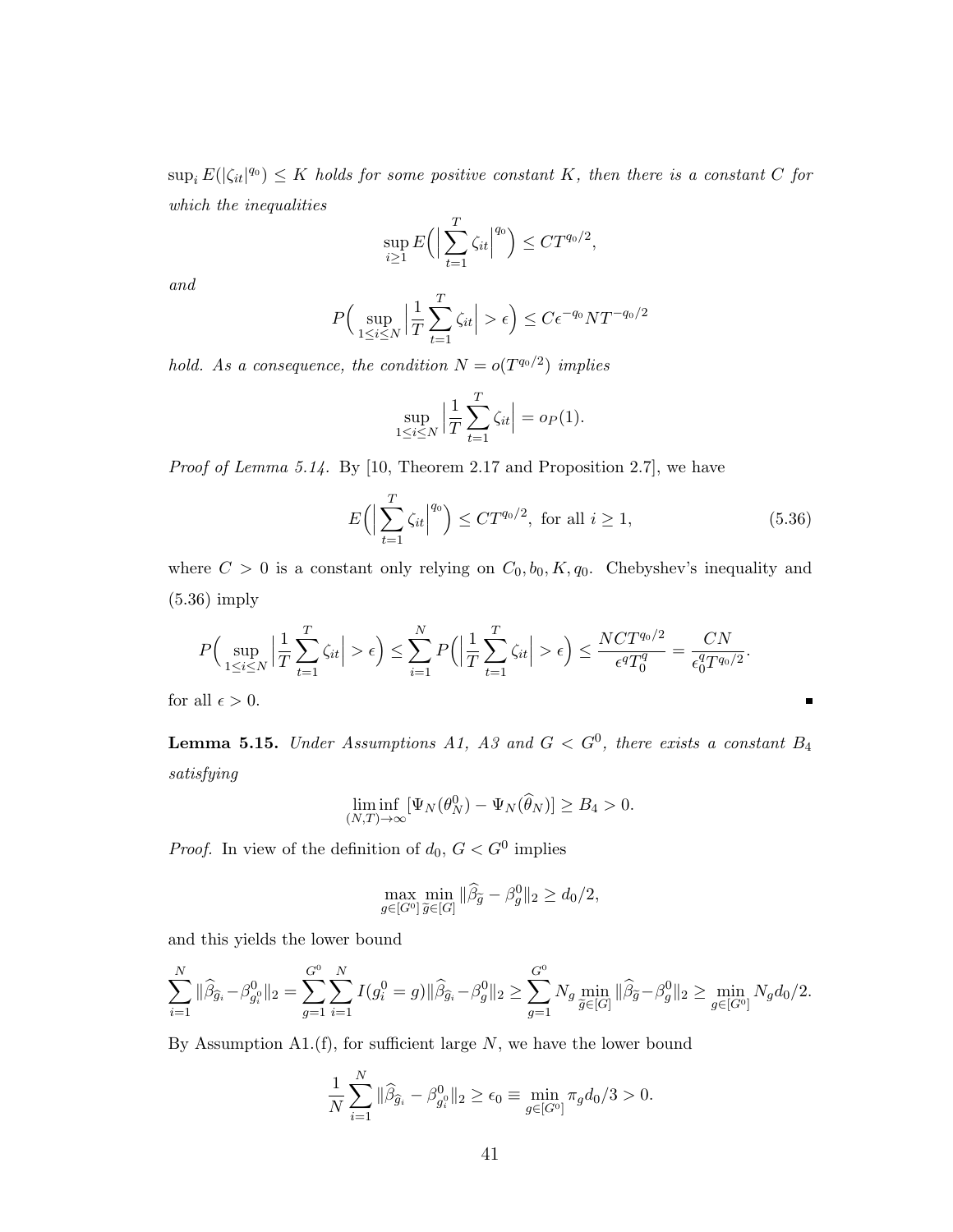and thus by Lemma 5.2

$$
\Psi_N(\theta_N^0) - \Psi_N(\widehat{\theta}_N) \ge \frac{\epsilon_0}{2R} \chi(\epsilon_0^2/8) > 0.
$$

Therefore, the results follow with  $B_4 = \epsilon_0 \chi(\epsilon_0^2/8)/(2R)$ .

**Lemma 5.16.** Let  $\nu$  be a constant such that  $0 < \nu \leq \frac{1}{2(1+\nu)}$  $\frac{1}{2(1+d)}$ . Suppose Assumptions A1-A3 and  $G \geq G^0$  hold. Then the condition  $\log N = o(T^{(\frac{1}{1+d}-\nu)d})$  implies

$$
\frac{1}{N} \sum_{i=1}^{N} (||\widehat{\beta}_{\widehat{g}_i} - \beta_{g_i^0}^0||_2^2 + |\widehat{\alpha}_i - \alpha_i^0|^2) = O_p(T^{-\nu}).
$$

*Proof.* For notational simplicity, define  $\tilde{d}_N(\theta_N, \theta_N^0) = \sum_{i=1}^N (||\beta_{g_i} - \beta_{g_i^0}^0||_2^2 + |\alpha_i - \alpha_i^0|^2)/N$ and  $A_N = \{\theta_N \in \Theta_N : \sup_{1 \le i \le N} (\|\beta_{g_i} - \beta_{g_i^0}^0\|_2^2 + |\alpha_i - \alpha_i^0|^2) \le C_7^2\}$ . By Lemma 5.12 and Theorem 3.2, we have  $\tilde{d}_N(\hat{\theta}_N, \theta_N^0) = o_P(1)$  and  $\lim_{(N,T)\to\infty} P(\hat{\theta}_N \in A_N) = 1$ . For a positive number  $R_T$  define  $S_{N,j} = \{ \theta_N \in \Theta_N : 2^{j-1} \le R_T \widetilde{d}_N(\theta_N, \theta_N^0) \le 2^j \} \cap A_N$ . If  $R_T d_N(\hat{\theta}_N, \theta_N^0) > 2^k$  for some sufficient large integer k, then  $\hat{\theta}_N$  is in one of the sets  $S_{N,j}$ for some  $j > k$ . So it follows that, for all  $\eta > 0$ 

$$
P(R_T\widetilde{d}_N(\widehat{\theta}_N,\theta_N^0) > 2^k, \widehat{\theta}_N \in A_N) \le P(\widetilde{d}_N(\widehat{\theta}_N,\theta_N^0) > \eta) + P_{NT}
$$
(5.37)

with

$$
P_{NT} = \sum_{j>k,2^j \leq \eta R_T} \pi_{Nj} \quad \text{and} \quad \pi_{Nj} = P\Big(\sup_{\theta_N \in S_{N,j}} \big[\widehat{\Psi}_N(\theta_N) - \widehat{\Psi}_N(\theta_N^0)\big] \geq 0\Big).
$$

The first term on the right-hand side of (5.37) converges to zero by the argument above. Thus it suffices to show that  $P_{NT}$  converges to zero. Notice if  $\theta_N \in S_{N,j}$ , and choosing sufficiently small  $\eta$ , we have  $\tilde{d}_N(\theta_N, \theta_N^0) \leq \eta$ . As a consequence, by Lemma 5.10, it holds for all  $\theta_N \in S_{N,j}$  that

$$
\Psi_N(\theta_N^0) - \Psi_N(\theta_N) \ge C_6 \widetilde{d}_N(\theta_N, \theta_N^0) \ge C_6 2^{j-1} / R_T.
$$

From this we derive the inequality

$$
\pi_{Nj} \le P\Big(\sup_{\theta_N \in S_{N,j}} [\widehat{\Psi}_N(\theta_N) - \Psi_N(\theta_N) - \widehat{\Psi}_N(\theta_N^0) + \Psi_N(\theta_N^0)] \ge C_6 2^{j-1} / R_T\Big)
$$
  

$$
\le 2P\Big(\sup_{\theta_N \in S_{N,j}} |\widehat{\Psi}_N(\theta_N) - \Psi_N(\theta_N)| \ge C_6 2^{j-2} / R_T\Big)
$$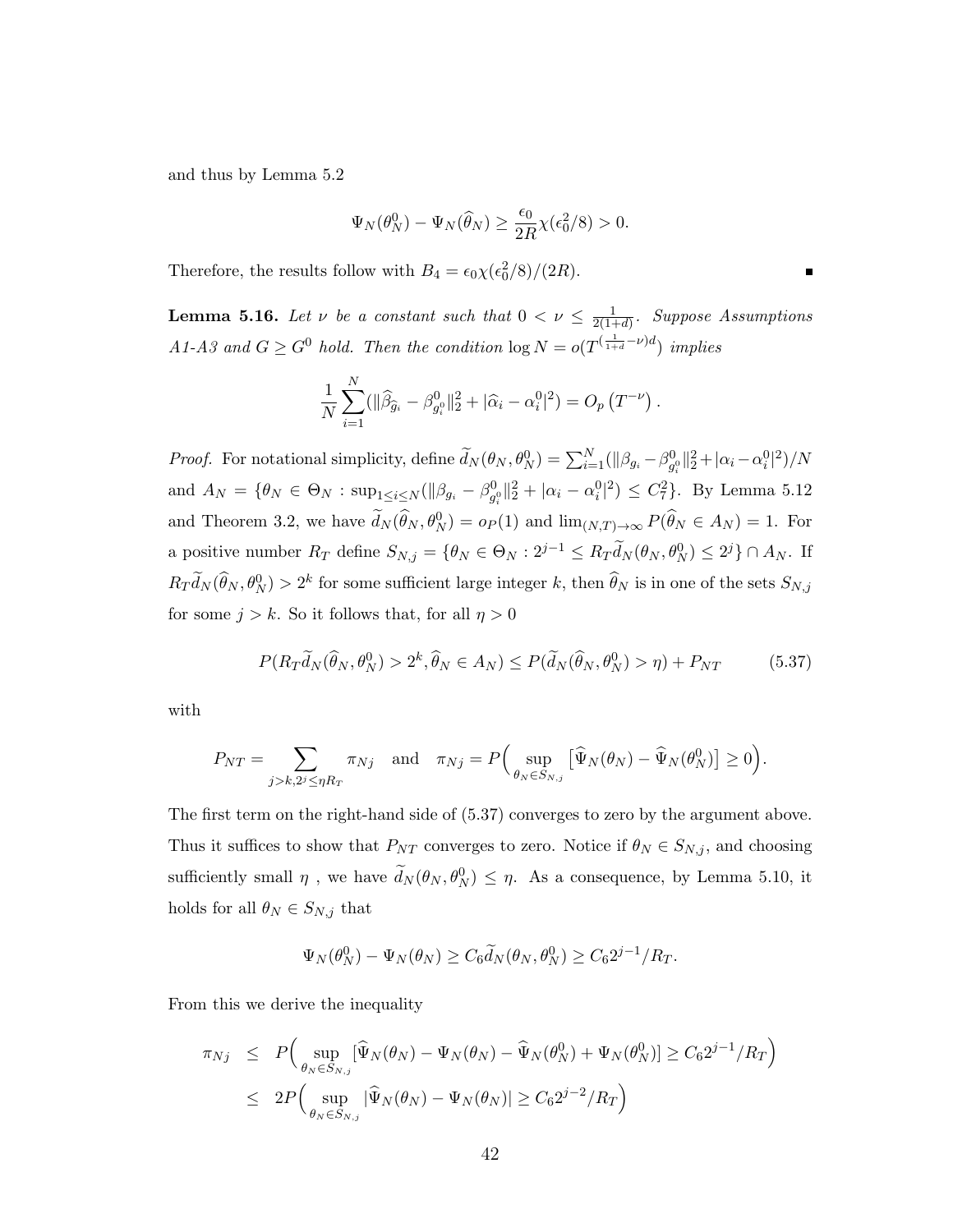Now we take  $R_T = C_6 T^{\nu}/20$  and use the inequality

$$
H_{NT} \equiv \sup_{1 \le i \le N} \sup_{(\beta,\alpha) \in \mathbb{K} \times \mathbb{A}} |\widehat{H}_i(\beta,\alpha) - H_i(\beta,\alpha)| \ge \sup_{\theta_N \in \Theta_N} |\widehat{\Psi}_N(\theta_N) - \Psi_N(\theta_N)|
$$

to obtain the bound

$$
P_{NT} \le 2 \sum_{j > k, 2^j \le C_6 \eta T^{\nu}/20} P(H_{NT} > 10T^{-\nu}2^k).
$$

Next, we apply Lemma 5.5 to bound  $P_{NT}$  by

$$
2C_4NM\bigg[1+\frac{T^{2\nu(p+2)}}{2^{2k(p+2)}}\bigg]\bigg[\bigg(1+\frac{T^{\frac{1}{1+d}-2\nu}4^k}{C_5}\bigg)^{-T^{\frac{d}{1+d}}/4}+\Phi_d\big(C_32^{kd}T^{(\frac{1}{1+d}-\nu)d}\big)\bigg]
$$

where  $M = \log(C_6 \eta T^{\nu}/20) / \log(2)$  is a bound on the cardinality of  $\{j : j > k, 2^{j} \leq j \}$  $c_6\eta T^{\nu}/20$ ). Taking k large enough so that  $4^k \geq C_5(e-1)$  and  $dC_3 2^k d \geq \max\{1, -\log(d)\}$ hold, we conclude

$$
P_N \leq 2C_4NM\Big[1+T^{2\nu(p+2)}\Big]\Big[\exp\left(-T^{\frac{d}{1+d}}/4\right)+\frac{2}{d}\exp\left(-T^{(\frac{1}{1+d}-\nu)d}\right)\Big].
$$

 $\blacksquare$ 

This shows that  $P_{NT}$  converges zero in view of the rate  $\log N = o(T^{\left(\frac{1}{1+d}-\nu\right)d}).$ 

**Lemma 5.17.** Suppose Assumption A1, A3 and  $G > G^0$  hold. Then the condition  $\log N = o(T^{\frac{d}{2(1+d)}})$  implies

$$
|\widehat{\Psi}_N(\widehat{\theta}_N) - \widehat{\Psi}_N(\theta_N^0)| = O_P(T^{-\frac{1}{4(1+d)}}).
$$

Proof. Assumption A1.(e) and the Cauchy-Schwarz inequality yield

$$
\begin{split}\n&|\widehat{\Psi}_{N}(\widehat{\theta}_{N}) - \widehat{\Psi}_{N}(\theta_{N}^{0})| \\
&\leq \sum_{i=1}^{N} \frac{\sum_{t=1}^{T} Q(X_{it}, Y_{it})}{TN} (||\widehat{\beta}_{\widehat{g}_{i}} - \beta_{g_{i}}^{0}||_{2}^{2} + |\widehat{\alpha}_{i} - \alpha_{i}^{0}|^{2})^{1/2} \\
&\leq \sqrt{\frac{1}{N} \sum_{i=1}^{N} \left( \frac{\sum_{t=1}^{T} Q(X_{it}, Y_{it})}{T} \right)^{2}} \sqrt{\frac{1}{N} \sum_{i=1}^{N} (||\widehat{\beta}_{\widehat{g}_{i}} - \beta_{g_{i}}^{0}||_{2}^{2} + |\widehat{\alpha}_{i} - \alpha_{i}^{0}|^{2})}.\n\end{split}
$$

The term under the second square root is of order  $O_P(T^{-\frac{1}{4(1+d)}})$  by Lemma 5.16 with  $\nu = \frac{1}{2(1-\frac{1}{2})}$  $\frac{1}{2(1+d)}$ , while the term under the first square root is of order  $O_p(1)$  by Assumption A1.(b), A1.(e) and Lemma 5.14,  $\blacksquare$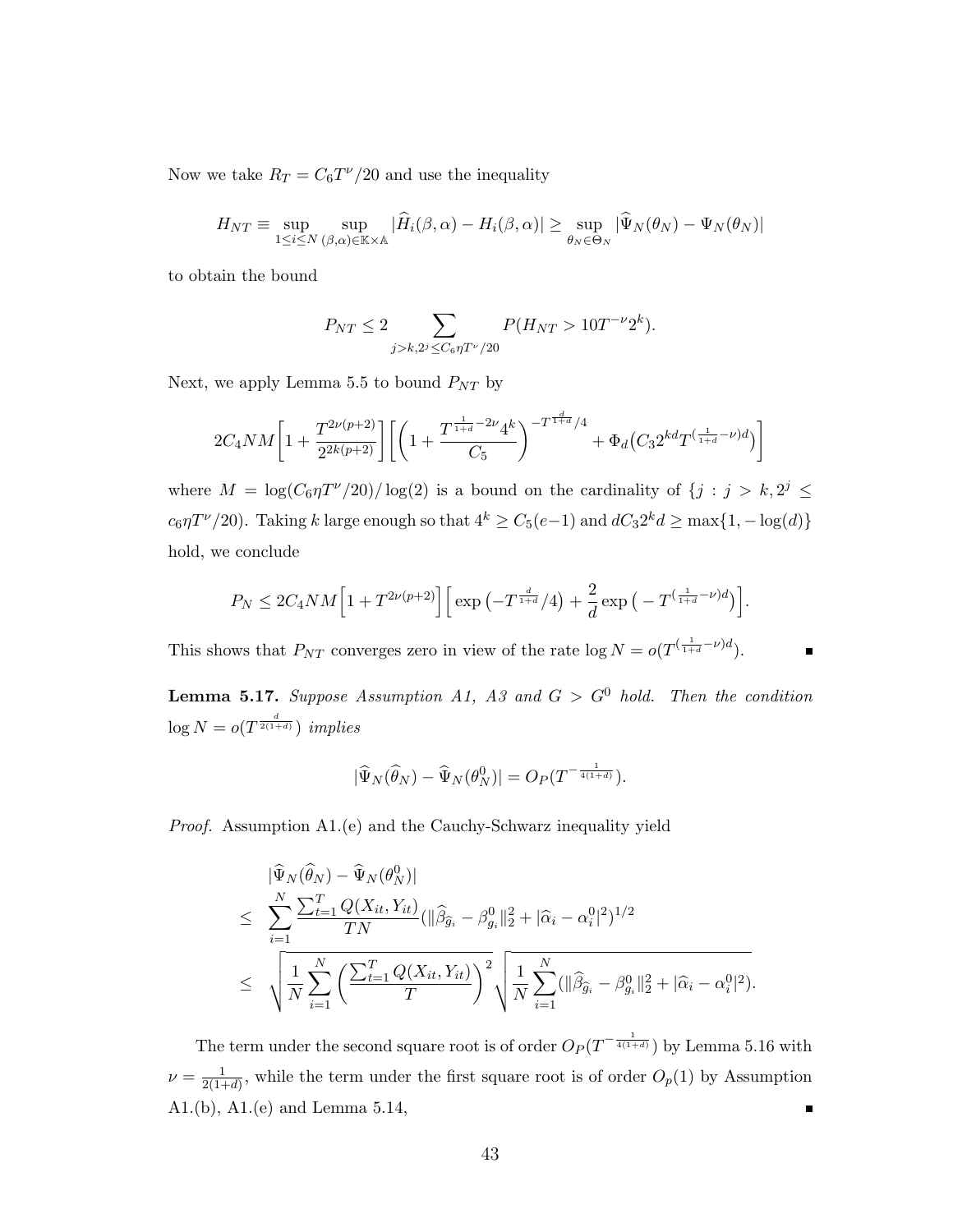Proof of Theorem 3.4. It suffices to show

$$
\lim_{(N,T)\to\infty} P(PC(G) \le PC(G^0)) = 1.
$$
\n(5.38)

Now we consider two cases, namely  $G < G^0$  and  $G > G^0$ .

Under fitting case,  $G < G^0$ : By direct examination and Lemma 5.15, for  $(N, T)$  is large enough, it follows that

$$
PC(G^{0}) - PC(G) = \widehat{\Psi}_{N}(\widehat{\theta}_{N}^{G^{0}}) - \widehat{\Psi}_{N}(\theta_{N}^{0}) - \widehat{\Psi}_{N}(\widehat{\theta}_{N}^{G}) + \widehat{\Psi}_{N}(\theta_{N}^{0}) - \eta_{NT}(G^{0} - G)
$$
  
\n
$$
\geq \widehat{\Psi}_{N}(\theta_{N}^{0}) - \widehat{\Psi}_{N}(\widehat{\theta}_{N}^{G}) - \eta_{NT}(G^{0} - G)
$$
  
\n
$$
= \Psi_{N}(\theta_{N}^{0}) - \Psi_{N}(\widehat{\theta}_{N}^{G}) - \eta_{NT}(G^{0} - G) + o_{p}(1)
$$
  
\n
$$
\geq B_{4}/2 + o_{P}(1).
$$
 (5.39)

Since  $\eta_{NT} \to 0$ , it follows from (5.39) that (5.38) holds for the case  $G < G^0$ .

Over fitting case,  $G > G^0$ : By Lemma 5.17, it follows that

$$
PC(G^{0}) - PC(G) = \hat{\Psi}_{N}(\hat{\theta}_{N}^{G^{0}}) - \hat{\Psi}_{N}(\theta_{N}^{0}) - \hat{\Psi}_{N}(\hat{\theta}_{N}^{G}) + \hat{\Psi}_{N}(\theta_{N}^{0}) + \eta_{NT}(G - G^{0})
$$
  
= 
$$
O_{p}(T^{-\frac{1}{4(1+d)}}) + \eta_{NT}(G - G^{0}).
$$
 (5.40)

Since  $\eta_{NT}T^{\frac{1}{4(1+d)}} \to \infty$  and  $G > G^0$ , so (5.38) holds for the case when  $G > G^0$ .

### 5.5 Proof of Theorem 3.6

In this section, we abbreviate  $(X_{it}, Y_{it})$  as  $Z_{it}$  for convenience.

**Proof of Lemma 3.5.** Suppose  $G = G^0$ , then by Theorem 3.3, under appropriate relabelling, it follows that for each  $g \in [G^0]$ ,

$$
\lim_{(N,T)\to\infty} P(\widehat{\mathcal{C}}_g = \mathcal{C}_g) = 1.
$$

And above equation implies that

$$
\lim_{(N,T)\to\infty} P(\hat{g}_i = g_i^0, \forall i \in [N]) = 1.
$$

Since on the event  $\{\widehat{g}_i = g_i^0, \forall i \in [N]\}$ , we have  $\widehat{\underline{\beta}} = \widehat{\underline{\beta}}$ . Therefore, we finish the proof.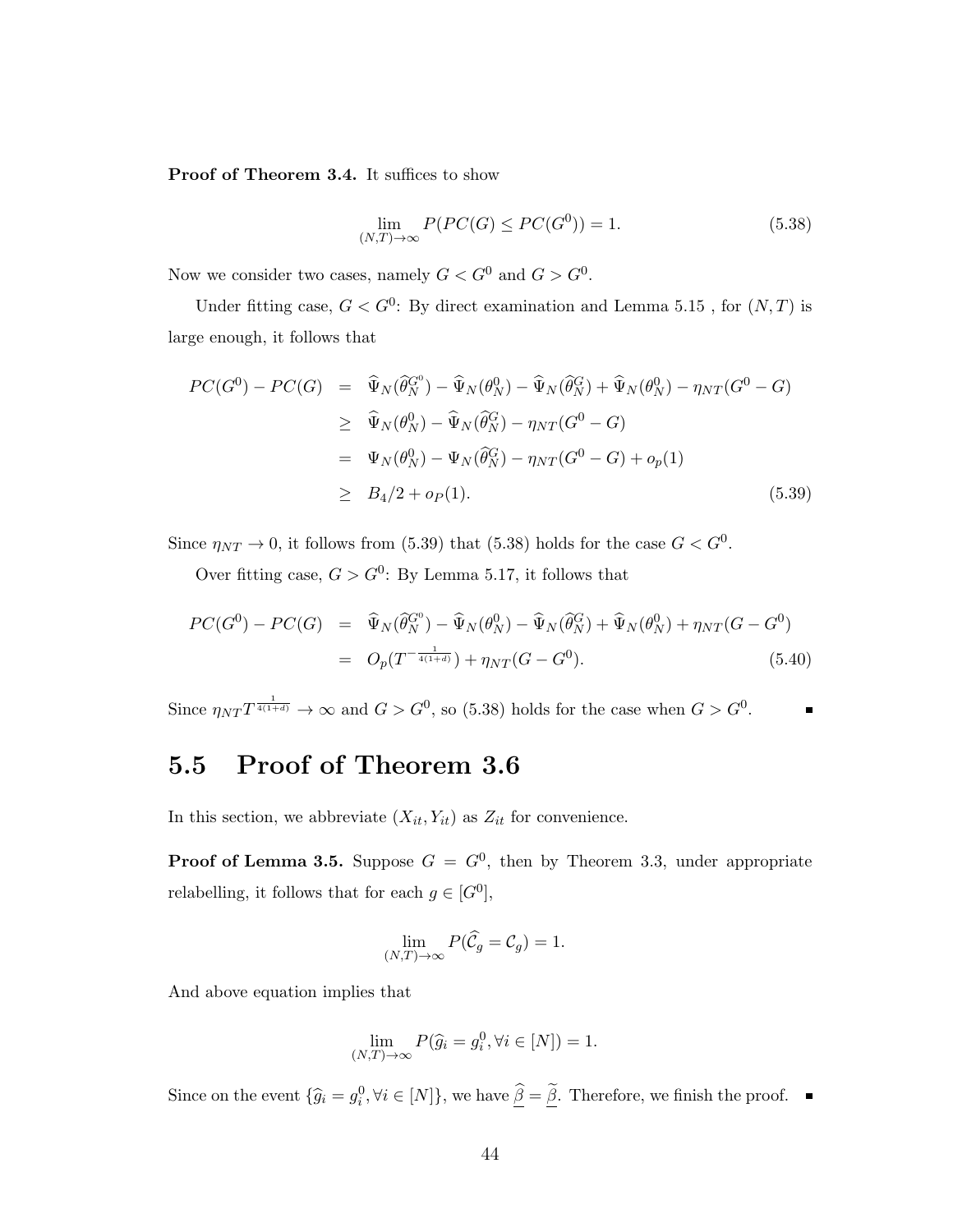Recall the following terms defined in Section 3.4:

$$
\rho_i = \left\{ E\left(\frac{\partial^2 \psi}{\partial \alpha \partial \alpha}(Z_{i1}, \beta_{g_i^0}^0, \alpha_i^0)\right) \right\}^{-1} E\left(\frac{\partial^2 \psi}{\partial \beta \partial \alpha}(Z_{i1}, \beta_{g_i^0}^0, \alpha_i^0)\right),
$$
  

$$
U_i(x, y, \beta, \alpha) = \frac{\partial \psi}{\partial \beta}(x, y, \beta, \alpha) - \rho_i \frac{\partial \psi}{\partial \alpha}(x, y, \beta, \alpha),
$$
  

$$
\Lambda_i = E(U_{it}U'_{it}) + 2 \sum_{t=1}^{\infty} E(U_{i1}U'_{i, 1+t}) \quad \text{with } U_{it} = U_i(Z_{it}, \beta_{g_i^0}^0, \alpha_i^0)
$$

**Lemma 5.18.** Under Assumptions A1 and A3, then the averages  $\bar{U}_i = \sum_{i=1}^{T} U_{it}/T$ satisfy

$$
\lim_{T \to \infty} \sup_{i \ge 1} ||TE(\bar{U}_i \bar{U}'_i) - \Lambda_i||_2 = 0.
$$

*Proof.* For a unit vector in  $\mathbb{R}^p$ , define  $\zeta_{it} = u'U_i(Z_{it}, \beta_g^0, \alpha_i^0)$  and autocovariance function  $r_i(\tau) = \text{Cov}(\zeta_{it}, \zeta_{i,t+\tau})$ , for  $\tau \geq 0$ . Since the random variables  $\zeta_{it}$  are centered, it suffices to show

$$
\lim_{T \to \infty} \sup_{i \ge 1} \left| \frac{1}{T} \text{Var}\left(\sum_{t=1}^{T} \zeta_{it}\right) - \left(r_i(0) + 2\sum_{\tau=1}^{\infty} r_i(\tau)\right) \right| = 0 \tag{5.41}
$$

Assumption A3.(b) implies that

$$
\lambda \equiv \inf_{i \ge 1} \left| E(\frac{\partial^2 \psi}{\partial \alpha \partial \alpha}(Z_{i1}, \beta_{g_i^0}^0, \alpha_i^0)) \right| > 0.
$$

This and Lemma 5.1 yield

$$
\rho_* \equiv \sup_{i \ge 1} \|\rho_i\|_2 \le \frac{1}{\lambda} \sqrt{p} E(\widetilde{J}(Z_{i1})) \le \frac{1}{\lambda} \sqrt{p} E^{1/q_0}(\widetilde{J}^{q_0}(Z_{i1})) < \infty
$$

and

$$
|\zeta_{it}| \leq ||U_{it}||_2 \leq (\sqrt{p} + \rho_*)\widetilde{J}(Z_{it}).
$$

By [10][Proposition 2.5] and Assumption A1.(b), we have

$$
|r_i(\tau)| \le 8\alpha_{[i]}^{1/3}(\tau) E^{2/3}(|\zeta_{it}|^3) \le C\alpha_{[i]}^{1/3}(\tau)
$$

with  $C = 8((\sqrt{p} + \rho_*)^2 \sup_{i \ge 1} E^{2/3}(\tilde{J}^3(Z_{i1}))$  being finite due to Lemma 5.1. The above inequality and Assumption A1.(b) imply

$$
\sup_{i\geq 1} \sum_{\tau=1}^{\infty} |r_i(\tau)| \leq C \sum_{\tau=1}^{\infty} \sup_{i\geq 1} \alpha_{[i]}^{1/3}(\tau) \leq C \sum_{\tau=1}^{\infty} \exp(-C_0 \tau^{b_0}/3) < \infty.
$$
 (5.42)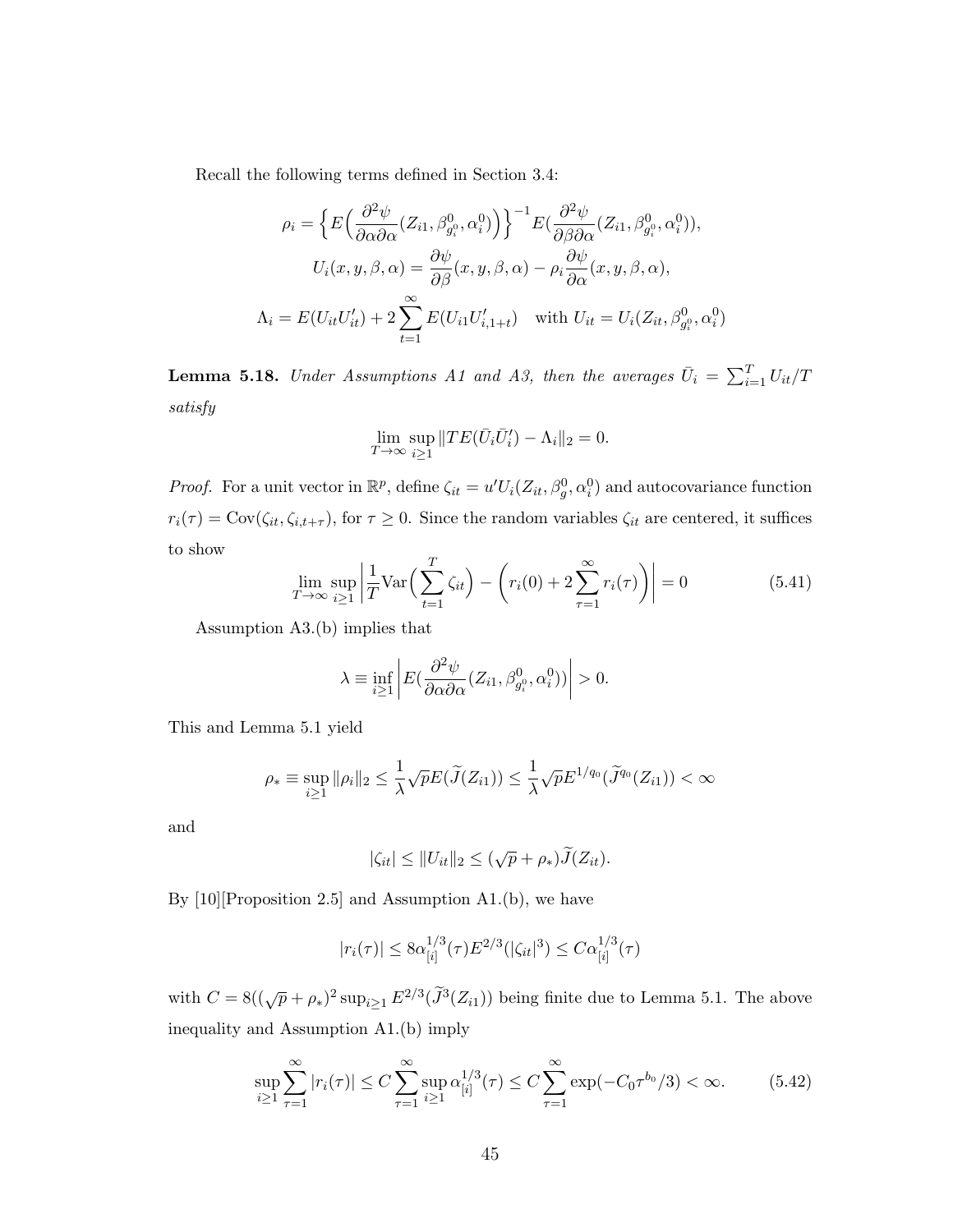We calculate

$$
\frac{1}{T} \text{Var}\Big(\sum_{t=1}^{T} \zeta_{it}\Big) = r_i(0) + 2 \sum_{\tau=1}^{T-1} (1 - \frac{\tau}{T}) r_i(\tau).
$$

Thus the left-hand side of (5.41) is bounded by

$$
2 \lim_{T \to \infty} \sup_{i \ge 1} \left( \sum_{\tau=T}^{\infty} |r_i(\tau)| + \sum_{\tau=1}^{T-1} \frac{\tau}{T} |r_i(\tau)| \right) \le 2 \lim_{T \to \infty} \sum_{\tau=1}^{\infty} \min\{1, \tau/T\} \exp(-C_0 \tau^{b_0})
$$

 $\blacksquare$ 

which is zero in view of the Lebesgue dominated convergence theorem.

**Lemma 5.19.** Suppose Assumptions A1 and A3 hold and the condition  $N = o(T^{q_0/2})$  is met. Then for random vectors  $\{\beta_{Ti}, i \in [N]\}$  satisfying  $\sup_{1 \le i \le N} ||\beta_{Ti} - \beta_{g_i^0}^0||_2 = o_P(1)$ and for all  $|\mathbf{k}| \leq 3$ , we have

$$
\sup_{0\leq s\leq 1}\sup_{1\leq i\leq N}\Big|\frac{1}{T}\sum_{t=1}^T D^k\psi(Z_{it},\beta_{g_i^0}^0+s\delta_i,\widehat{\alpha}_i(\beta_{g_i^0}^0+s\delta_i)) - E(D^k\psi(Z_{it},\beta_{g_i^0}^0,\alpha_i^0))\Big| = o_P(1),
$$
  
with  $\delta_i = \beta_{Ti} - \beta_{g_i^0}^0$ . If also  $\sup_{1\leq i\leq N} |\alpha_{Ti} - \alpha_i^0| = o_P(1)$  holds, then we have  

$$
\sup_{0\leq s\leq 1}\sup_{1\leq i\leq N}\Big|\frac{1}{T}\sum_{t=1}^T D^k\psi(Z_{it},\beta_{g_i^0}^0+s\delta_i,\alpha_i^0+s r_i) - E(D^k\psi(Z_{it},\beta_{g_i^0}^0,\alpha_i^0))\Big| = o_P(1),
$$
  
with  $r_i = \alpha_{Ti} - \alpha_i^0$ .

*Proof.* Fix  $|\mathbf{k}| \leq 3$  and set  $K = D^{\mathbf{k}}\psi$ . In view of the triangle inequality, the first assertion follows if we show

$$
T_1 = \sup_{0 \le s \le 1} \sup_{1 \le i \le N} \left| \sum_{t=1}^T \left[ K(Z_{it}, \beta_{g_i^0}^0 + s\delta_i, \widehat{\alpha}_i(\beta_{g_i^0}^0 + s\delta_i)) - K(Z_{it}, \beta_{g_i^0}^0, \alpha_i^0) \right] / T \right| = o_p(1)
$$

and

$$
T_2 = \sup_{1 \le i \le N} \left| \sum_{t=1}^T K(Z_{it}, \beta_{g_i^0}^0, \alpha_i^0) / T - E(K(Z_{it}, \beta_{g_i^0}^0, \alpha_i^0)) \right| = o_P(1).
$$

The second statement is an immediate consequence of Lemma 5.14 and the properties of K, see Lemma 5.1. Lemma 5.14 and the properties of  $\tilde{J}$  imply

$$
J_{NT} = \sup_{1 \le i \le N} \frac{1}{T} \sum_{t=1}^{T} \widetilde{J}(Z_{it}) = O_p(1)
$$

According to Lemma 5.12, we have

$$
R_{NT} := \sup_{1 \le i \le N} \|\delta_i\|_2 + \sup_{0 \le s \le 1} \sup_{1 \le i \le N} |\widehat{\alpha}_i(\beta_{g_i^0}^0 + s\delta_i) - \alpha_i^0| = o_P(1).
$$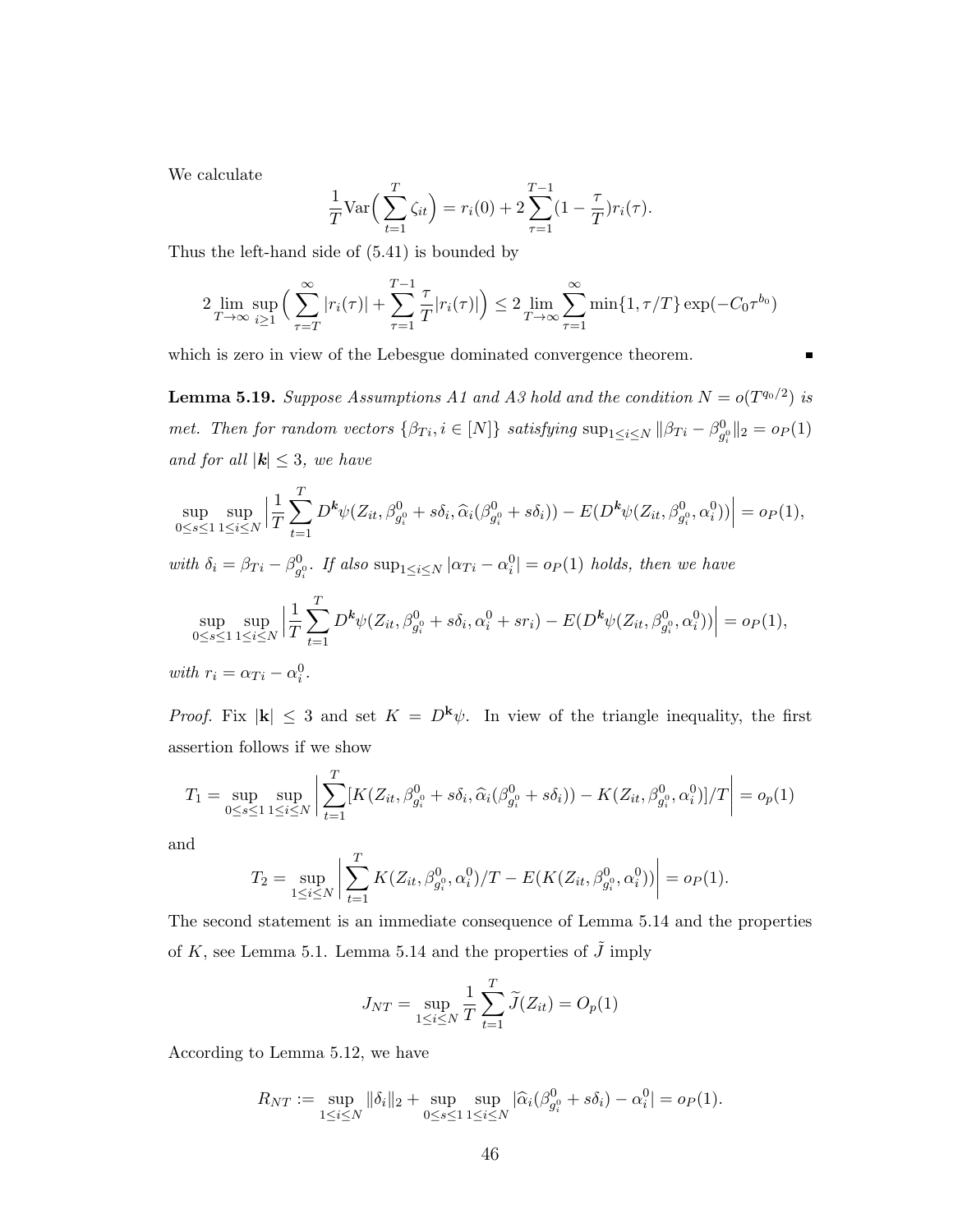Recall  $a_0$  defined in Assumption A3.(a). For  $a < a_0$ , Lemma 5.1 implies

$$
I[R_{NT} \le a]T_1 \le I(R_{NT} \le a)J_{NT}R_{NT}
$$

and therefore

$$
P(T_1 > \epsilon) \le P(R_{NT} > a) + P(R_{NT} J_{NT} > \epsilon) \to 0.
$$

for every  $\epsilon > 0$ . This completes the proof of the first assertion. The second one is proved in a similar way. Ē

**Lemma 5.20.** Suppose Assumptions A1 and A3 and the condition  $N = o(T^{\frac{q_0}{2}})$  hold. Then the following statement are true.

- (*i*)  $\inf_{i \geq 1} E(-R_{i1}^{\alpha}) > 0.$
- (*ii*)  $\sup_{i>1} ||\rho_i||_2 < \infty$ .

$$
(iii) \frac{1}{N} \sum_{i=1}^{N} |\frac{1}{T} \sum_{t=1}^{T} U_{it}^{\alpha}|^2 = O_P(T^{-1}).
$$
  

$$
(iv) \frac{1}{N} \sum_{i=1}^{N} \frac{1}{E^2(R_{i1}^{\alpha})} \left(\frac{1}{T} \sum_{t=1}^{T} R_{it}\right)^2 = O_P(T^{-1}).
$$

*Proof.* For (i), we notice  $E(-R_{i1}^{\alpha})$  is a diagonal element of  $-\ddot{H}_i(\beta_{g_i^0}^0, \alpha_i^0)$ . So the result follows from Assumption A3.(b).

By Lemma 5.1, we can see

$$
\sup_{i\geq 1}\left\|E\left(\frac{\partial^2\psi}{\partial\beta\partial\alpha}(Z_{i1},\beta_{g_i^0}^0,\alpha_i^0)\right)\right\|_2 < \infty.
$$

Now (ii) follows from (i) and above inequality.

By definition, we can see  $E(U_{it}^{\alpha}) = 0$  for all *i*, *t*. Moreover, Lemma 5.1 and (i) implies  $\sup_{i\geq 1} E(||U_{it}^{\alpha}||_2) < \infty$ . So one applies Lemma 5.14 to each element of the vector  $U_{it}^{\alpha}$ and it follows that

$$
E\bigg(\frac{1}{N}\sum_{i=1}^{N}|\frac{1}{T}\sum_{t=1}^{T}U_{it}^{\alpha}|^{2}\bigg) \leq CT^{-1},
$$

where C is some constant free of  $N, T$ . This proves (iii).

Proof of (iv) is similar to that of (iii).

П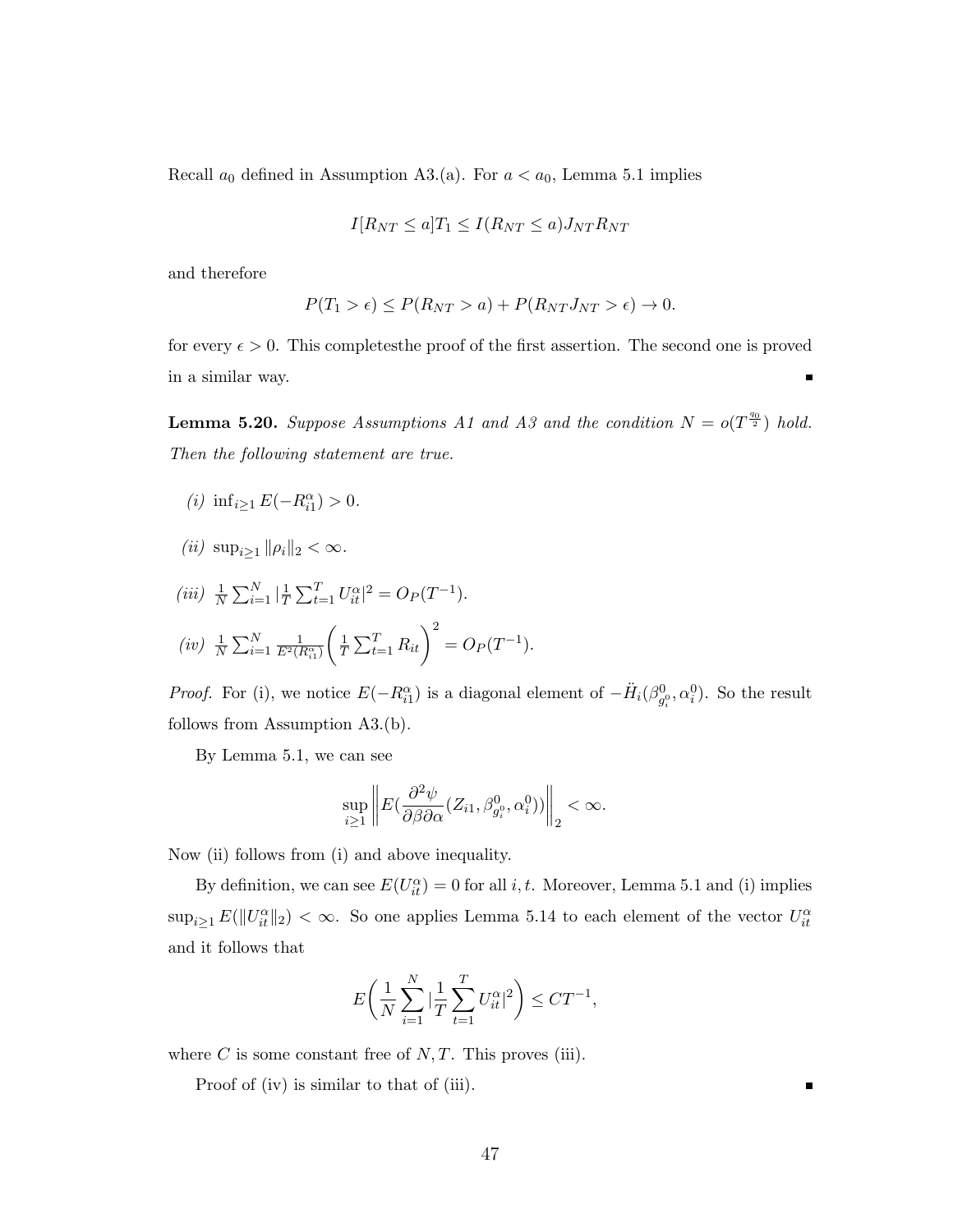**Lemma 5.21.** Suppose Assumption A1 and A3 and the condition  $N = o(T^{q_0/2})$ hold. Then for random vectors  $\{\beta_{Ti}, i \in [N]\}$  satisfying  $\sup_{1 \leq i \leq N} ||\beta_{Ti} - \beta_{g_i^0}^0||_2 = o_P(1)$ , the following statements hold.

- (i)  $\frac{1}{N} \sum_{i=1}^{N} |\widehat{\alpha}_i(\beta_{Ti}) \widehat{\alpha}_i(\beta_{g_i^0}^0)|^2 = O_p(\sup_{1 \le i \le N} ||\beta_{Ti} \beta_{g_i^0}^0||_2^2).$
- $(ii)$   $\left| \widehat{\alpha}_i (\beta_{g_i^0}^0) \alpha_i^0 + E^{-1} (R_{i1}^\alpha) \frac{1}{T} \right|$  $\frac{1}{T} \sum_{t=1}^{T} R_{it}$  $\left| \leq \Delta_{NT} | \widehat{\alpha}_i(\beta_{g_i^0}^0) - \alpha_i^0 |, \text{ where } \Delta_{NT} \text{ is some} \right|$ error term with stochastic rate  $o_P(1)$ .
- (iii)  $\frac{1}{N} \sum_{i=1}^{N} |\hat{\alpha}_i(\beta_{g_i^0}^0) \alpha_i^0|^2 = O_P(T^{-1}).$

As a consequence, it holds that

$$
\frac{1}{N} \sum_{i=1}^{N} |\widehat{\alpha}_i(\beta_{Ti}) - \alpha_i^0|^2 = O_p(\sup_{1 \le i \le N} \|\beta_{Ti} - \beta_{g_i^0}^0\|_2^2 + T^{-1}).
$$

Proof. The triangular inequality yields

$$
\sup_{1 \leq i \leq N} |\widehat{\alpha}_i(\beta_{Ti}) - \alpha_i^0| \leq \sup_{1 \leq i \leq N} |\widehat{\alpha}_i(\beta_{Ti}) - \widehat{\alpha}_i(\beta_{g_i^0}^0)| + \sup_{1 \leq i \leq N} |\widehat{\alpha}_i(\beta_{g_i^0}^0) - \alpha_i^0|. \tag{5.43}
$$

In the following, we will bound two terms in (5.43) respectively. For first term, by the definition of  $\widehat{\alpha}_i(\beta)$ , we have  $\sum_{t=1}^T$  $\frac{\partial \psi}{\partial \alpha}(Z_{it}, \beta, \widehat{\alpha}_i(\beta)) = 0.$  By implicit function differential theorem, we have

$$
\frac{\partial \widehat{\alpha}_i}{\partial \beta}(\beta) = \left[\frac{1}{T} \sum_{t=1}^T \frac{\partial^2 \psi}{\partial \alpha \partial \alpha} (Z_{it}, \beta, \widehat{\alpha}_i(\beta))\right]^{-1} \frac{1}{T} \sum_{t=1}^T \frac{\partial^2 \psi}{\partial \beta \partial \alpha} (Z_{it}, \beta, \widehat{\alpha}_i(\beta)).
$$

Therefore, by Taylor expansion and Lemma 5.1, it holds that

$$
\widehat{\alpha}_{i}(\beta_{Ti}) - \widehat{\alpha}_{i}(\beta_{g_i^0}^0) - E^{-1} \bigg[ \frac{\partial^2 \psi}{\partial \alpha \partial \alpha} (Z_{i1}, \beta_{g_i^0}^0, \alpha_i^0) \bigg] E \bigg[ \frac{\partial^2 \psi}{\partial \beta \partial \alpha} (Z_{i1}, \beta_{g_i^0}^0, \alpha_i^0) \bigg] (\beta_{Ti} - \beta_{g_i^0}^0) \n= M_{NT,i} (\beta_{Ti} - \beta_{g_i^0}^0),
$$
\n(5.44)

with

$$
M_{NT,i} = \int_0^1 \left\{ \frac{\partial \widehat{\alpha}_i}{\partial \beta} (\beta_{g_i^0}^0 + s(\beta_{Ti} - \beta_{g_i^0}^0)) - E^{-1} \left[ \frac{\partial^2 \psi}{\partial \alpha \partial \alpha} (Z_{i1}, \beta_{g_i^0}^0, \alpha_i^0) \right] E \left[ \frac{\partial^2 \psi}{\partial \beta \partial \alpha} (Z_{i1}, \beta_{g_i^0}^0, \alpha_i^0) \right] \right\} ds.
$$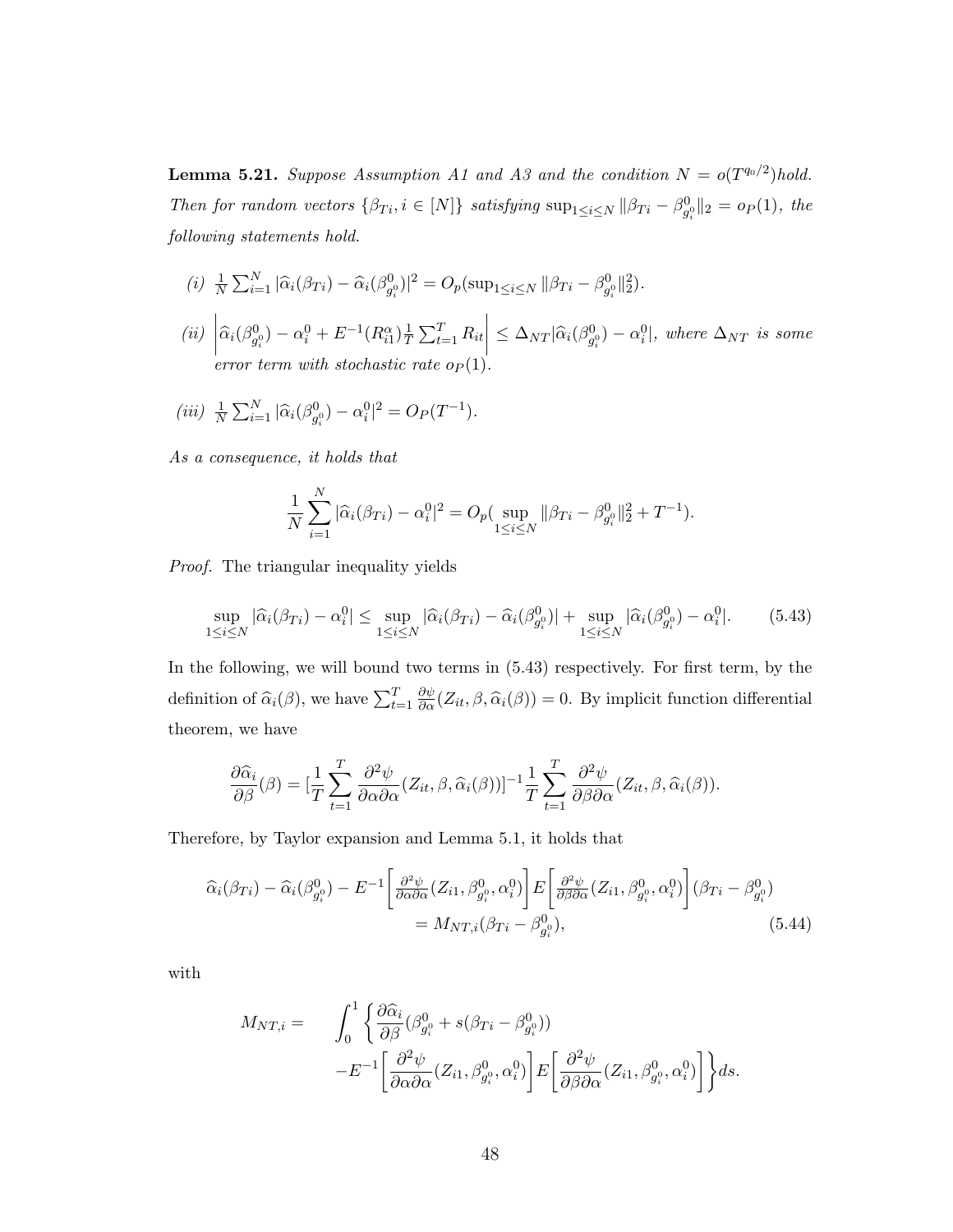By Lemma 5.20.(i), we have

$$
\inf_{i\geq 1} E\left[ -\frac{\partial^2 \psi}{\partial \alpha \partial \alpha} (Z_{i1}, \beta_{g_i^0}^0, \alpha_i^0) \right] = \inf_{i\geq 1} E(-R_{i1}^\alpha) > 0,
$$
  
\n
$$
\sup_{i\geq 1} \left\| E\left[ \frac{\partial^2 \psi}{\partial \beta \partial \alpha} (Z_{i1}, \beta_{g_i^0}^0, \alpha_i^0) \right] \right\|_2 \leq \infty,
$$
\n(5.45)

which further leads to

$$
\sup_{i\geq 1} \left\| E^{-1} \left[ \frac{\partial^2 \psi}{\partial \alpha \partial \alpha} (Z_{i1}, \beta_{g_i^0}^0, \alpha_i^0) \right] E \left[ \frac{\partial^2 \psi}{\partial \beta \partial \alpha} (Z_{i1}, \beta_{g_i^0}^0, \alpha_i^0) \right] \right\|_2 < \infty.
$$
 (5.46)

Therefore, according to Lemma 5.19, it yields that  $\sup_{1\leq i\leq N}|M_{NT,i}| = o_P(1)$ . Combining above and (5.44), we have

$$
\frac{1}{N} \sum_{i=1}^N |\widehat{\alpha}_i(\beta_{Ti}) - \widehat{\alpha}_i(\beta_{g_i^0}^0)|^2 \le \sup_{1 \le i \le N} |\widehat{\alpha}_i(\beta_{Ti}) - \widehat{\alpha}_i(\beta_{g_i^0}^0)|^2 = O_p(\sup_{1 \le i \le N} \|\beta_{Ti} - \beta_{g_i^0}^0\|_2^2).
$$

which is (i).

For (ii), by Taylor expansion, we have

$$
-\frac{1}{T} \sum_{t=1}^{T} \frac{\partial \psi}{\partial \alpha} (Z_{it}, \beta_{g_i^0}^0, \alpha_i^0) - E \bigg[ \frac{\partial^2 \psi}{\partial \alpha \partial \alpha} (Z_{i1}, \beta_{g_i^0}^0, \alpha_i^0) \bigg] (\hat{\alpha}_i (\beta_{g_i^0}^0) - \alpha_i^0)
$$
  
\n
$$
= \frac{1}{T} \sum_{t=1}^{T} \bigg[ \frac{\partial \psi}{\partial \alpha} (Z_{it}, \beta_{g_i^0}^0, \hat{\alpha}_i (\beta_{g_i^0}^0)) - \frac{\partial \psi}{\partial \alpha} (Z_{it}, \beta_{g_i^0}^0, \alpha_i^0) \bigg]
$$
  
\n
$$
-E \bigg[ \frac{\partial^2 \psi}{\partial \alpha \partial \alpha} (Z_{i1}, \beta_{g_i^0}^0, \alpha_i^0) \bigg] (\hat{\alpha}_i (\beta_{g_i^0}^0) - \alpha_i^0)
$$
  
\n
$$
= \Delta_{NT,i} (\hat{\alpha}_i (\beta_{g_i^0}^0) - \alpha_i^0), \qquad (5.47)
$$

with

$$
\Delta_{NT,i} = \int_0^1 \left\{ \frac{1}{T} \sum_{t=1}^T \frac{\partial^2 \psi}{\partial \alpha \partial \alpha} (Z_{it}, \beta_{g_i^0}^0, \alpha_i^0 + s(\widehat{\alpha}_i(\beta_{g_i^0}^0) - \alpha_i^0)) - E \bigg[ \frac{\partial^2 \psi}{\partial \alpha \partial \alpha} (Z_{i1}, \beta_{g_i^0}^0, \alpha_i^0) \bigg] \right\} ds.
$$

Lemma 5.19 implies  $\sup_{1 \leq i \leq N} |\Delta_{NT,i}| = o_P(1)$ . So by Assumption A3.(b) and (5.47), it yields that

$$
\left| \hat{\alpha}_{i}(\beta_{g_{i}^{0}}^{0}) - \alpha_{i}^{0} + E^{-1}(R_{i1}^{\alpha}) \frac{1}{T} \sum_{t=1}^{T} R_{it} \right| \leq \left| \frac{\Delta_{NT,i}}{E(R_{i1}^{\alpha})} ||\hat{\alpha}_{i}(\beta_{g_{i}^{0}}^{0}) - \alpha_{i}^{0}| \leq \Delta_{NT} |\hat{\alpha}_{i}(\beta_{g_{i}^{0}}^{0}) - \alpha_{i}^{0}|, \right|
$$
\n(5.48)

where  $\Delta_{NT} = \sup_{1 \leq i \leq N} |\frac{\Delta_{NT,i}}{E(R_i^{\alpha_i})}|$  $\frac{\Delta_{NT,i}}{E(R_{i1}^{\alpha})}| = op(1)$  due to Lemma 5.20.(i).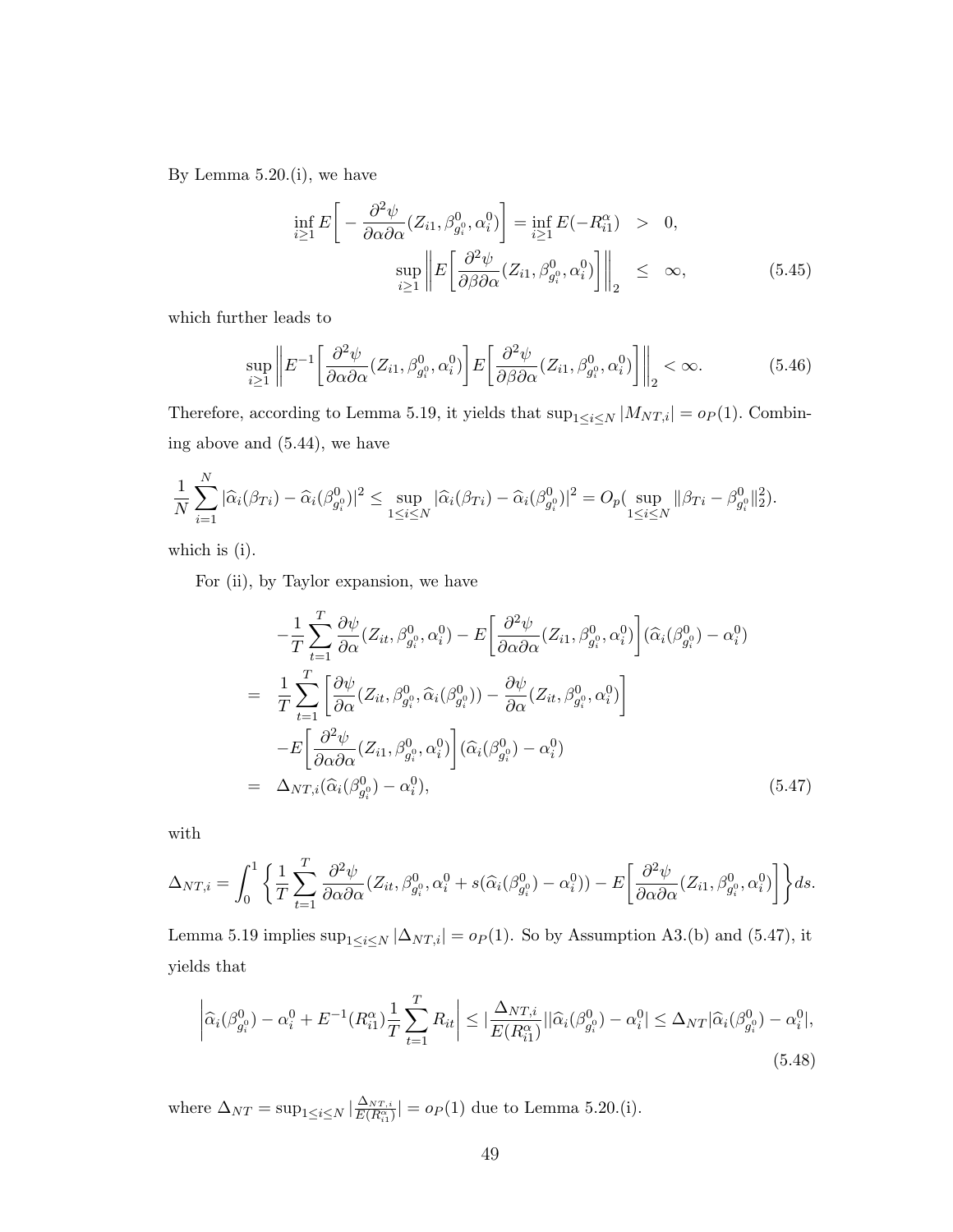Next let us prove (iii). By  $(5.48)$ , we have

$$
\frac{1}{N}\sum_{i=1}^N|\widehat{\alpha}_i(\beta_{g_i^0}^0)-\alpha_i^0|^2 \leq \frac{2}{N}\sum_{i=1}^N|E^{-1}(R_{i1}^{\alpha})\frac{1}{T}\sum_{t=1}^T R_{it}|^2+\frac{\Delta_{NT}^2}{N}\sum_{i=1}^N|\widehat{\alpha}_i(\beta_{g_i^0}^0)-\alpha_i^0|^2,
$$

where the first term on right side of above inequality is  $O_P(T^{-1})$  due to Lemma 5.20.(iv). As a consequence, we find

$$
\frac{1}{N} \sum_{i=1}^{N} |\widehat{\alpha}_i(\beta_{g_i^0}^0) - \alpha_i^0|^2 = O_P(T^{-1}).
$$

**Lemma 5.22.** Suppose Assumptions A1 and A3 and the condition  $N = O(T^{q_0/2})$  hold. Then, for each  $g \in [G^0]$ , we have following stochastic expansion:

 $\blacksquare$ 

$$
\frac{1}{N_g T} \sum_{i:g_i^0 = g} \sum_{t=1}^T [U_i(Z_{it}, \widetilde{\beta}_g, \widehat{\alpha}_i(\widetilde{\beta}_g)) - U_i(Z_{it}, \beta_g^0, \alpha_i^0)]
$$
\n
$$
= \frac{1}{N_g T} \sum_{i:g_i^0 = g} \sum_{t=1}^T V_i(Z_{it}, \beta_g^0, \alpha_i^0)(\widetilde{\beta}_g - \beta_g^0)
$$
\n
$$
+ \frac{1}{N_g T} \sum_{i:g_i^0 = g} \left( \frac{\sum_{t=1}^T R_{it}}{\sqrt{T} E(R_{i1}^{\alpha})} \right) \left( \frac{1}{\sqrt{T}} \sum_{t=1}^T \left[ \frac{E(U_{i1}^{\alpha \alpha})}{2E(R_{i1}^{\alpha})} R_{it} - U_{it}^{\alpha} \right] \right)
$$
\n
$$
+ op(\|\widetilde{\beta}_g - \beta_g^0\|_2) + op(T^{-1}).
$$

*Proof.* For notational simplicity, we assume  $\tilde{\beta}_g$  is a scalar. Extension to the case when  $\widetilde{\beta}_g$  is multi-dimensional can be easily done by similar technique. By Theorem 3.2 and Theorem 3.6, we can see  $\|\tilde{\beta}_g - \beta_g^0\|_2 = o_p(1)$ . Let  $\delta_\beta = \tilde{\beta}_g - \beta_g^0$ ,  $\delta_{\alpha,i} = \hat{\alpha}_i(\tilde{\beta}_g) - \alpha_i^0$ . By Lemma 5.12, we have  $\sup_{i,g_i^0=g} |\delta_{\alpha,i}| = o_P(1)$ . Taylor expansion yields

$$
\frac{1}{N_g T} \sum_{i:g_i^0 = g} \sum_{t=1}^T [U_i(Z_{it}, \widetilde{\beta}_g, \widehat{\alpha}_i(\widetilde{\beta}_g)) - U_i(Z_{it}, \beta_g^0, \alpha_i^0) - V_i(Z_{it}, \beta_g^0, \alpha_i^0)(\widetilde{\beta}_g - \beta_g^0)]
$$
\n
$$
= T_1 + T_2 + T_3 + T_4 + M_1(\widetilde{\beta}_g - \beta_g^0)^2
$$
\n
$$
+ \frac{1}{N_g} \sum_{i:g_i^0 = g} M_{2i}(\widetilde{\beta}_g - \beta_g^0)(\widehat{\alpha}_i(\widetilde{\beta}_g) - \alpha_i^0) + \frac{1}{N_g} \sum_{i:g_i^0 = g} M_{3i}(\widehat{\alpha}_i(\widetilde{\beta}_g) - \alpha_i^0)^2,
$$
\n(5.49)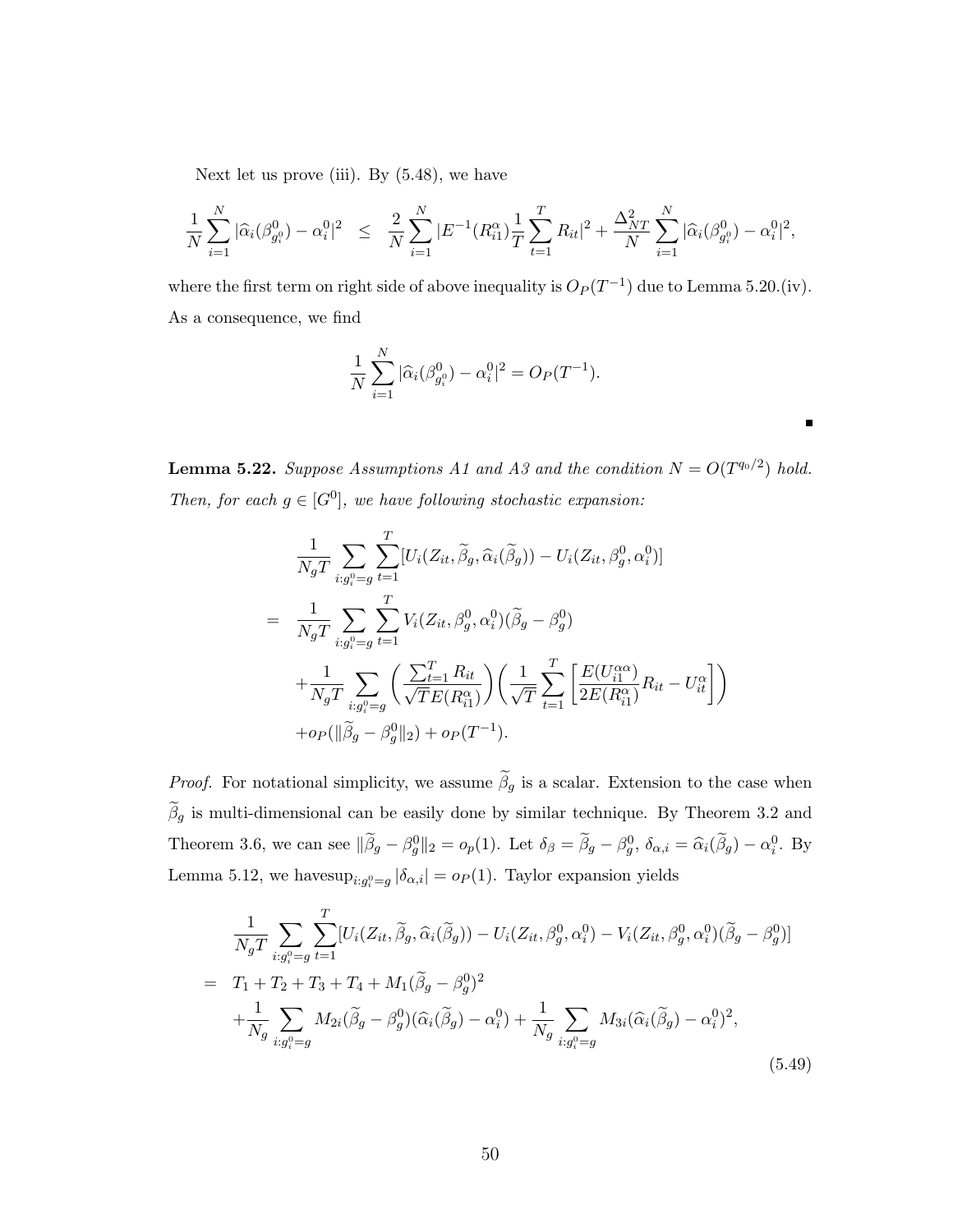with

$$
T_1 = \frac{1}{N_g T} \sum_{i:g_i^0 = g} \sum_{t=1}^T \frac{\partial U_i}{\partial \alpha} (Z_{it}, \beta_g^0, \alpha_i^0)(\hat{\alpha}_i(\tilde{\beta}_g) - \alpha_i^0),
$$
  
\n
$$
T_2 = \frac{1}{2N_g T} \sum_{i:g_i^0 = g} \sum_{t=1}^T \frac{\partial^2 U_i}{\partial \beta \partial \beta} (Z_{it}, \beta_g^0, \alpha_i^0)(\tilde{\beta}_g - \beta_g^0)^2
$$
  
\n
$$
T_3 = \frac{1}{2N_g T} \sum_{i:g_i^0 = g} \sum_{t=1}^T \frac{\partial^2 U_i}{\partial \beta \partial \alpha} (Z_{it}, \beta_g^0, \alpha_i^0)(\tilde{\beta}_g - \beta_g^0)(\hat{\alpha}_i(\tilde{\beta}_g) - \alpha_i^0)
$$
  
\n
$$
T_4 = \frac{1}{2N_g T} \sum_{i:g_i^0 = g} \sum_{t=1}^T \frac{\partial^2 U_i}{\partial \alpha \partial \alpha} (Z_{it}, \beta_g^0, \alpha_i^0)(\hat{\alpha}_i(\tilde{\beta}_g) - \alpha_i^0)^2
$$
  
\n
$$
M_1 = \frac{1}{N_g T} \sum_{i:g_i^0 = g} \sum_{t=1}^T \int_0^1 (1 - s) \left[ \frac{\partial^2 U_i}{\partial \beta \partial \beta} (Z_{it}, \beta_g^0 + s\delta_\beta, \alpha_i^0 + s\delta_\alpha) - \frac{\partial^2 U_i}{\partial \beta \partial \alpha} (Z_{it}, \beta_g^0, \alpha_i^0) \right] ds,
$$
  
\n
$$
M_{2i} = \frac{1}{T} \sum_{t=1}^T \int_0^1 (1 - s) \left[ \frac{\partial^2 U_i}{\partial \beta \partial \alpha} (Z_{it}, \beta_g^0 + s\delta_\beta, \alpha_i^0 + s\delta_\alpha) - \frac{\partial^2 U_i}{\partial \beta \partial \alpha} (Z_{it}, \beta_g^0, \alpha_i^0) \right] ds,
$$
  
\n
$$
M_{3i} = \frac{1}{T} \sum_{t=1}^T \int_0^1 (1 - s) \left[ \frac{\partial^2 U_i}{\partial \alpha \partial \alpha} (Z_{it}, \beta_g^0 + s\delta_\
$$

By Lemma 5.19, we can see  $||M_1||_2$ ,  $\sup_{1\leq i\leq N}||M_{2i}||_2$  and  $\sup_{1\leq i\leq N}||M_{3i}||_2$  are of order  $o_P(1)$ . So by Lemma 5.21, the last three items in (5.49) is of order  $o_P(||\tilde{\beta}_g - \beta_g^0||_2 + T^{-1})$ .

Next we will bound  $T_1, T_2, T_3, T_4$  respectively. Direct examination yields

$$
T_1 = \frac{1}{N_g T} \sum_{i:g_i^0 = g} \sum_{t=1}^T \frac{\partial U_i}{\partial \alpha} (Z_{it}, \beta_g^0, \alpha_i^0)(\widehat{\alpha}_i(\widetilde{\beta}_g) - \alpha_i^0)
$$
  
= 
$$
\frac{1}{N_g T} \sum_{i:g_i^0 = g} \sum_{t=1}^T U_{it}^{\alpha}(\widehat{\alpha}_i(\widetilde{\beta}_g) - \alpha_i^0)
$$
  
= 
$$
T_{11} + T_{12},
$$

with

$$
T_{11} = \frac{1}{N_g T} \sum_{i:g_i^0 = g} \sum_{t=1}^T U_{it}^{\alpha} (\hat{\alpha}_i(\tilde{\beta}_g) - \hat{\alpha}_i(\beta_g^0)), \quad T_{12} = \frac{1}{N_g T} \sum_{i:g_i^0 = g} \sum_{t=1}^T U_{it}^{\alpha} (\hat{\alpha}_i(\beta_g^0) - \alpha_i^0).
$$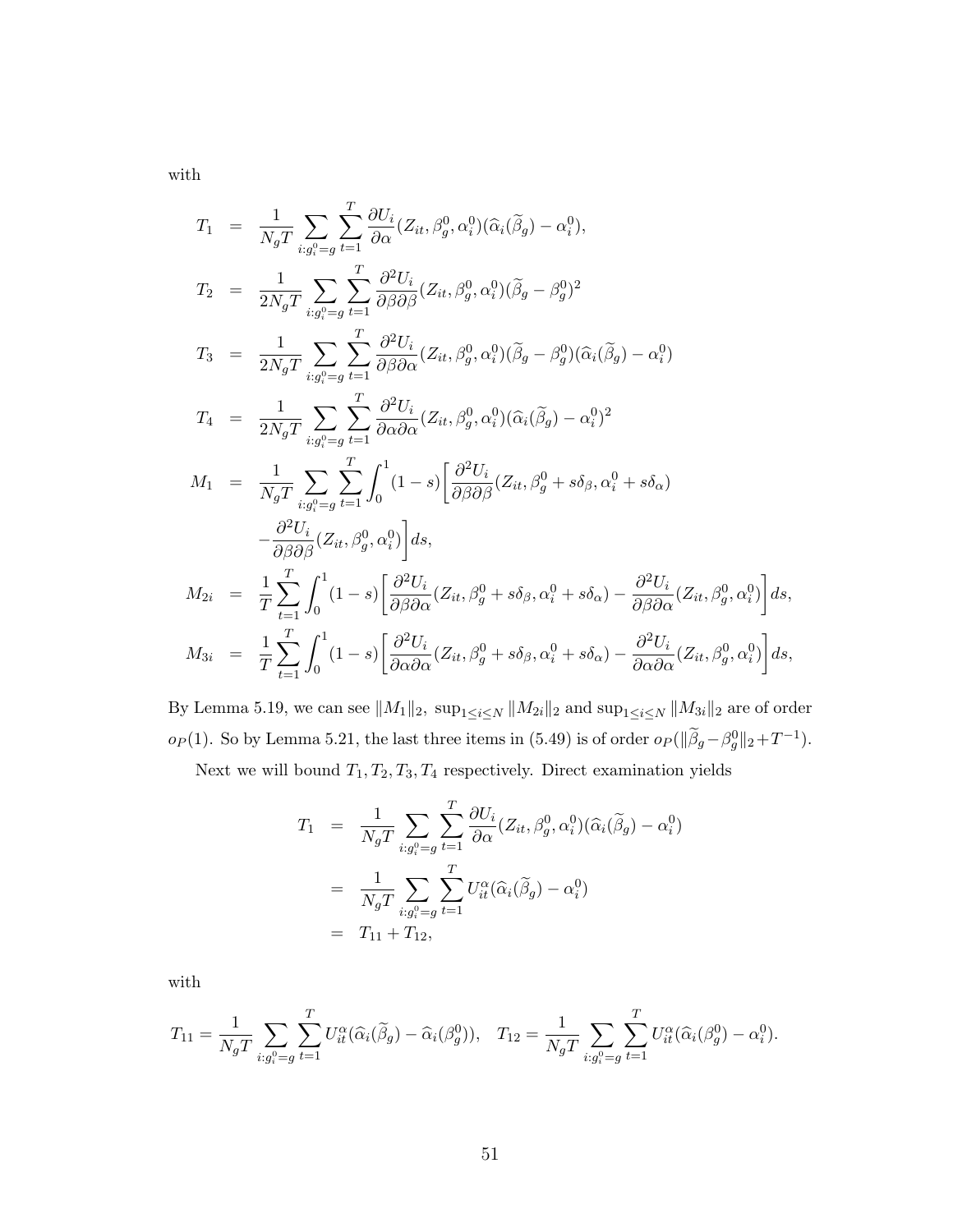Concerning  $T_{11}$ , by Cauchy's inequality, we have

$$
|T_{11}|^2 \leq \frac{1}{N_g^2} \sum_{i:g_i^0 = g} |\frac{1}{T} \sum_{t=1}^T U_{it}^{\alpha}|^2 \sum_{i:g_i^0 = g} |\widehat{\alpha}_i(\widetilde{\beta}_g) - \widehat{\alpha}_i(\beta_g^0)|^2
$$
  
=  $O_p(T^{-1})O_p(||\widetilde{\beta}_g - \beta_g^0||_2^2),$ 

where the last equality comes from Lemma 5.20.(iii) and Lemma 5.21.(i). For  $T_{12}$ , by Lemma 5.21.(ii), it holds that

$$
\left| T_{12} + \frac{1}{N_g} \sum_{i:g_i^0 = g} E^{-1}(R_{i1}^{\alpha}) \left( \frac{1}{T} \sum_{t=1}^T U_{it}^{\alpha} \right) \left( \frac{1}{T} \sum_{t=1}^T R_{it} \right) \right|
$$
\n
$$
\leq \frac{\Delta_{NT}}{N_g} \sum_{i:g_i^0 = g} \left| \frac{1}{T} \sum_{t=1}^T U_{it}^{\alpha} \right| |\widehat{\alpha}_i(\beta_g^0) - \alpha_i^0|.
$$
\n(5.50)

Since by Cauchy's inequality, Lemma 5.20.(iii) and Lemma 5.21.(iii)., we have

$$
\begin{split} |\frac{1}{N_g} \sum_{i:g_i^0 = g} \left( \frac{1}{T} \sum_{t=1}^T U_{it}^\alpha \right) (\widehat{\alpha}_i(\beta_g^0) - \alpha_i^0)|^2 &\leq \frac{1}{N_g^2} \sum_{i:g_i^0 = g} |\frac{1}{T} \sum_{t=1}^T U_{it}^\alpha|^2 \sum_{i:g_i^0 = g} |\widehat{\alpha}_i(\beta_g^0) - \alpha_i^0|^2 \\ &\quad= O_p(T^{-1}) O_p(T^{-1}). \end{split}
$$

As a consequence, the term in right side of  $(5.50)$  is  $o_p(T^{-1})$ . Therefore, combining above, it follows that

$$
T_1 = -\frac{1}{N_g} \sum_{i:g_i^0 = g} E^{-1}(R_{i1}^{\alpha}) \left(\frac{1}{T} \sum_{t=1}^T U_{it}^{\alpha}\right) \left(\frac{1}{T} \sum_{t=1}^T R_{it}\right)
$$

$$
+ O_p(||\widetilde{\beta}_g - \beta_g^0||_2 T^{-1/2}) + o_p(T^{-1}). \tag{5.51}
$$

Secondly, let  $c_{iT} = \frac{1}{T}$  $\frac{1}{T} \sum_{t=1}^T \frac{\partial^2 U_i}{\partial \beta \partial \beta} (Z_{it}, \beta_g^0, \alpha_i^0)$ , then by Lemma 5.19, we have

$$
\sup_{1 \le i \le N} |c_{iT} - E[\frac{\partial^2 U_i}{\partial \beta \partial \beta}(Z_{i1}, \beta_g^0, \alpha_i^0)]| = o_P(1).
$$

Therefore, it follows that

$$
|T_2| = \left| \frac{1}{N_g} \sum_{i:g_i^0 = g} c_{iT} \right| \| \widetilde{\beta}_g - \beta_g^0 \|_2^2
$$
  
\n
$$
\leq \left| \frac{1}{N_g} \sum_{i:g_i^0 = g} E\left[ \frac{\partial^2 U_i}{\partial \beta \partial \beta} (Z_{i1}, \beta_g^0, \alpha_i^0) \right] + o_P(1) \left| \| \widetilde{\beta}_g - \beta_g^0 \|_2^2 \right|
$$
  
\n
$$
= O_P(\|\widetilde{\beta}_g - \beta_g^0 \|_2^2) = o_P(\|\widetilde{\beta}_g - \beta_g^0 \|_2). \tag{5.52}
$$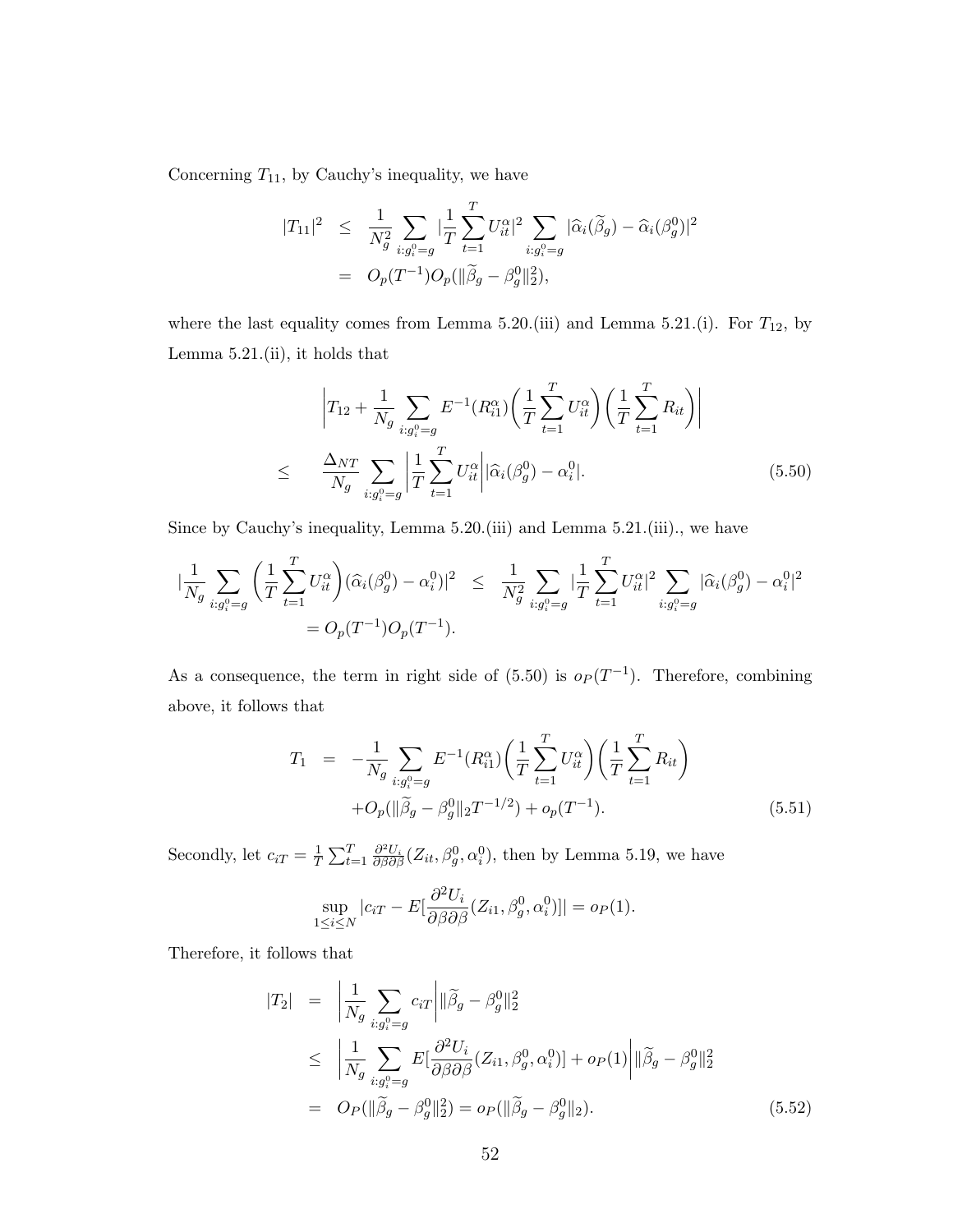Similarly, let  $d_{iT} = \frac{1}{7}$  $\frac{1}{T} \sum_{t=1}^T \frac{\partial^2 U_i}{\partial \beta \partial \alpha} (Z_{it}, \beta_g^0, \alpha_i^0)$ , then by Lemma 5.19, we have

$$
\sup_{1 \le i \le N} |d_{iT} - E[\frac{\partial^2 U_i}{\partial \beta \partial \alpha}(Z_{i1}, \beta_g^0, \alpha_i^0)]| = o_P(1).
$$

Therefore, it follows that

$$
|T_3| = \left| \frac{1}{N_g} \sum_{i:g_i^0 = g} d_{iT}(\widehat{\alpha}_i(\widetilde{\beta}_g) - \alpha_i^0) \right| ||\widetilde{\beta}_g - \beta_g^0||_2
$$
  
\n
$$
\leq \frac{1}{N_g} \sum_{i:g_i^0 = g} |d_{iT}|| \widetilde{\beta}_g - \beta_g^0||_2 \sup_{1 \leq i \leq N} |\widehat{\alpha}_i(\widetilde{\beta}_g) - \alpha_i^0|
$$
  
\n
$$
\leq \left( \frac{1}{N_g} \sum_{i:g_i^0 = g} \left| E[\frac{\partial^2 U_i}{\partial \beta \partial \alpha} (Z_{i1}, \beta_g^0, \alpha_i^0)] \right| + op(1) \right) ||\widetilde{\beta}_g - \beta_g^0||_2 \sup_{1 \leq i \leq N} |\widehat{\alpha}_i(\widetilde{\beta}_g) - \alpha_i^0|
$$
  
\n
$$
\leq \left( \sup_{i \geq 1} E(\widetilde{J}(Z_{i1})) + op(1) \right) ||\widetilde{\beta}_g - \beta_g^0||_2 \sup_{1 \leq i \leq N} |\widehat{\alpha}_i(\widetilde{\beta}_g) - \alpha_i^0|
$$
  
\n
$$
= op(||\widetilde{\beta}_g - \beta_g^0||_2), \qquad (5.53)
$$

where the last equality is due to Lemma 5.1 and Lemma 5.7. Lastly, we will deal with  $T_4$ . Let  $e_{iT} = \frac{1}{7}$  $\frac{1}{T} \sum_{t=1}^{T} \frac{\partial^2 U_i}{\partial \alpha \partial \alpha} (Z_{it}, \beta_g^0, \alpha_i^0)$  By Lemma 5.19, we have

$$
\sup_{1 \le i \le N} |e_{iT} - E(U_{i1}^{\alpha \alpha})| = o_P(1).
$$

As a consequence, Lemma 5.21 implies

$$
\begin{split}\n\left| T_4 - \frac{1}{N_g} \sum_{i:g_i^0 = g} E(U_{i1}^{\alpha \alpha})(\widehat{\alpha}_i(\widetilde{\beta}_g) - \alpha_i^0))^2 \right| \\
= \left| \frac{1}{N_g} \sum_{i:g_i^0 = g} \left( e_{iT} - E(U_{i1}^{\alpha \alpha}) \right) (\widehat{\alpha}_i(\widetilde{\beta}_g) - \alpha_i^0))^2 \right| \\
\leq \sup_{1 \leq i \leq N} \left| e_{iT} - E(U_{i1}^{\alpha \alpha}) \right| \frac{1}{N_g} \sum_{i:g_i^0 = g} (\widehat{\alpha}_i(\widetilde{\beta}_g) - \alpha_i^0))^2 \\
= o_P(\|\widetilde{\beta}_g - \beta_g^0\|_2^2 + T^{-1}),\n\end{split} \tag{5.54}
$$

By Assumption A3.(b) and Lemma 5.1, it follows that  $\sup_{i\geq 1} |E(U_{i1}^{\alpha\alpha})| < \infty$ . Further-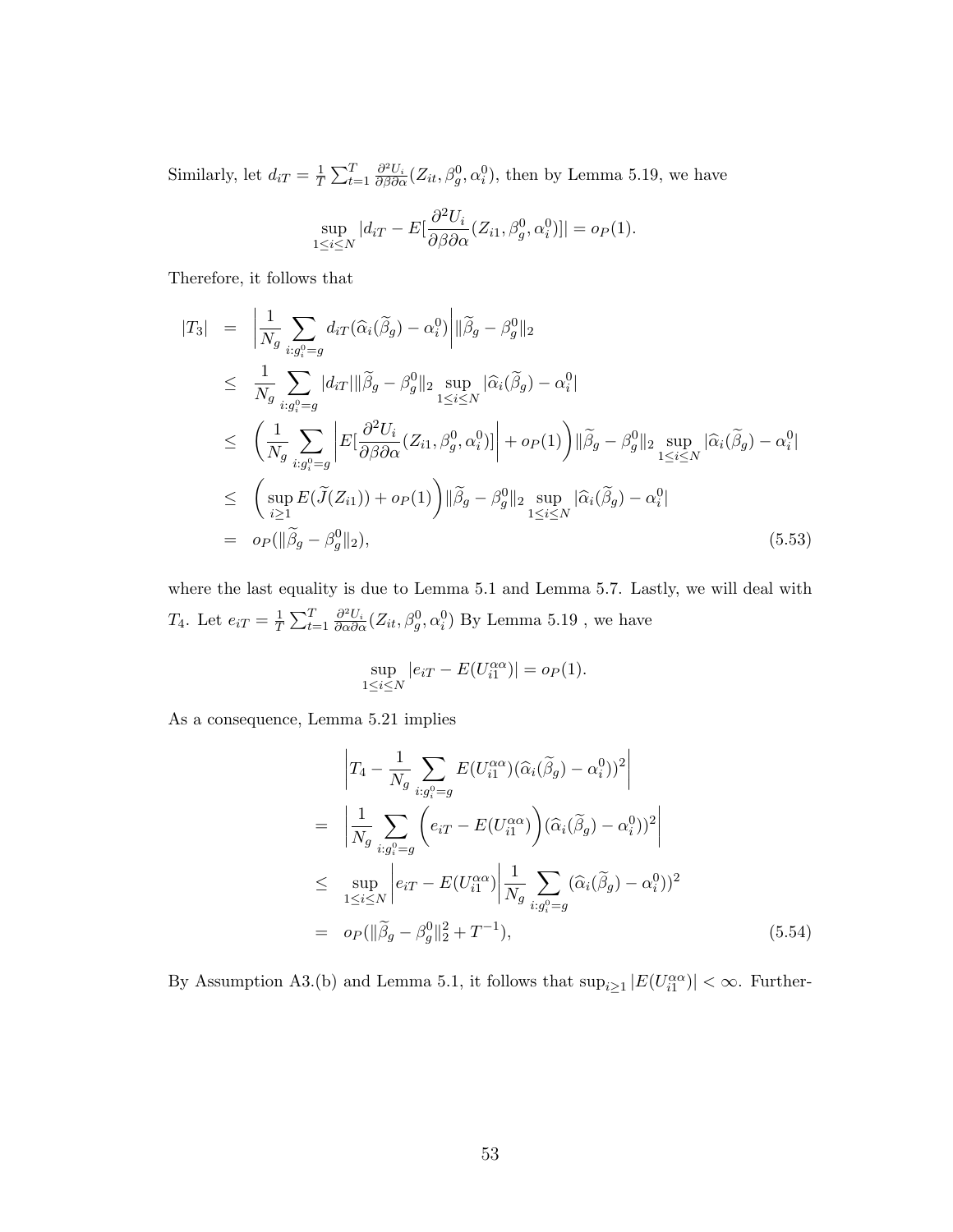more, in the view of Lemma 5.21, we have

$$
\begin{split}\n&\left|\frac{1}{N_g}\sum_{i:g_i^0=g} E(U_{i1}^{\alpha\alpha})(\hat{\alpha}_i(\tilde{\beta}_g) - \alpha_i^0)\right|^2 - \frac{1}{N_g}\sum_{i:g_i^0=g} E(U_{i1}^{\alpha\alpha})(\hat{\alpha}_i(\beta_g^0) - \alpha_i^0))^2| \\
&= \left|\frac{1}{N_g}\sum_{i:g_i^0=g} E(U_{i1}^{\alpha\alpha})(\hat{\alpha}_i(\tilde{\beta}_g) - \hat{\alpha}_i(\beta_g^0) + \hat{\alpha}_i(\beta_g^0) - \alpha_i^0))^2\right| \\
&- \frac{1}{N_g}\sum_{i:g_i^0=g} E(U_{i1}^{\alpha\alpha})(\hat{\alpha}_i(\beta_g^0) - \alpha_i^0))^2\right| \\
&\le \sup_{i:g_i^0=g} |E(U_{i1}^{\alpha\alpha})|\frac{1}{N_g}\sum_{i:g_i^0=g} \left(|\hat{\alpha}_i(\tilde{\beta}_g) - \hat{\alpha}_i(\beta_g^0)|^2 + 2|\hat{\alpha}_i(\tilde{\beta}_g) - \hat{\alpha}_i(\beta_g^0)||\hat{\alpha}_i(\beta_g^0) - \alpha_i^0)|\right) \\
&\le \sup_{i:g_i^0=g} |E(U_{i1}^{\alpha\alpha})| \times \left(\frac{1}{N_g}\sum_{i:g_i^0=g} |\hat{\alpha}_i(\tilde{\beta}_g) - \hat{\alpha}_i(\beta_g^0)|^2\right) \\
&+ 2\sqrt{\frac{1}{N_g}\sum_{i:g_i^0=g} |\hat{\alpha}_i(\tilde{\beta}_g) - \hat{\alpha}_i(\beta_g^0)|^2}\sqrt{\frac{1}{N_g}\sum_{i:g_i^0=g} |\hat{\alpha}_i(\beta_g^0) - \alpha_i^0)|^2}\n\end{split}
$$
\n
$$
= O_p(||\tilde{\beta}_g - \beta_g^0||_2^2 + ||\tilde{\beta}_g - \beta_g^0||_2T^{-1/2}) = o_P(||\tilde{\beta}_g - \beta_g^0||_2). \tag{5.55}
$$

Direct examination shows

$$
\left| \frac{1}{N_g} \sum_{i:g_i^0 = g} E(U_{i1}^{\alpha \alpha})(\hat{\alpha}_i(\beta_g^0) - \alpha_i^0)^2 - \frac{1}{N_g} \sum_{i:g_i^0 = g} \frac{E(U_{i1}^{\alpha \alpha})}{E^2(R_{i1}^{\alpha})} \left( \frac{1}{T} \sum_{t=1}^T R_{it} \right)^2 \right|
$$
  

$$
\leq \sup_{1 \leq i \leq N} |E(U_{i1}^{\alpha \alpha})| \left| \frac{1}{N_g} \sum_{i:g_i^0 = g} \left( (\hat{\alpha}_i(\beta_g^0) - \alpha_i^0)^2 - \frac{1}{E^2(R_{i1}^{\alpha})} (\frac{1}{T} \sum_{t=1}^T R_{it})^2 \right) \right|.
$$

The second factor on right side of above inequality has bound,

$$
\begin{split}\n&\left|\frac{1}{N_g}\sum_{i:g_i^0=g}\Delta_{NT}|\widehat{\alpha}_i(\beta_g^0)-\alpha_i^0|\left(\widehat{\alpha}_i(\beta_g^0)-\alpha_i^0-\frac{1}{TE(R_{i1}^{\alpha})}\sum_{t=1}^TR_{it}\right)\right| \\
&\leq \frac{1}{N_g}\sum_{i:g_i^0=g}\Delta_{NT}|\widehat{\alpha}_i(\beta_g^0)-\alpha_i^0|\left|\widehat{\alpha}_i(\beta_g^0)-\alpha_i^0-\frac{1}{TE(R_{i1}^{\alpha})}\sum_{t=1}^TR_{it}\right| \\
&\leq \frac{1}{N_g}\sum_{i:g_i^0=g}\Delta_{NT}|\widehat{\alpha}_i(\beta_g^0)-\alpha_i^0|\left(\left|\frac{2}{TE(R_{i1}^{\alpha})}\sum_{t=1}^TR_{it}\right|+\Delta_{NT}|\widehat{\alpha}_i(\beta_g^0)-\alpha_i^0|\right) \\
&\leq \frac{\Delta_{NT}^2}{N_g}\sum_{i:g_i^0=g}|\widehat{\alpha}_i(\beta_g^0)-\alpha_i^0|^2 \\
&\quad +2\Delta_{NT}\sqrt{\frac{1}{N_g}\sum_{i:g_i^0=g}|\widehat{\alpha}_i(\beta_g^0)-\alpha_i^0|^2}\sqrt{\frac{1}{N_g}\sum_{i:g_i^0=g}\frac{1}{E^2(R_{i1}^{\alpha})}\left(\frac{1}{T}\sum_{t=1}^TR_{it}\right)^2}.\n\end{split}
$$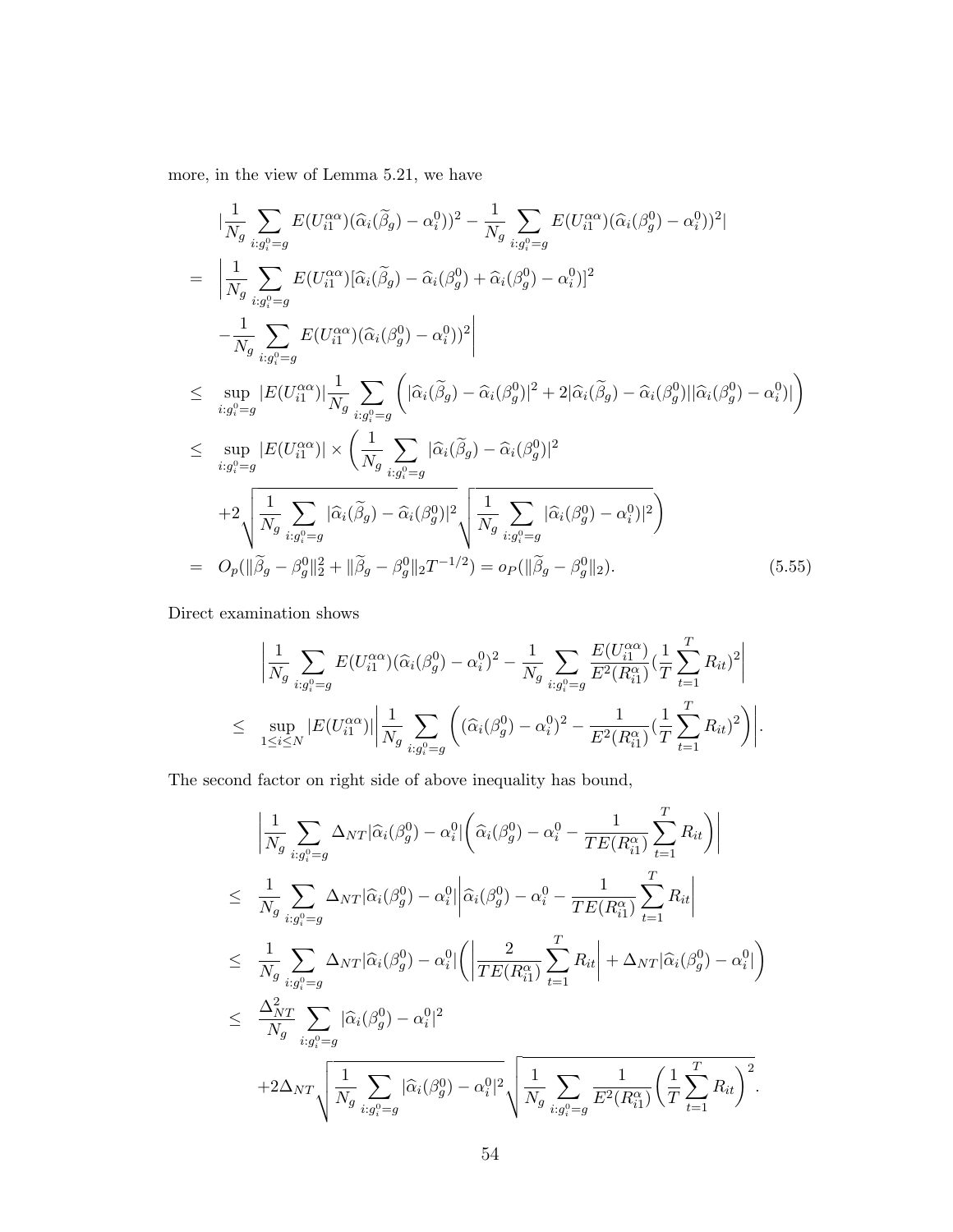Combining above, we have

$$
\left| \frac{1}{N_g} \sum_{i:g_i^0 = g} E(U_{i1}^{\alpha \alpha})(\widehat{\alpha}_i(\beta_g^0) - \alpha_i^0)^2 - \frac{1}{N_g} \sum_{i:g_i^0 = g} \frac{E(U_{i1}^{\alpha \alpha})}{E^2(R_{i1}^{\alpha})} \left( \frac{1}{T} \sum_{t=1}^T R_{it} \right)^2 \right| = o_P(T^{-1}), \tag{5.56}
$$

the last rate follow sfrom Lemma 5.21.(iii) and Lemma 5.20.(iv). Combining (5.54), (5.55) and (5.56), we have

$$
T_4 = \frac{1}{N_g} \sum_{i:g_i^0 = g} \frac{E(U_{i1}^{\alpha\alpha})}{E^2(R_{i1}^{\alpha})} \left(\frac{1}{T} \sum_{t=1}^T R_{it}\right)^2 + o_p(\|\tilde{\beta}_g - \beta_g^0\|_2) + o_p(T^{-1}).\tag{5.57}
$$

The desired result follows from (5.49), (5.51), (5.52), (5.53) and (5.57). Proof completed.

**Lemma 5.23.** Suppose Assumptions A1, A3, A4 and  $N = O(T)$  hold. Then for all  $g \in [G^0]$ 

$$
\sqrt{N_gT}(\widetilde{\beta}_g - \beta_g^0) + \sqrt{N_g/T}W_g^{-1}\Delta_g \stackrel{D}{\longrightarrow} N(0, W_g^{-1}D_gW_g^{-1}).
$$

Proof. By Lemma 5.14, it follows that

$$
\frac{1}{N_g T} \sum_{i:g_i^0 = g}^{N} \sum_{t=1}^{T} V_i(Z_{it}, \beta_g^0, \alpha_i^0) = \frac{1}{N_g T} \sum_{i:g_i^0 = g} \mathcal{I}_i + o_P(1).
$$
 (5.58)

By definition of  $\widetilde{\beta}_g$ , we find that

$$
\frac{1}{N_g T} \sum_{i:g_i^0 = g} \sum_{t=1}^T U_i(Z_{it}, \widetilde{\beta}_g, \widehat{\alpha}_i(\widetilde{\beta}_g)) = 0.
$$
\n(5.59)

 $\blacksquare$ 

Apply the same argument in Lemma 5.18 and Assumption A4.(b), we can establish following convergence result:

$$
\frac{1}{N_g} \sum_{i:g_i^0 = g} \left( \frac{\sum_{t=1}^T R_{it}}{\sqrt{TE}(R_{i1}^\alpha)} \right) \left( \frac{1}{\sqrt{T}} \sum_{t=1}^T \left[ \frac{E(U_{i1}^{\alpha \alpha})}{2E(R_{it}^\alpha)} R_{it} - U_{it}^\alpha \right] \right) = \Delta_g + o_P(1). \tag{5.60}
$$

Combining Assumption A4.(b), (5.58), (5.59) and Lemma 5.22, we have following equation,

$$
-\frac{1}{\sqrt{N_gT}} \sum_{i:g_i^0 = g} \sum_{t=1}^T U_i(Z_{it}, \beta_g^0, \alpha_i^0)
$$
  
= 
$$
\left[ \frac{1}{N_g} \sum_{i:g_i^0 = g} \mathcal{I}_i \right] \sqrt{N_gT} (\tilde{\beta}_g - \beta_g^0) + \sqrt{N_g/T} [\Delta_g + o_P(1)]
$$
  
+  $o_P(\sqrt{N_gT} || \tilde{\beta}_g - \beta_g^0 ||_2) + o_P(\sqrt{N_g/T}).$  (5.61)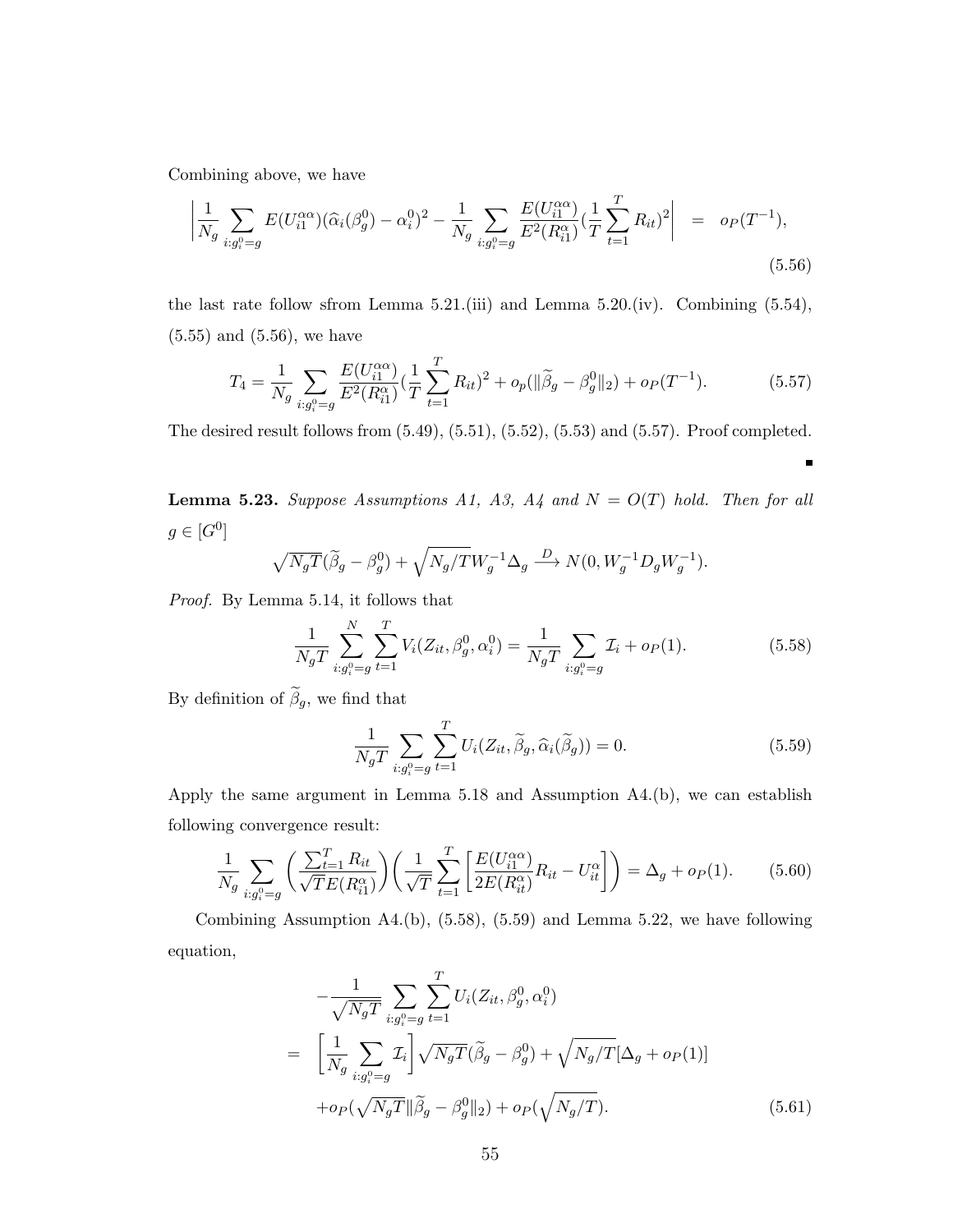Since  $N = O(T)$  by assumption, (5.61) shows the asymptotic distribution of  $\tilde{\beta}_g$  is contributed by

$$
\left[-\frac{1}{N_g}\sum_{i:g_i^0=g} \mathcal{I}_i\right]^{-1} \frac{1}{\sqrt{N_gT}} \sum_{i:g_i^0=g} \sum_{t=1}^T U_i(Z_{it}, \beta_g^0, \alpha_i^0). \tag{5.62}
$$

Next we will derive the asymptotic distribution of (5.62) by Lyapunov C.L.T and Cramer-Wold device. For any  $u \in \mathbb{R}^p$ , define  $\zeta_{Ti} = \sum_{t=1}^T u' U_i(Z_{it}, \beta_g^0, \alpha_i^0)$ / √ T. By Lemma 5.14 and Lemma 5.1, for some constant  $C_u \geq 0$  depending on u, we have

$$
\sum_{i:g_i^0 = g} E(\zeta_i^3) \le N_g C_u. \tag{5.63}
$$

Direct examination implies

$$
s_{N_g}^2 \equiv \sum_{i:g_i^0 = g} E(\zeta_i^2)
$$
  
= 
$$
\sum_{i:g_i^0 = g} u' E\left(\sum_{t=1}^T U_i(Z_{it}, \beta_g^0, \alpha_i^0) \sum_{t=1}^T U_i'(Z_{it}, \beta_g^0, \alpha_i^0)\right) u/T
$$
 (5.64)

Thanks to Lemma 5.18 and Assumption A4.(a), we can show that

$$
\lim_{(N,T)\to\infty} s_{N_g}^2/N_g = u'D_g u.
$$
\n(5.65)

 $\blacksquare$ 

Combining  $(5.63)$ ,  $(5.64)$ ,  $(5.65)$  and Assumption A4. $(a)$ , we have

$$
\lim_{(N,T)\to\infty} \frac{\sum_{i:g_i^0 = g} E(\zeta_i^3)}{s_{N_g}^3} = \lim_{(N,T)\to\infty} \frac{N_g C_u}{\left(N_g u' D_g u\right)^{3/2}} \le \lim_{(N,T)\to\infty} \frac{N_g C_u}{\left(N_g B_3 \|u\|_2^2\right)^{3/2}} = 0. \tag{5.66}
$$

By (5.65), (5.66) and Lyapunov C.L.T., for any  $u \in \mathbb{R}^p$ , we have

$$
\frac{u'}{\sqrt{N_gT}} \sum_{i:g_i^0 = g} \sum_{t=1}^T U_i(Z_{it}, \beta_g^0, \alpha_i^0) \stackrel{D}{\longrightarrow} N(0, u'D_gu).
$$

Since  $u$  is arbitrary, by above equation and Assumption  $A4.(a)$ , it follows that

$$
\sqrt{N_gT}(\widetilde{\beta}_g - \beta_g^0) + \sqrt{N_g/T}W_g^{-1}\Delta_g \stackrel{D}{\longrightarrow} N(0, W_g^{-1}D_gW_g^{-1}).
$$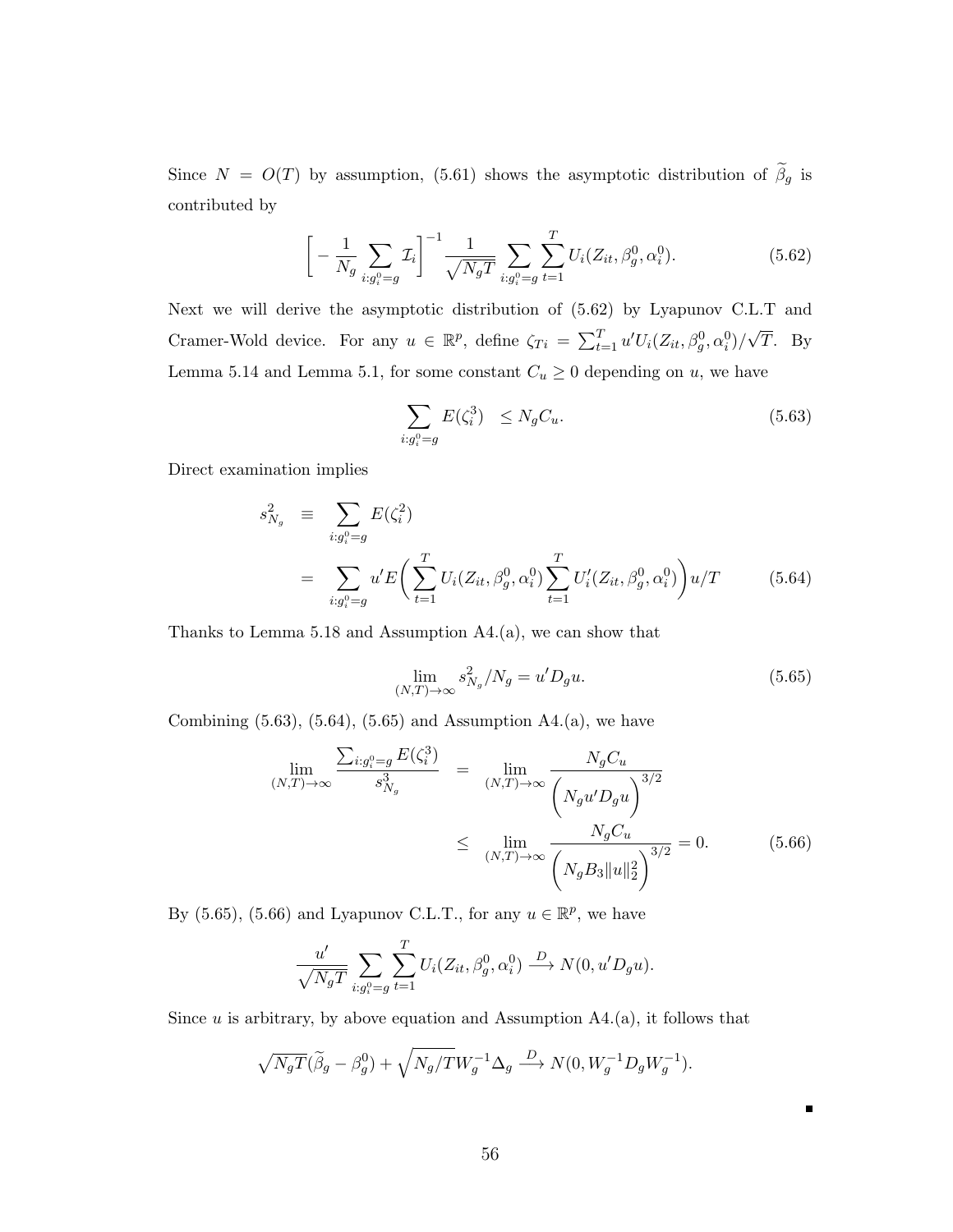Proof of Theorem 3.6. The asymptotic distribution follows from asymptotic equivalence in Lemma 3.5 and Lemma 5.23.  $\blacksquare$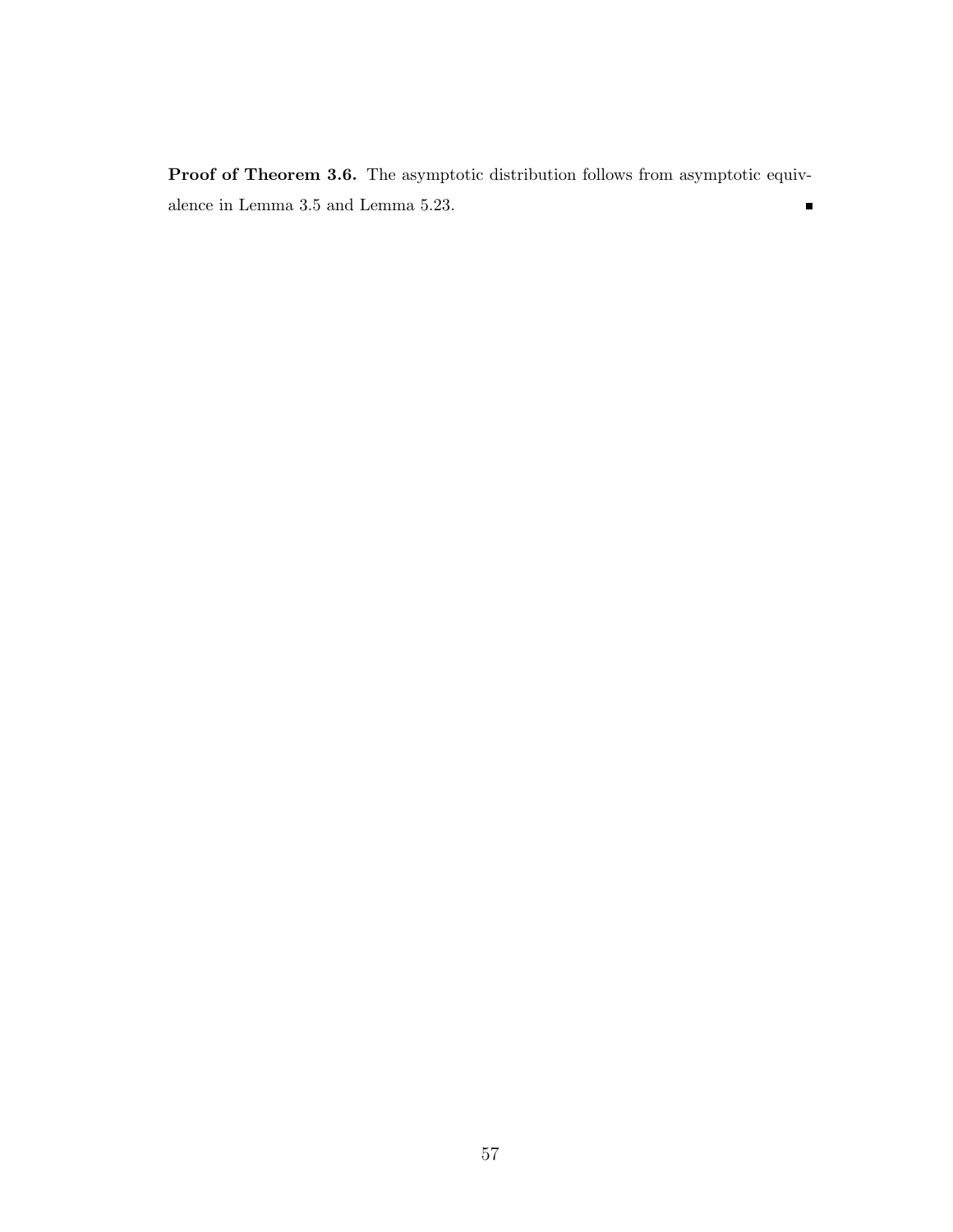# Bibliography

- [1] T. Ando and J. Bai. Panel data models with grouped factor structure under unknown group membership. Journal of Applied Econometrics, 31(1):163–191, 2016.
- [2] M. Arellano and S. Bonhomme. Robust priors in nonlinear panel data models. Econometrica, 77(2):489–536, 2009.
- [3] M. Arellano and J. Hahn. Understanding bias in nonlinear panel models: Some recent developments. Econometric Society Monographs, 43:381, 2007.
- [4] B. H. Baltagi, G. Bresson, and A. Pirotte. To pool or not to pool? In Springer Berlin Heidelberg, editor, The econometrics of panel data, pages 517–546. 2008.
- [5] C. A. Bester and C. B. Hansen. Grouped effects estimators in fixed effects models. Journal of Econometrics, 190(1):197–208, 2016.
- [6] S. Bonhomme and E. Manresa. Grouped patterns of heterogeneity in panel data. Econometrica, 83(3):1147–1184, 2015.
- [7] J.M. Carro. Estimating dynamic panel data discrete choice models with fixed effects. Journal of Econometrics, 140(2):503–528, 2007.
- [8] S. Chand. On tuning parameter selection of lasso-type methods-a monte carlo study. pages 120–129. In Applied Sciences and Technology, 2012.
- [9] G. Dhaene and K. Jochmans. Split-panel jackknife estimation of fixed-effect models. The Review of Economic Studies, 82(3):991–1030, 2015.
- [10] J. Fan and Q. Yao. Nonlinear Time Series: Nonparametric and Parametric Methods. Springer Science Business Media, LLC, 2003.
- [11] J. Hahn and H. R. Moon. Panel data models with finite number of multiple equilibria. Econometric Theory, 26(03):863–881, 2010.
- [12] J. Hahn and W. Newey. Jackknife and analytical bias reduction for nonlinear panel models. Econometrica, 72(4):1295–1319, 2004.
- [13] C. Hsiao. Analysis of panel data (No. 54). University Press, Cambridge, 2014.
- [14] C. Hsiao and H. Pesaran. Random coefficient panel data models. In The Econometrics of Panel Data, pages 187–216. Springer Berlin Heidelberg, 2008.
- [15] C. Hsiao and A. K. Tahmiscioglu. A panel analysis of liquidity constraints and firm investment. Journal of the American Statistical Association, 92(438):455–465, 1997.